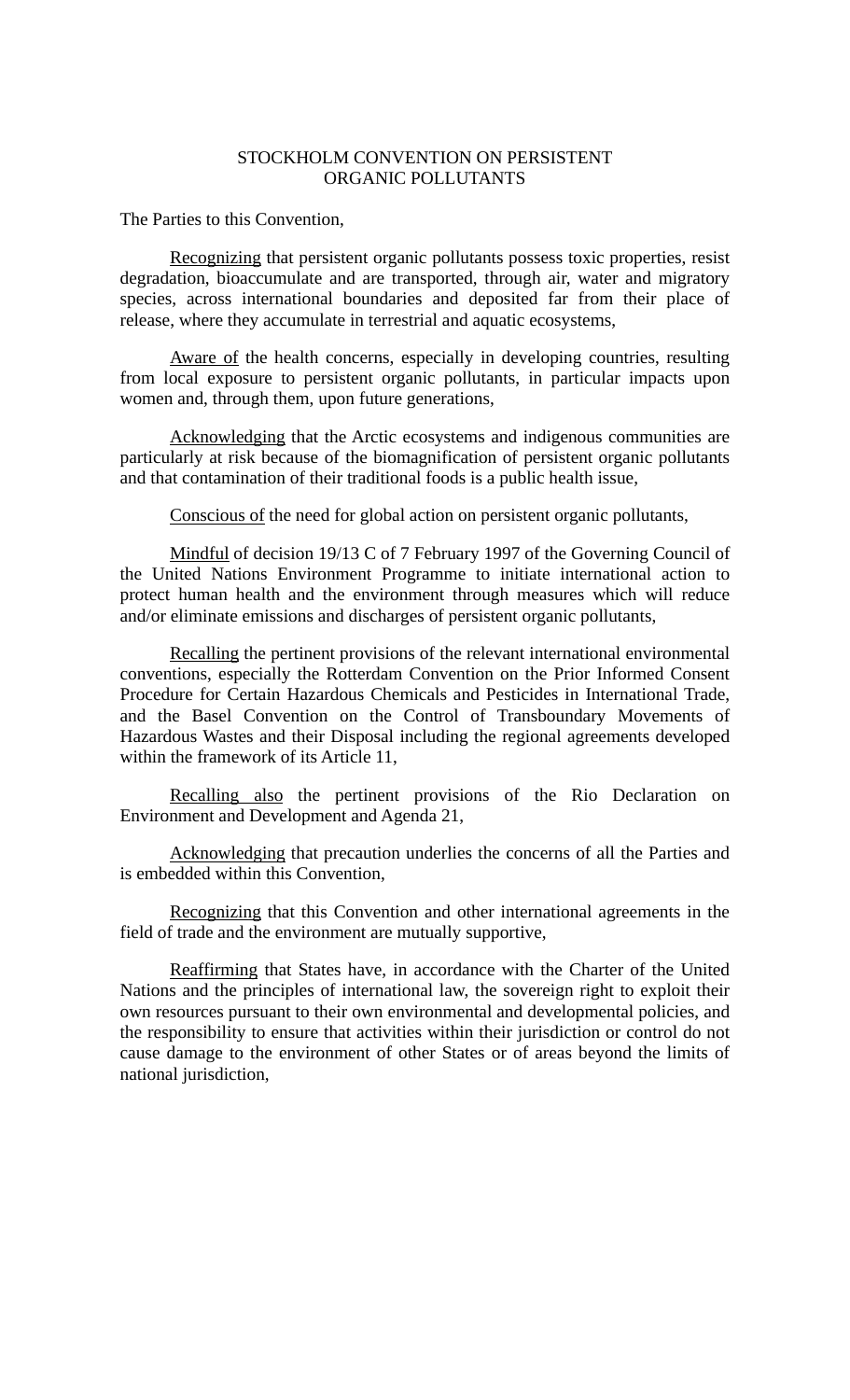Taking into account the circumstances and particular requirements of developing countries, in particular the least developed among them, and countries with economies in transition, especially the need to strengthen their national capabilities for the management of chemicals, including through the transfer of technology, the provision of financial and technical assistance and the promotion of cooperation among the Parties,

Taking full account of the Programme of Action for the Sustainable Development of Small Island Developing States, adopted in Barbados on 6 May 1994,

Noting the respective capabilities of developed and developing countries, as well as the common but differentiated responsibilities of States as set forth in Principle 7 of the Rio Declaration on Environment and Development,

Recognizing the important contribution that the private sector and nongovernmental organizations can make to achieving the reduction and/or elimination of emissions and discharges of persistent organic pollutants,

Underlining the importance of manufacturers of persistent organic pollutants taking responsibility for reducing adverse effects caused by their products and for providing information to users, Governments and the public on the hazardous properties of those chemicals,

Conscious of the need to take measures to prevent adverse effects caused by persistent organic pollutants at all stages of their life cycle,

Reaffirming Principle 16 of the Rio Declaration on Environment and Development which states that national authorities should endeavour to promote the internalization of environmental costs and the use of economic instruments, taking into account the approach that the polluter should, in principle, bear the cost of pollution, with due regard to the public interest and without distorting international trade and investment,

Encouraging Parties not having regulatory and assessment schemes for pesticides and industrial chemicals to develop such schemes,

Recognizing the importance of developing and using environmentally sound alternative processes and chemicals,

Determined to protect human health and the environment from the harmful impacts of persistent organic pollutants,

Have agreed as follows: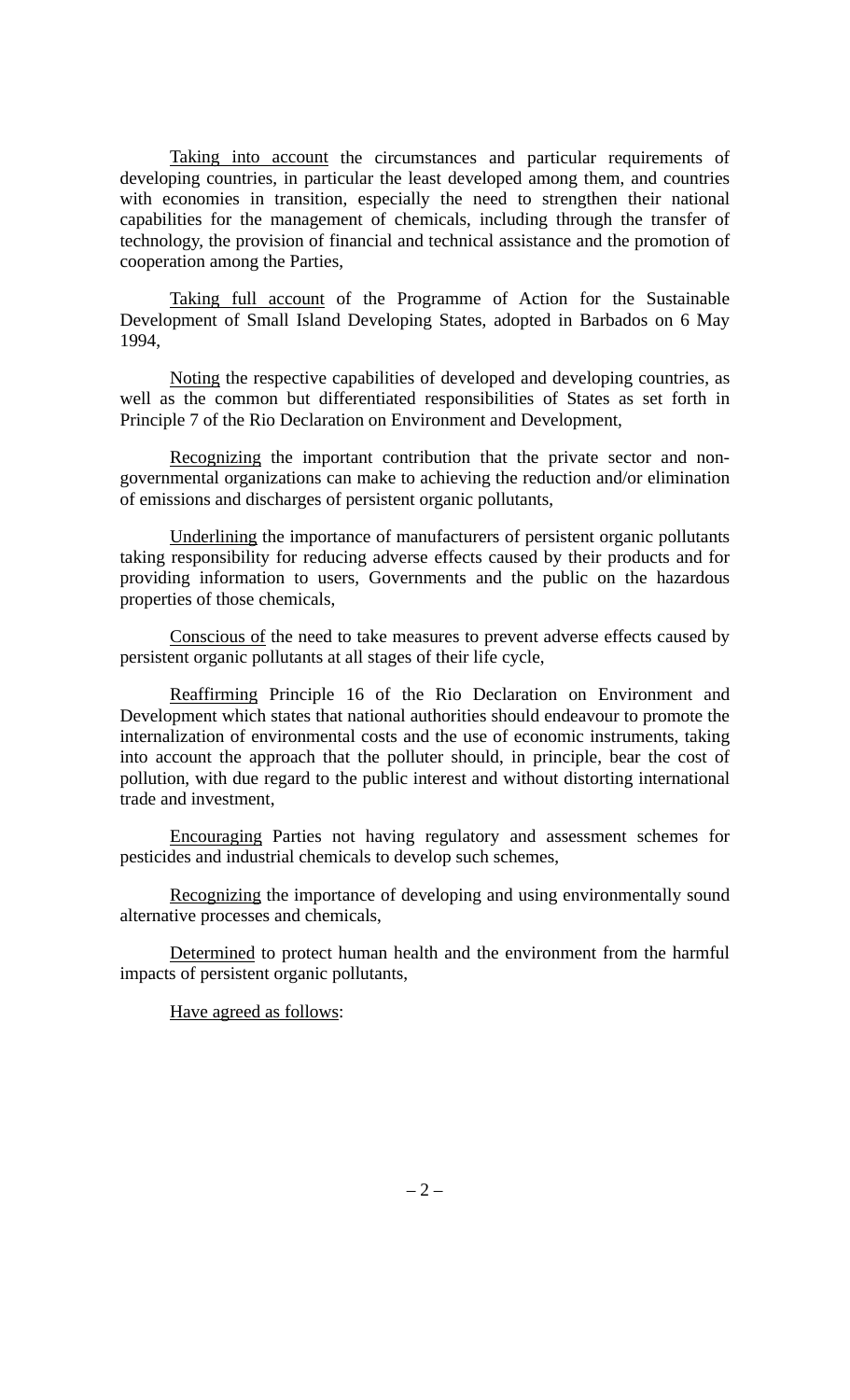## Article 1

#### **Objective**

 Mindful of the precautionary approach as set forth in Principle 15 of the Rio Declaration on Environment and Development, the objective of this Convention is to protect human health and the environment from persistent organic pollutants.

# Article 2

## Definitions

For the purposes of this Convention:

 (a) "Party" means a State or regional economic integration organization that has consented to be bound by this Convention and for which the Convention is in force;

 (b) "Regional economic integration organization" means an organization constituted by sovereign States of a given region to which its member States have transferred competence in respect of matters governed by this Convention and which has been duly authorized, in accordance with its internal procedures, to sign, ratify, accept, approve or accede to this Convention;

 (c) "Parties present and voting" means Parties present and casting an affirmative or negative vote.

#### Article 3

## Measures to reduce or eliminate releases from intentional production and use

1. Each Party shall:

 (a) Prohibit and/or take the legal and administrative measures necessary to eliminate:

- (i) Its production and use of the chemicals listed in Annex A subject to the provisions of that Annex; and
- (ii) Its import and export of the chemicals listed in Annex A in accordance with the provisions of paragraph 2; and

 (b) Restrict its production and use of the chemicals listed in Annex B in accordance with the provisions of that Annex.

2. Each Party shall take measures to ensure:

(a) That a chemical listed in Annex A or Annex B is imported only: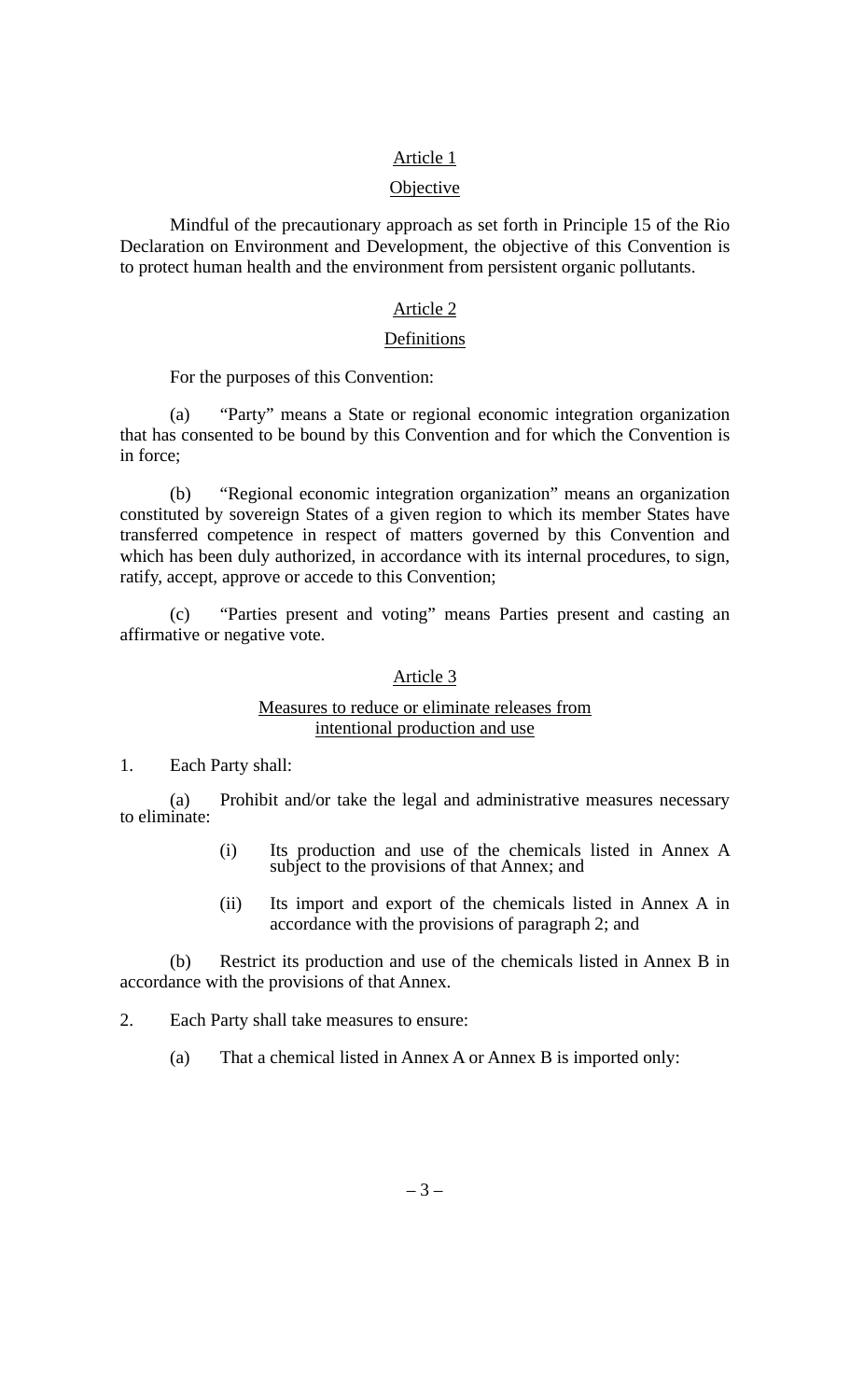- (i) For the purpose of environmentally sound disposal as set forth in paragraph 1 (d) of Article 6; or
- (ii) For a use or purpose which is permitted for that Party under Annex A or Annex B;

 (b) That a chemical listed in Annex A for which any production or use specific exemption is in effect or a chemical listed in Annex B for which any production or use specific exemption or acceptable purpose is in effect, taking into account any relevant provisions in existing international prior informed consent instruments, is exported only:

- (i) For the purpose of environmentally sound disposal as set forth in paragraph 1 (d) of Article 6;
- (ii) To a Party which is permitted to use that chemical under Annex A or Annex B; or
- (iii) To a State not Party to this Convention which has provided an annual certification to the exporting Party. Such certification shall specify the intended use of the chemical and include a statement that, with respect to that chemical, the importing State is committed to:
	- a. Protect human health and the environment by taking the necessary measures to minimize or prevent releases;
	- b. Comply with the provisions of paragraph 1 of Article 6; and
	- c. Comply, where appropriate, with the provisions of paragraph 2 of Part II of Annex B.

 The certification shall also include any appropriate supporting documentation, such as legislation, regulatory instruments, or administrative or policy guidelines. The exporting Party shall transmit the certification to the Secretariat within sixty days of receipt.

 (c) That a chemical listed in Annex A, for which production and use specific exemptions are no longer in effect for any Party, is not exported from it except for the purpose of environmentally sound disposal as set forth in paragraph 1 (d) of Article 6;

 (d) For the purposes of this paragraph, the term "State not Party to this Convention" shall include, with respect to a particular chemical, a State or regional economic integration organization that has not agreed to be bound by the Convention with respect to that chemical.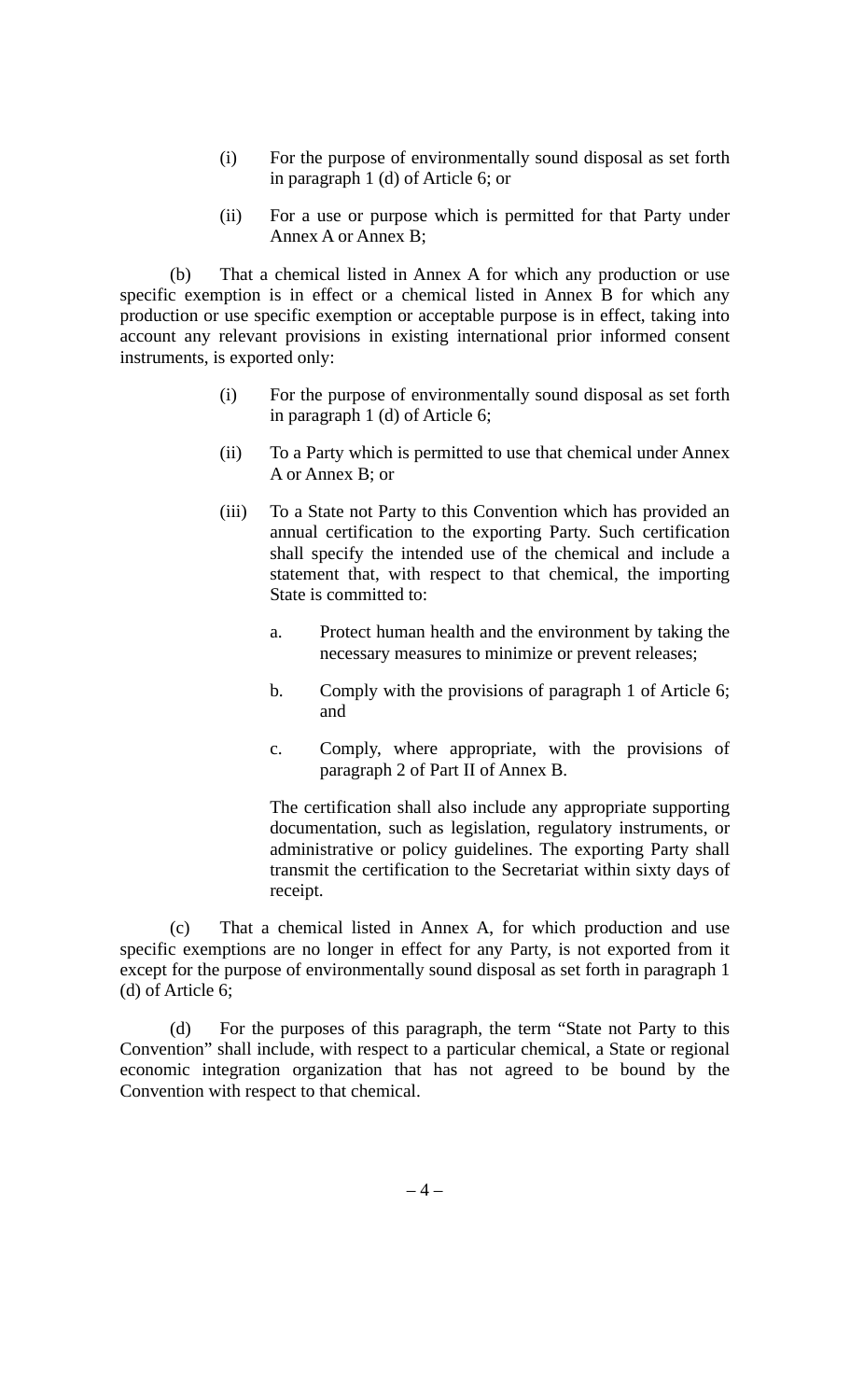3. Each Party that has one or more regulatory and assessment schemes for new pesticides or new industrial chemicals shall take measures to regulate with the aim of preventing the production and use of new pesticides or new industrial chemicals which, taking into consideration the criteria in paragraph 1 of Annex D, exhibit the characteristics of persistent organic pollutants.

4. Each Party that has one or more regulatory and assessment schemes for pesticides or industrial chemicals shall, where appropriate, take into consideration within these schemes the criteria in paragraph 1 of Annex D when conducting assessments of pesticides or industrial chemicals currently in use.

5. Except as otherwise provided in this Convention, paragraphs 1 and 2 shall not apply to quantities of a chemical to be used for laboratory-scale research or as a reference standard.

6. Any Party that has a specific exemption in accordance with Annex A or a specific exemption or an acceptable purpose in accordance with Annex B shall take appropriate measures to ensure that any production or use under such exemption or purpose is carried out in a manner that prevents or minimizes human exposure and release into the environment. For exempted uses or acceptable purposes that involve intentional release into the environment under conditions of normal use, such release shall be to the minimum extent necessary, taking into account any applicable standards and guidelines.

# Article 4

# Register of specific exemptions

1. A Register is hereby established for the purpose of identifying the Parties that have specific exemptions listed in Annex A or Annex B. It shall not identify Parties that make use of the provisions in Annex A or Annex B that may be exercised by all Parties. The Register shall be maintained by the Secretariat and shall be available to the public.

2. The Register shall include:

 (a) A list of the types of specific exemptions reproduced from Annex A and Annex B;

 (b) A list of the Parties that have a specific exemption listed under Annex A or Annex B; and

(c) A list of the expiry dates for each registered specific exemption.

3. Any State may, on becoming a Party, by means of a notification in writing to the Secretariat, register for one or more types of specific exemptions listed in Annex A or Annex B.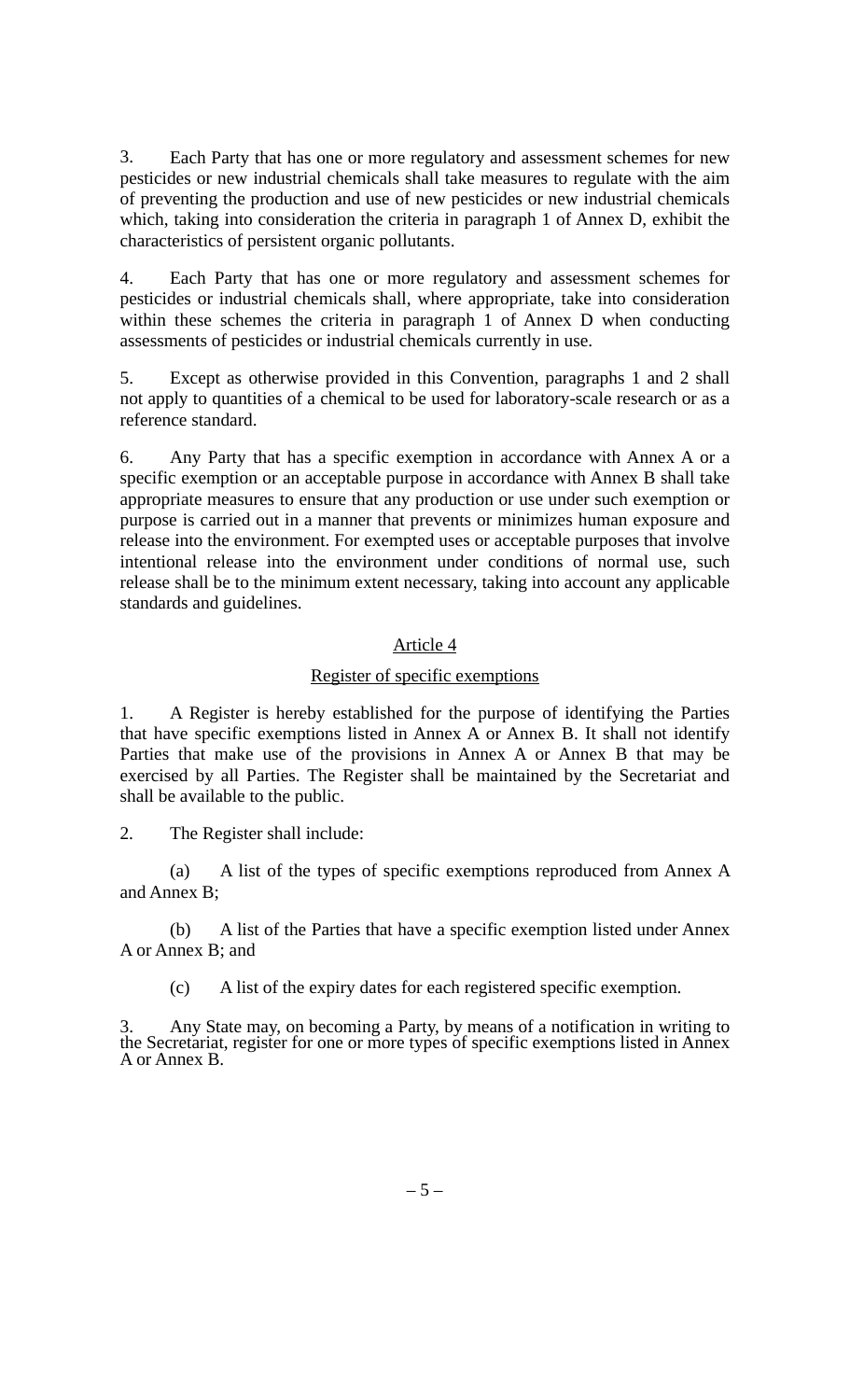4. Unless an earlier date is indicated in the Register by a Party, or an extension is granted pursuant to paragraph 7, all registrations of specific exemptions shall expire five years after the date of entry into force of this Convention with respect to a particular chemical.

5. At its first meeting, the Conference of the Parties shall decide upon its review process for the entries in the Register.

6. Prior to a review of an entry in the Register, the Party concerned shall submit a report to the Secretariat justifying its continuing need for registration of that exemption. The report shall be circulated by the Secretariat to all Parties. The review of a registration shall be carried out on the basis of all available information. Thereupon, the Conference of the Parties may make such recommendations to the Party concerned as it deems appropriate.

7. The Conference of the Parties may, upon request from the Party concerned, decide to extend the expiry date of a specific exemption for a period of up to five years. In making its decision, the Conference of the Parties shall take due account of the special circumstances of the developing country Parties and Parties with economies in transition.

8. A Party may, at any time, withdraw an entry from the Register for a specific exemption upon written notification to the Secretariat. The withdrawal shall take effect on the date specified in the notification.

9. When there are no longer any Parties registered for a particular type of specific exemption, no new registrations may be made with respect to it.

# Article 5

# Measures to reduce or eliminate releases from unintentional production

 Each Party shall at a minimum take the following measures to reduce the total releases derived from anthropogenic sources of each of the chemicals listed in Annex C, with the goal of their continuing minimization and, where feasible, ultimate elimination:

 (a) Develop an action plan or, where appropriate, a regional or subregional action plan within two years of the date of entry into force of this Convention for it, and subsequently implement it as part of its implementation plan specified in Article 7, designed to identify, characterize and address the release of the chemicals listed in Annex C and to facilitate implementation of subparagraphs (b) to (e). The action plan shall include the following elements:

> (i) An evaluation of current and projected releases, including the development and maintenance of source inventories and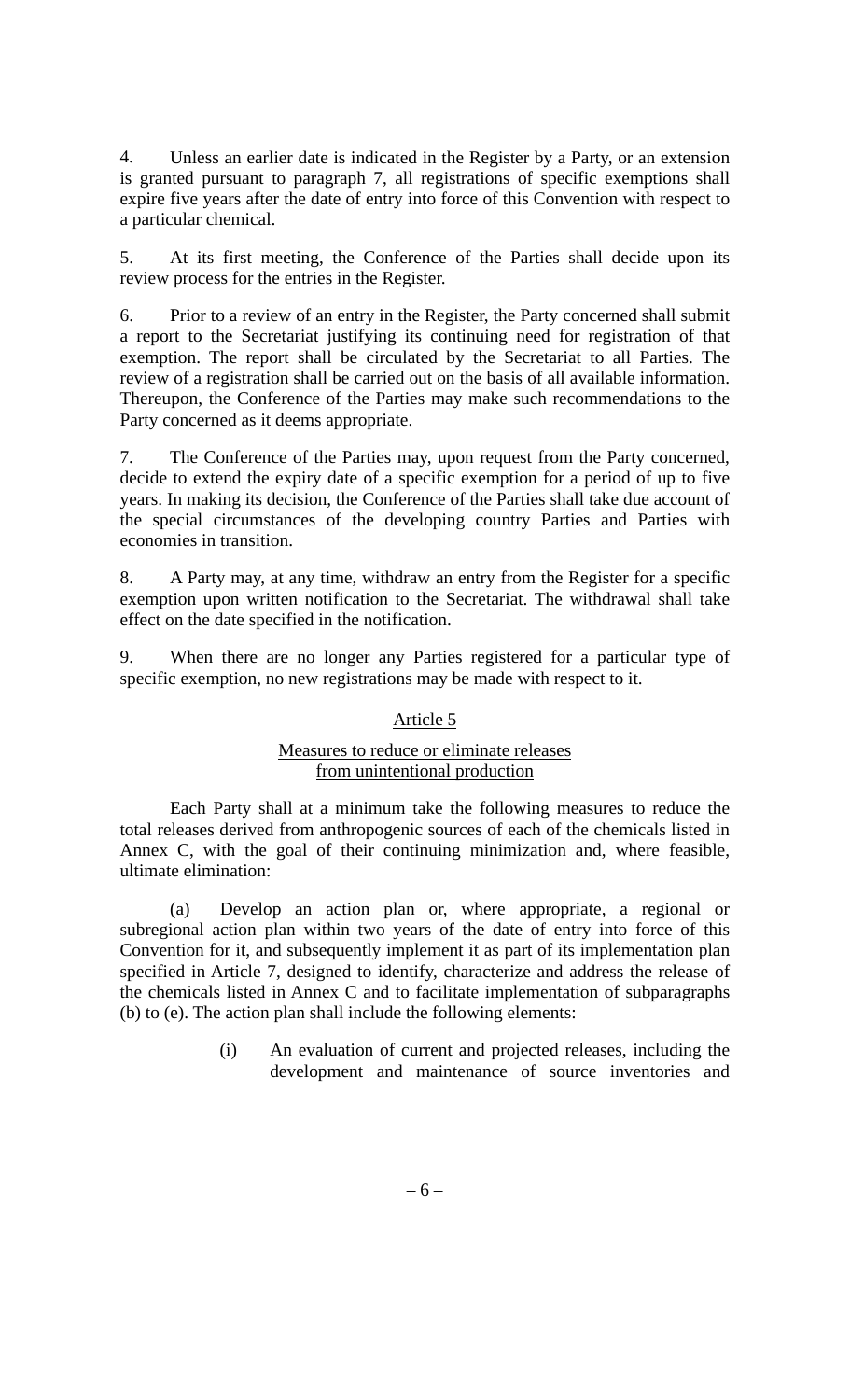release estimates, taking into consideration the source categories identified in Annex C;

- (ii) An evaluation of the efficacy of the laws and policies of the Party relating to the management of such releases;
- (iii) Strategies to meet the obligations of this paragraph, taking into account the evaluations in (i) and (ii);
- (iv) Steps to promote education and training with regard to, and awareness of, those strategies;
- (v) A review every five years of those strategies and of their success in meeting the obligations of this paragraph; such reviews shall be included in reports submitted pursuant to Article 15;
- (vi) A schedule for implementation of the action plan, including for the strategies and measures identified therein;

 (b) Promote the application of available, feasible and practical measures that can expeditiously achieve a realistic and meaningful level of release reduction or source elimination;

 (c) Promote the development and, where it deems appropriate, require the use of substitute or modified materials, products and processes to prevent the formation and release of the chemicals listed in Annex C, taking into consideration the general guidance on prevention and release reduction measures in Annex C and guidelines to be adopted by decision of the Conference of the Parties;

 (d) Promote and, in accordance with the implementation schedule of its action plan, require the use of best available techniques for new sources within source categories which a Party has identified as warranting such action in its action plan, with a particular initial focus on source categories identified in Part II of Annex C. In any case, the requirement to use best available techniques for new sources in the categories listed in Part II of that Annex shall be phased in as soon as practicable but no later than four years after the entry into force of the Convention for that Party. For the identified categories, Parties shall promote the use of best environmental practices. When applying best available techniques and best environmental practices, Parties should take into consideration the general guidance on prevention and release reduction measures in that Annex and guidelines on best available techniques and best environmental practices to be adopted by decision of the Conference of the Parties;

 (e) Promote, in accordance with its action plan, the use of best available techniques and best environmental practices: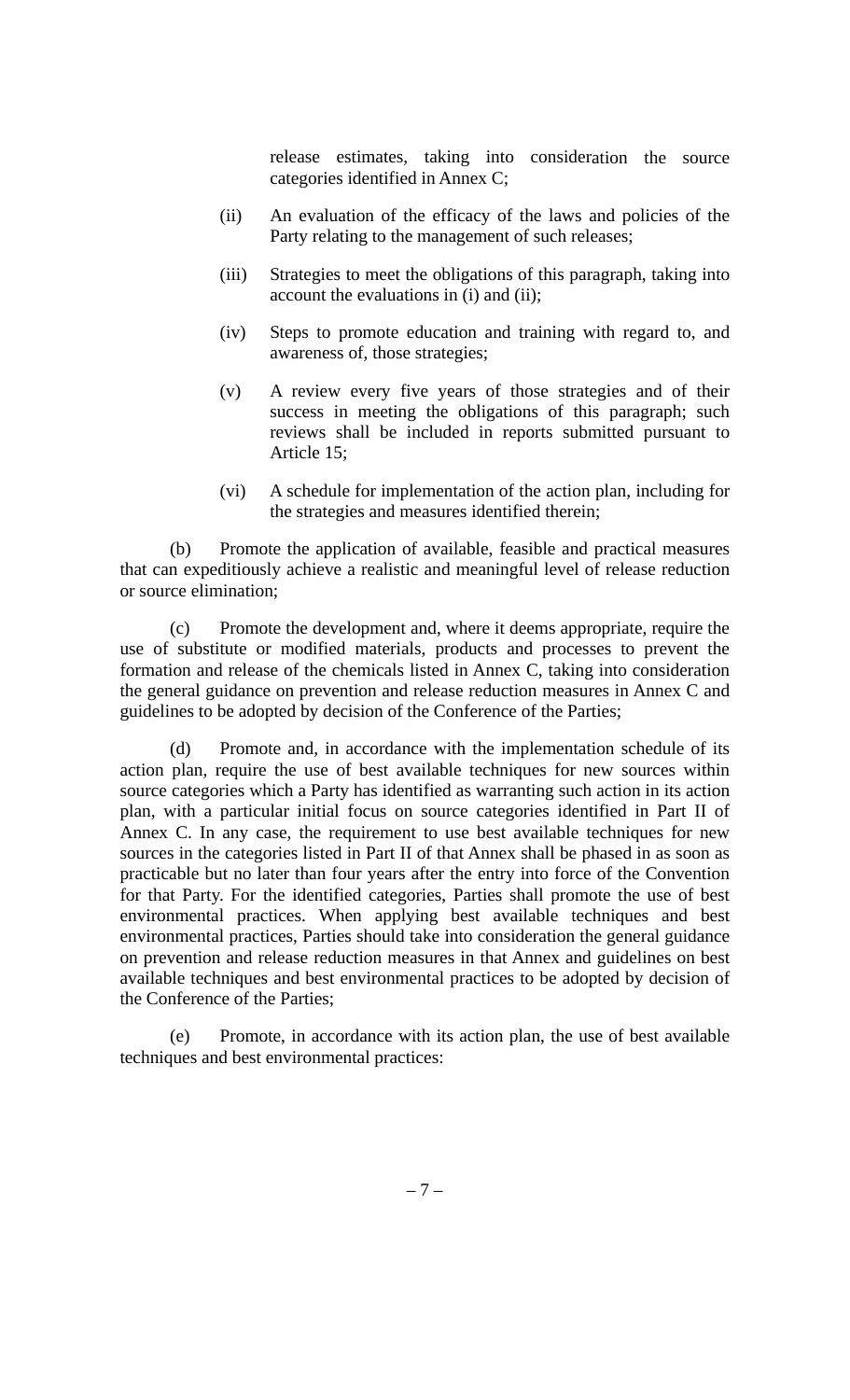- (i) For existing sources, within the source categories listed in Part II of Annex C and within source categories such as those in Part III of that Annex; and
- (ii) For new sources, within source categories such as those listed in Part III of Annex C which a Party has not addressed under subparagraph (d).

When applying best available techniques and best environmental practices, Parties should take into consideration the general guidance on prevention and release reduction measures in Annex C and guidelines on best available techniques and best environmental practices to be adopted by decision of the Conference of the Parties;

- (f) For the purposes of this paragraph and Annex C:
	- (i) "Best available techniques" means the most effective and advanced stage in the development of activities and their methods of operation which indicate the practical suitability of particular techniques for providing in principle the basis for release limitations designed to prevent and, where that is not practicable, generally to reduce releases of chemicals listed in Part I of Annex C and their impact on the environment as a whole. In this regard:
	- (ii) "Techniques" includes both the technology used and the way in which the installation is designed, built, maintained, operated and decommissioned;
	- (iii) "Available" techniques means those techniques that are accessible to the operator and that are developed on a scale that allows implementation in the relevant industrial sector, under economically and technically viable conditions, taking into consideration the costs and advantages; and
	- (iv) "Best" means most effective in achieving a high general level of protection of the environment as a whole;
	- (v) "Best environmental practices" means the application of the most appropriate combination of environmental control measures and strategies;
	- (vi) "New source" means any source of which the construction or substantial modification is commenced at least one year after the date of:
		- a. Entry into force of this Convention for the Party concerned; or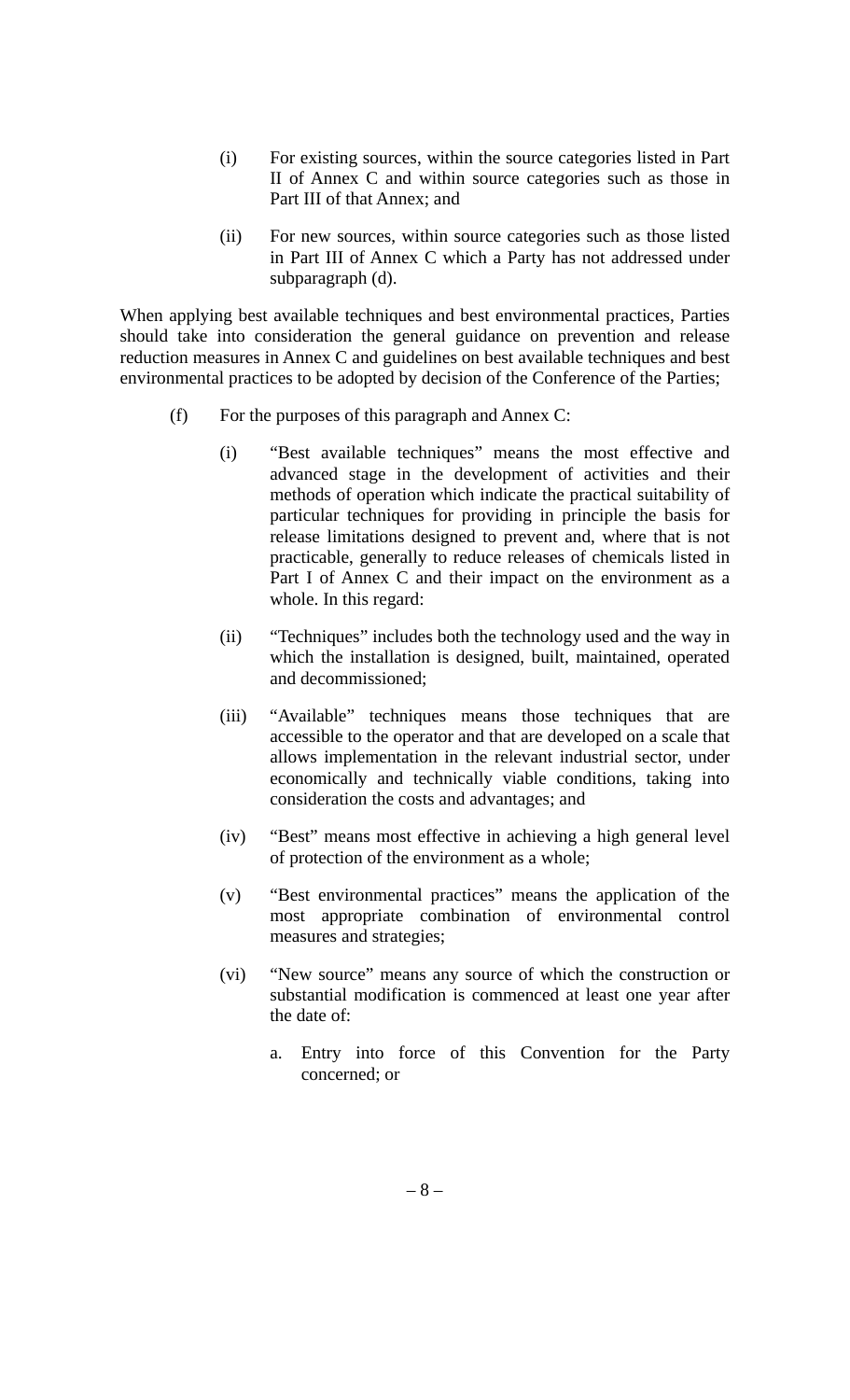b. Entry into force for the Party concerned of an amendment to Annex C where the source becomes subject to the provisions of this Convention only by virtue of that amendment.

 (g) Release limit values or performance standards may be used by a Party to fulfill its commitments for best available techniques under this paragraph.

#### Article 6

## Measures to reduce or eliminate releases from stockpiles and wastes

1. In order to ensure that stockpiles consisting of or containing chemicals listed either in Annex A or Annex B and wastes, including products and articles upon becoming wastes, consisting of, containing or contaminated with a chemical listed in Annex A, B or C, are managed in a manner protective of human health and the environment, each Party shall:

- (a) Develop appropriate strategies for identifying:
	- (i) Stockpiles consisting of or containing chemicals listed either in Annex A or Annex B; and
	- (ii) Products and articles in use and wastes consisting of, containing or contaminated with a chemical listed in Annex A, B or C;

 (b) Identify, to the extent practicable, stockpiles consisting of or containing chemicals listed either in Annex A or Annex B on the basis of the strategies referred to in subparagraph (a);

 (c) Manage stockpiles, as appropriate, in a safe, efficient and environmentally sound manner. Stockpiles of chemicals listed either in Annex A or Annex B, after they are no longer allowed to be used according to any specific exemption specified in Annex A or any specific exemption or acceptable purpose specified in Annex B, except stockpiles which are allowed to be exported according to paragraph 2 of Article 3, shall be deemed to be waste and shall be managed in accordance with subparagraph (d);

 (d) Take appropriate measures so that such wastes, including products and articles upon becoming wastes, are:

- (i) Handled, collected, transported and stored in an environmentally sound manner;
- (ii) Disposed of in such a way that the persistent organic pollutant content is destroyed or irreversibly transformed so that they do not exhibit the characteristics of persistent organic pollutants or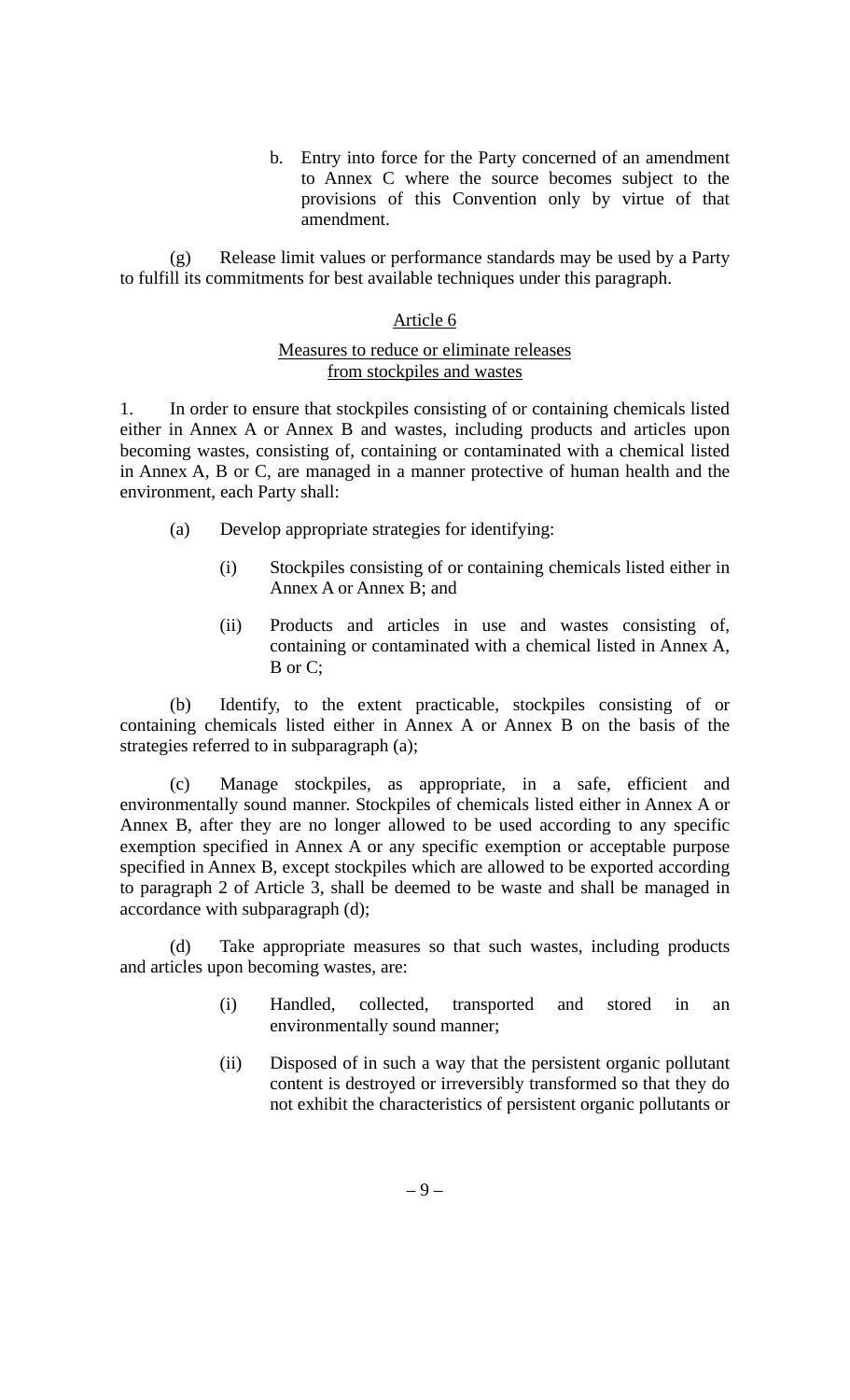otherwise disposed of in an environmentally sound manner when destruction or irreversible transformation does not represent the environmentally preferable option or the persistent organic pollutant content is low, taking into account international rules, standards, and guidelines, including those that may be developed pursuant to paragraph 2, and relevant global and regional regimes governing the management of hazardous wastes;

- (iii) Not permitted to be subjected to disposal operations that may lead to recovery, recycling, reclamation, direct reuse or alternative uses of persistent organic pollutants; and
- (iv) Not transported across international boundaries without taking into account relevant international rules, standards and guidelines;

 (e) Endeavour to develop appropriate strategies for identifying sites contaminated by chemicals listed in Annex A, B or C; if remediation of those sites is undertaken it shall be performed in an environmentally sound manner.

2. The Conference of the Parties shall cooperate closely with the appropriate bodies of the Basel Convention on the Control of Transboundary Movements of Hazardous Wastes and their Disposal to, inter alia:

 (a) Establish levels of destruction and irreversible transformation necessary to ensure that the characteristics of persistent organic pollutants as specified in paragraph 1 of Annex D are not exhibited;

Determine what they consider to be the methods that constitute environmentally sound disposal referred to above; and

 (c) Work to establish, as appropriate, the concentration levels of the chemicals listed in Annexes A, B and C in order to define the low persistent organic pollutant content referred to in paragraph 1 (d) (ii).

# Article 7

#### Implementation plans

1. Each Party shall:

 (a) Develop and endeavour to implement a plan for the implementation of its obligations under this Convention;

 (b) Transmit its implementation plan to the Conference of the Parties within two years of the date on which this Convention enters into force for it; and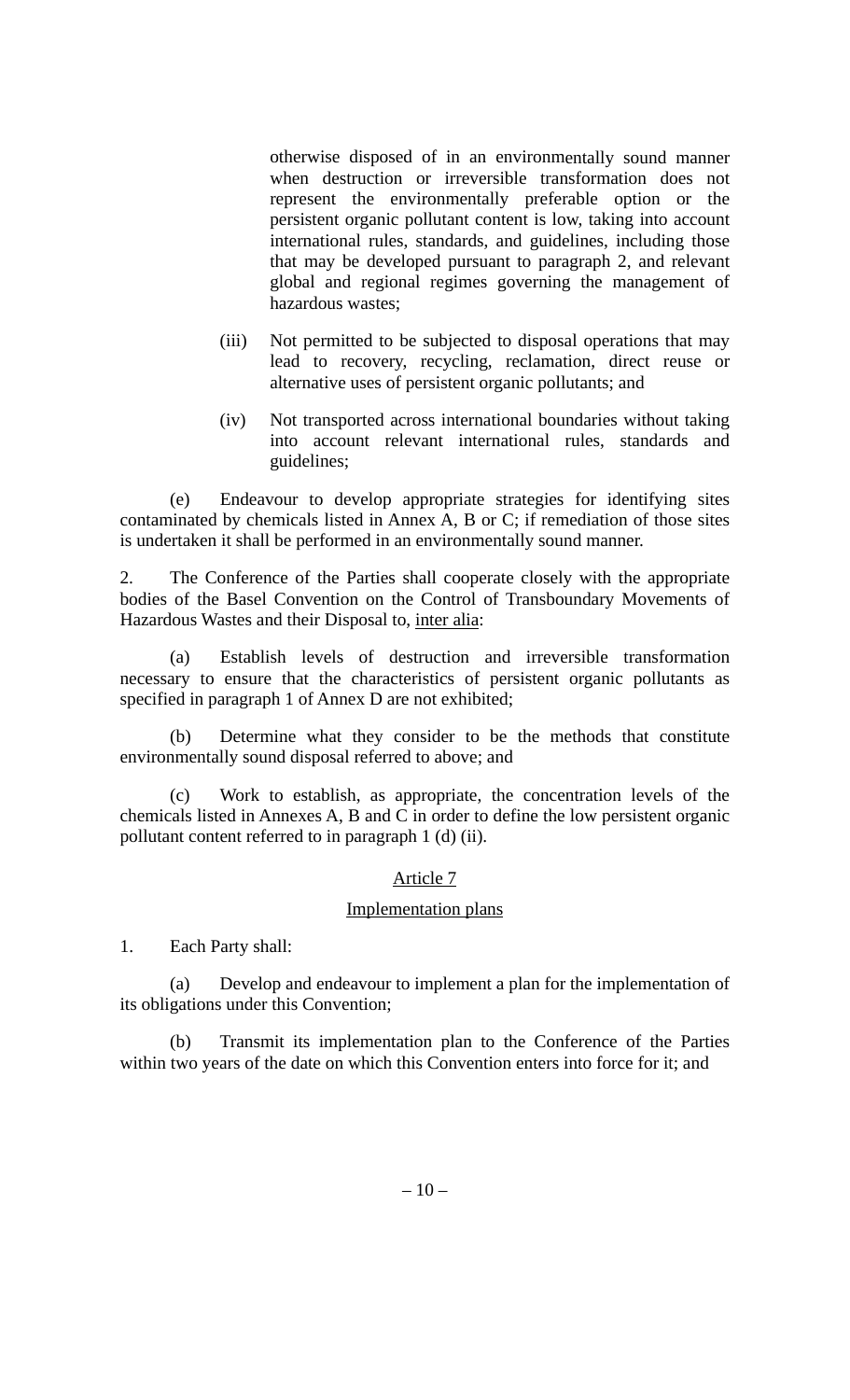(c) Review and update, as appropriate, its implementation plan on a periodic basis and in a manner to be specified by a decision of the Conference of the Parties.

2. The Parties shall, where appropriate, cooperate directly or through global, regional and subregional organizations, and consult their national stakeholders, including women's groups and groups involved in the health of children, in order to facilitate the development, implementation and updating of their implementation plans.

3. The Parties shall endeavour to utilize and, where necessary, establish the means to integrate national implementation plans for persistent organic pollutants in their sustainable development strategies where appropriate.

# Article 8

# Listing of chemicals in Annexes A, B and C

1. A Party may submit a proposal to the Secretariat for listing a chemical in Annexes A, B and/or C. The proposal shall contain the information specified in Annex D. In developing a proposal, a Party may be assisted by other Parties and/or by the Secretariat.

2. The Secretariat shall verify whether the proposal contains the information specified in Annex D. If the Secretariat is satisfied that the proposal contains the information so specified, it shall forward the proposal to the Persistent Organic Pollutants Review Committee.

3. The Committee shall examine the proposal and apply the screening criteria specified in Annex D in a flexible and transparent way, taking all information provided into account in an integrative and balanced manner.

4. If the Committee decides that:

 (a) It is satisfied that the screening criteria have been fulfilled, it shall, through the Secretariat, make the proposal and the evaluation of the Committee available to all Parties and observers and invite them to submit the information specified in Annex E; or

 (b) It is not satisfied that the screening criteria have been fulfilled, it shall, through the Secretariat, inform all Parties and observers and make the proposal and the evaluation of the Committee available to all Parties and the proposal shall be set aside.

5. Any Party may resubmit a proposal to the Committee that has been set aside by the Committee pursuant to paragraph 4. The resubmission may include any concerns of the Party as well as a justification for additional consideration by the Committee. If, following this procedure, the Committee again sets the proposal aside, the Party may challenge the decision of the Committee and the Conference of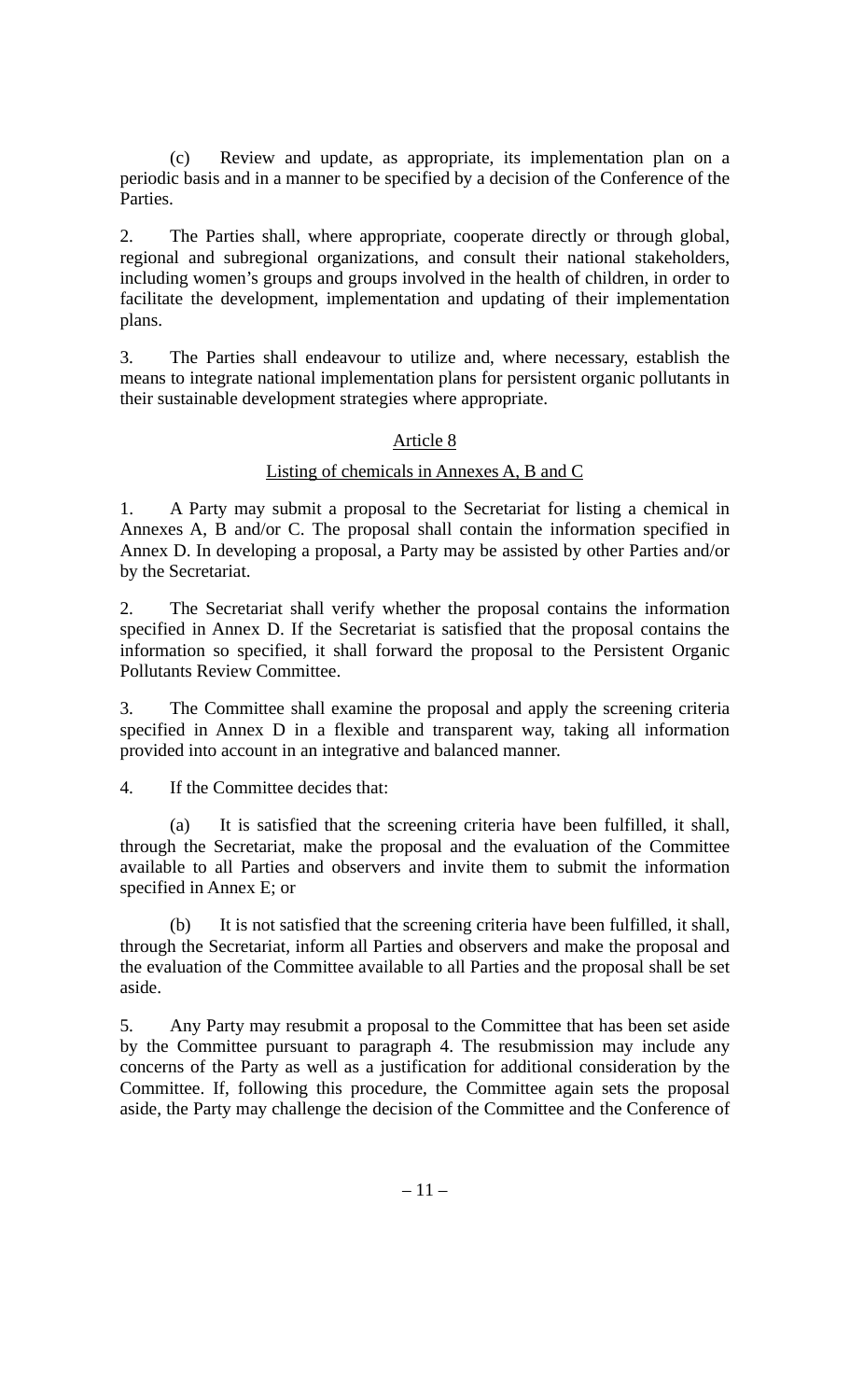the Parties shall consider the matter at its next session. The Conference of the Parties may decide, based on the screening criteria in Annex D and taking into account the evaluation of the Committee and any additional information provided by any Party or observer, that the proposal should proceed.

6. Where the Committee has decided that the screening criteria have been fulfilled, or the Conference of the Parties has decided that the proposal should proceed, the Committee shall further review the proposal, taking into account any relevant additional information received, and shall prepare a draft risk profile in accordance with Annex E. It shall, through the Secretariat, make that draft available to all Parties and observers, collect technical comments from them and, taking those comments into account, complete the risk profile.

7. If, on the basis of the risk profile conducted in accordance with Annex E, the Committee decides:

 (a) That the chemical is likely as a result of its long-range environmental transport to lead to significant adverse human health and/or environmental effects such that global action is warranted, the proposal shall proceed. Lack of full scientific certainty shall not prevent the proposal from proceeding. The Committee shall, through the Secretariat, invite information from all Parties and observers relating to the considerations specified in Annex F. It shall then prepare a risk management evaluation that includes an analysis of possible control measures for the chemical in accordance with that Annex; or

 (b) That the proposal should not proceed, it shall, through the Secretariat, make the risk profile available to all Parties and observers and set the proposal aside.

8. For any proposal set aside pursuant to paragraph 7 (b), a Party may request the Conference of the Parties to consider instructing the Committee to invite additional information from the proposing Party and other Parties during a period not to exceed one year. After that period and on the basis of any information received, the Committee shall reconsider the proposal pursuant to paragraph 6 with a priority to be decided by the Conference of the Parties. If, following this procedure, the Committee again sets the proposal aside, the Party may challenge the decision of the Committee and the Conference of the Parties shall consider the matter at its next session. The Conference of the Parties may decide, based on the risk profile prepared in accordance with Annex E and taking into account the evaluation of the Committee and any additional information provided by any Party or observer, that the proposal should proceed. If the Conference of the Parties decides that the proposal shall proceed, the Committee shall then prepare the risk management evaluation.

9. The Committee shall, based on the risk profile referred to in paragraph 6 and the risk management evaluation referred to in paragraph 7 (a) or paragraph 8, recommend whether the chemical should be considered by the Conference of the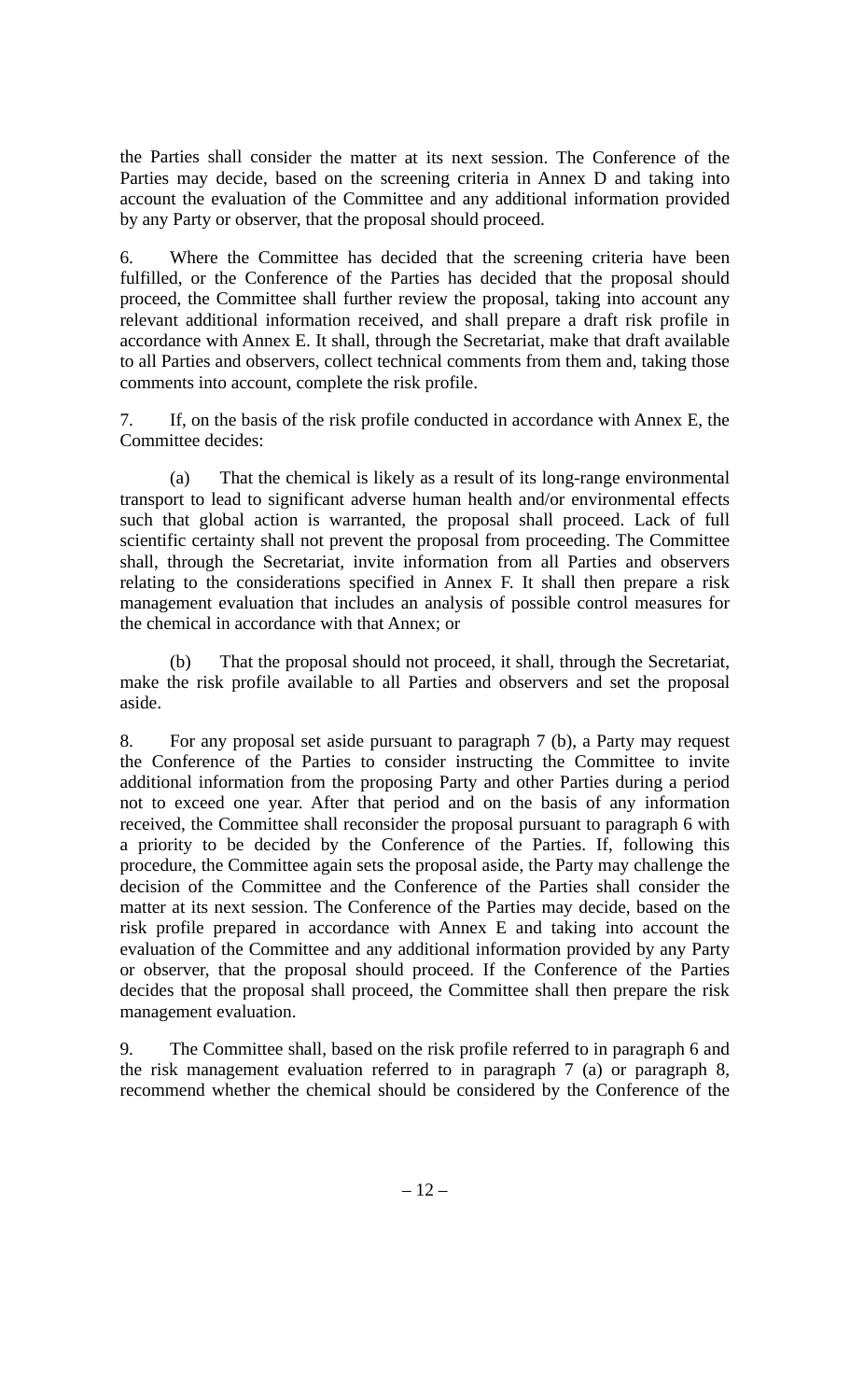Parties for listing in Annexes A, B and/or C. The Conference of the Parties, taking due account of the recommendations of the Committee, including any scientific uncertainty, shall decide, in a precautionary manner, whether to list the chemical, and specify its related control measures, in Annexes A, B and/or C.

# Article 9

#### Information exchange

1. Each Party shall facilitate or undertake the exchange of information relevant to:

 (a) The reduction or elimination of the production, use and release of persistent organic pollutants; and

 (b) Alternatives to persistent organic pollutants, including information relating to their risks as well as to their economic and social costs.

2. The Parties shall exchange the information referred to in paragraph 1 directly or through the Secretariat.

3. Each Party shall designate a national focal point for the exchange of such information.

4. The Secretariat shall serve as a clearing-house mechanism for information on persistent organic pollutants, including information provided by Parties, intergovernmental organizations and non-governmental organizations.

5. For the purposes of this Convention, information on health and safety of humans and the environment shall not be regarded as confidential. Parties that exchange other information pursuant to this Convention shall protect any confidential information as mutually agreed.

# Article 10

#### Public information, awareness and education

1. Each Party shall, within its capabilities, promote and facilitate:

 (a) Awareness among its policy and decision makers with regard to persistent organic pollutants;

 (b) Provision to the public of all available information on persistent organic pollutants, taking into account paragraph 5 of Article 9;

 (c) Development and implementation, especially for women, children and the least educated, of educational and public awareness programmes on persistent organic pollutants, as well as on their health and environmental effects and on their alternatives;

 $-13-$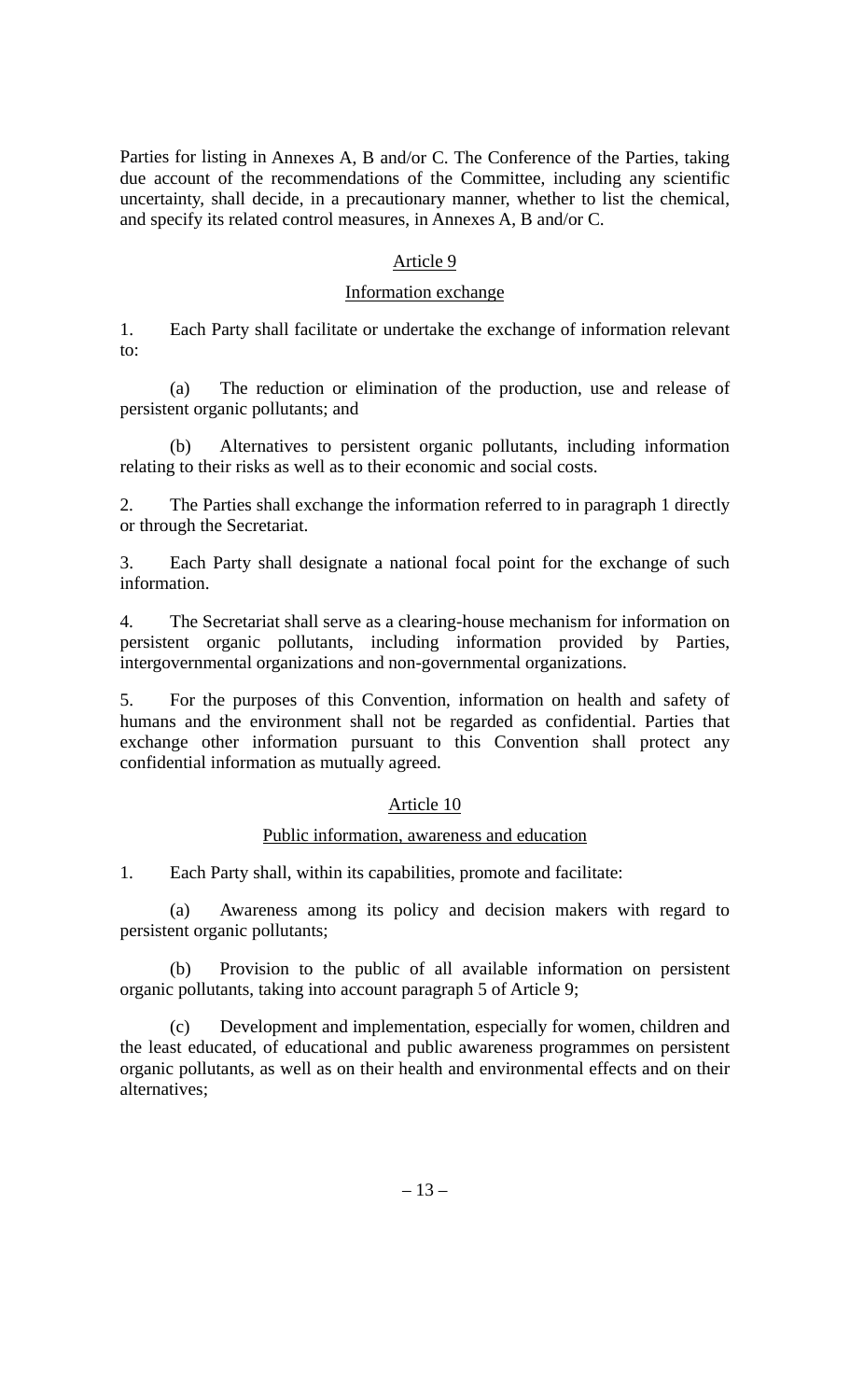(d) Public participation in addressing persistent organic pollutants and their health and environmental effects and in developing adequate responses, including opportunities for providing input at the national level regarding implementation of this Convention;

 (e) Training of workers, scientists, educators and technical and managerial personnel;

 (f) Development and exchange of educational and public awareness materials at the national and international levels; and

 (g) Development and implementation of education and training programmes at the national and international levels.

2. Each Party shall, within its capabilities, ensure that the public has access to the public information referred to in paragraph 1 and that the information is kept upto-date.

3. Each Party shall, within its capabilities, encourage industry and professional users to promote and facilitate the provision of the information referred to in paragraph 1 at the national level and, as appropriate, subregional, regional and global levels.

4. In providing information on persistent organic pollutants and their alternatives, Parties may use safety data sheets, reports, mass media and other means of communication, and may establish information centres at national and regional levels.

5. Each Party shall give sympathetic consideration to developing mechanisms, such as pollutant release and transfer registers, for the collection and dissemination of information on estimates of the annual quantities of the chemicals listed in Annex A, B or C that are released or disposed of.

# Article 11

#### Research, development and monitoring

1. The Parties shall, within their capabilities, at the national and international levels, encourage and/or undertake appropriate research, development, monitoring and cooperation pertaining to persistent organic pollutants and, where relevant, to their alternatives and to candidate persistent organic pollutants, including on their:

- (a) Sources and releases into the environment;
- (b) Presence, levels and trends in humans and the environment;
- (c) Environmental transport, fate and transformation;
- (d) Effects on human health and the environment;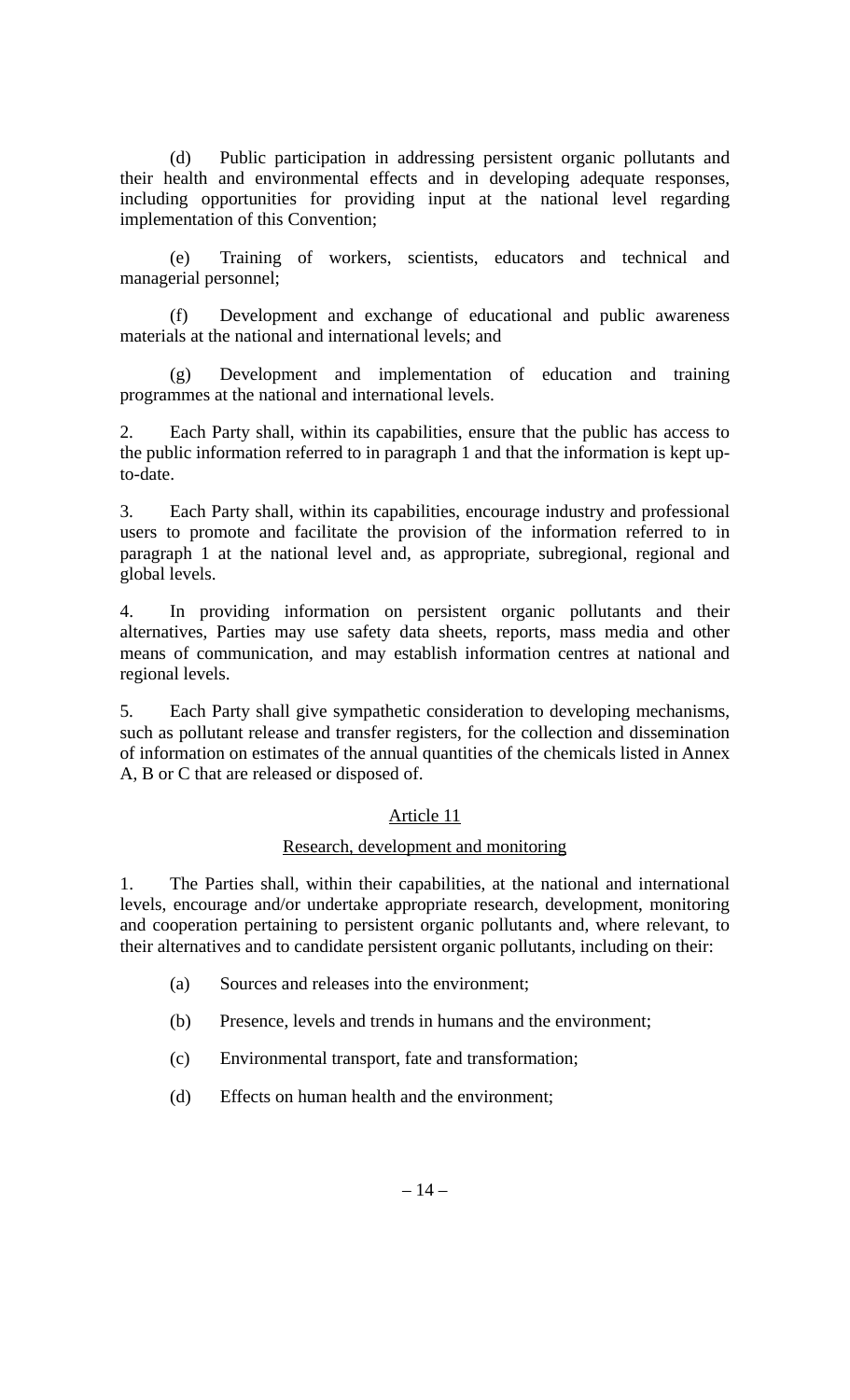(e) Socio-economic and cultural impacts;

(f) Release reduction and/or elimination; and

 (g) Harmonized methodologies for making inventories of generating sources and analytical techniques for the measurement of releases.

2. In undertaking action under paragraph 1, the Parties shall, within their capabilities:

 (a) Support and further develop, as appropriate, international programmes, networks and organizations aimed at defining, conducting, assessing and financing research, data collection and monitoring, taking into account the need to minimize duplication of effort;

 (b) Support national and international efforts to strengthen national scientific and technical research capabilities, particularly in developing countries and countries with economies in transition, and to promote access to, and the exchange of, data and analyses;

 (c) Take into account the concerns and needs, particularly in the field of financial and technical resources, of developing countries and countries with economies in transition and cooperate in improving their capability to participate in the efforts referred to in subparagraphs (a) and (b);

 (d) Undertake research work geared towards alleviating the effects of persistent organic pollutants on reproductive health;

 (e) Make the results of their research, development and monitoring activities referred to in this paragraph accessible to the public on a timely and regular basis; and

 (f) Encourage and/or undertake cooperation with regard to storage and maintenance of information generated from research, development and monitoring.

# Article 12

## Technical assistance

1. The Parties recognize that rendering of timely and appropriate technical assistance in response to requests from developing country Parties and Parties with economies in transition is essential to the successful implementation of this Convention.

2. The Parties shall cooperate to provide timely and appropriate technical assistance to developing country Parties and Parties with economies in transition, to assist them, taking into account their particular needs, to develop and strengthen their capacity to implement their obligations under this Convention.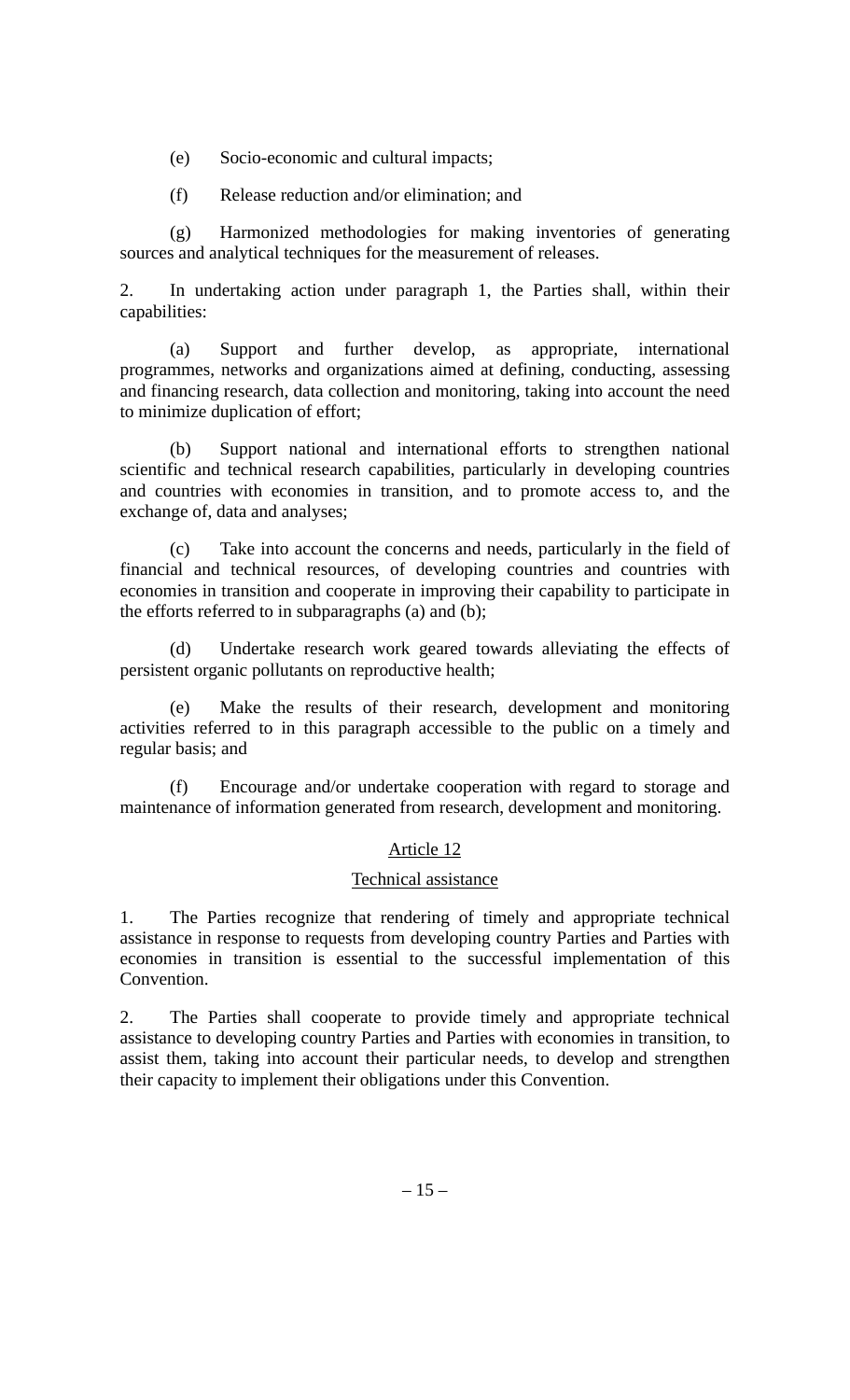3. In this regard, technical assistance to be provided by developed country Parties, and other Parties in accordance with their capabilities, shall include, as appropriate and as mutually agreed, technical assistance for capacity-building relating to implementation of the obligations under this Convention. Further guidance in this regard shall be provided by the Conference of the Parties.

4. The Parties shall establish, as appropriate, arrangements for the purpose of providing technical assistance and promoting the transfer of technology to developing country Parties and Parties with economies in transition relating to the implementation of this Convention. These arrangements shall include regional and subregional centres for capacity-building and transfer of technology to assist developing country Parties and Parties with economies in transition to fulfil their obligations under this Convention. Further guidance in this regard shall be provided by the Conference of the Parties.

5. The Parties shall, in the context of this Article, take full account of the specific needs and special situation of least developed countries and small island developing states in their actions with regard to technical assistance.

# Article 13

# Financial resources and mechanisms

1. Each Party undertakes to provide, within its capabilities, financial support and incentives in respect of those national activities that are intended to achieve the objective of this Convention in accordance with its national plans, priorities and programmes.

2. The developed country Parties shall provide new and additional financial resources to enable developing country Parties and Parties with economies in transition to meet the agreed full incremental costs of implementing measures which fulfill their obligations under this Convention as agreed between a recipient Party and an entity participating in the mechanism described in paragraph 6. Other Parties may also on a voluntary basis and in accordance with their capabilities provide such financial resources. Contributions from other sources should also be encouraged. The implementation of these commitments shall take into account the need for adequacy, predictability, the timely flow of funds and the importance of burden sharing among the contributing Parties.

3. Developed country Parties, and other Parties in accordance with their capabilities and in accordance with their national plans, priorities and programmes, may also provide and developing country Parties and Parties with economies in transition avail themselves of financial resources to assist in their implementation of this Convention through other bilateral, regional and multilateral sources or channels.

4. The extent to which the developing country Parties will effectively implement their commitments under this Convention will depend on the effective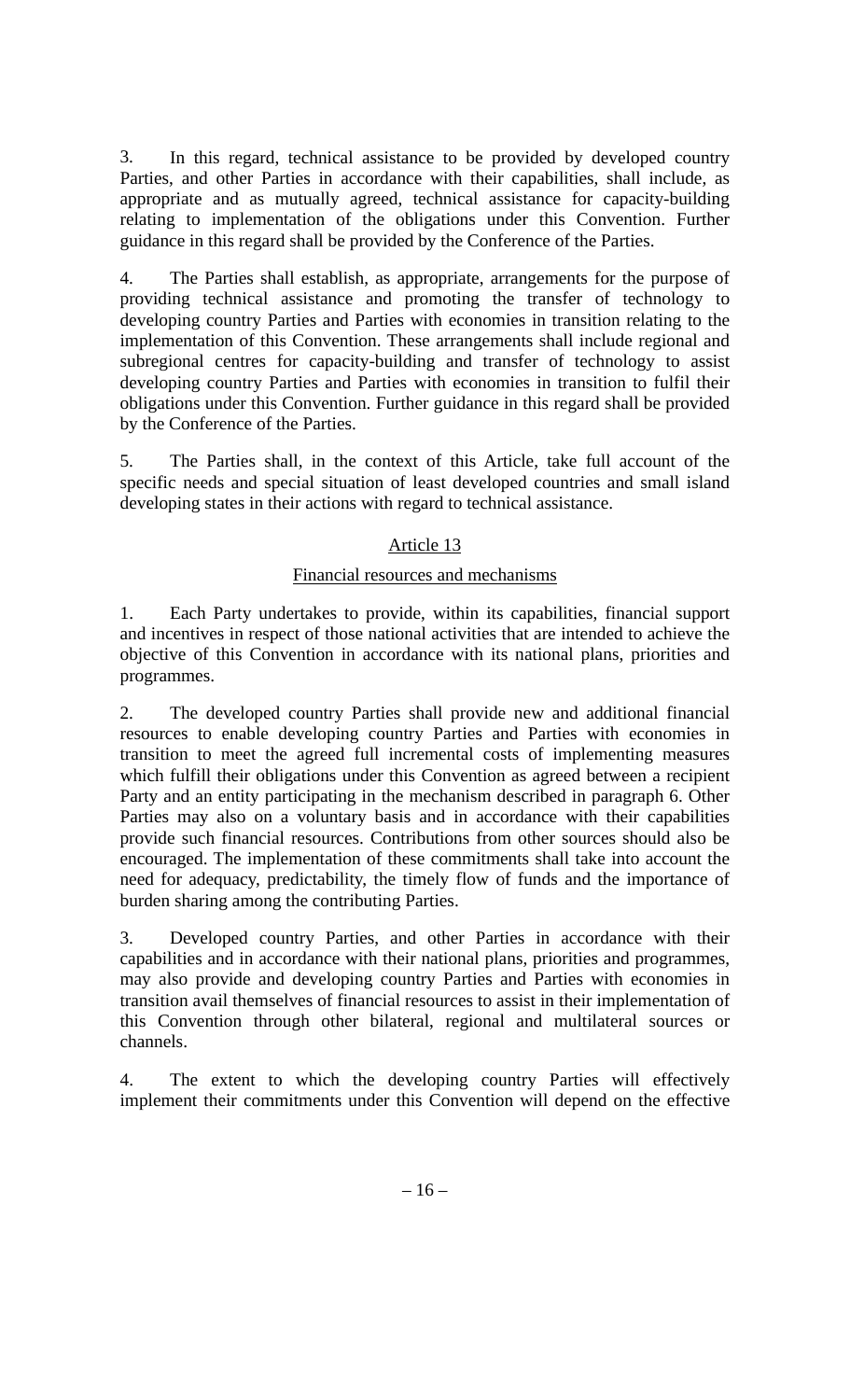implementation by developed country Parties of their commitments under this Convention relating to financial resources, technical assistance and technology transfer. The fact that sustainable economic and social development and eradication of poverty are the first and overriding priorities of the developing country Parties will be taken fully into account, giving due consideration to the need for the protection of human health and the environment.

5. The Parties shall take full account of the specific needs and special situation of the least developed countries and the small island developing states in their actions with regard to funding.

6. A mechanism for the provision of adequate and sustainable financial resources to developing country Parties and Parties with economies in transition on a grant or concessional basis to assist in their implementation of the Convention is hereby defined. The mechanism shall function under the authority, as appropriate, and guidance of, and be accountable to the Conference of the Parties for the purposes of this Convention. Its operation shall be entrusted to one or more entities, including existing international entities, as may be decided upon by the Conference of the Parties. The mechanism may also include other entities providing multilateral, regional and bilateral financial and technical assistance. Contributions to the mechanism shall be additional to other financial transfers to developing country Parties and Parties with economies in transition as reflected in, and in accordance with, paragraph 2.

7. Pursuant to the objectives of this Convention and paragraph 6, the Conference of the Parties shall at its first meeting adopt appropriate guidance to be provided to the mechanism and shall agree with the entity or entities participating in the financial mechanism upon arrangements to give effect thereto. The guidance shall address, inter alia:

 (a) The determination of the policy, strategy and programme priorities, as well as clear and detailed criteria and guidelines regarding eligibility for access to and utilization of financial resources including monitoring and evaluation on a regular basis of such utilization;

 (b) The provision by the entity or entities of regular reports to the Conference of the Parties on adequacy and sustainability of funding for activities relevant to the implementation of this Convention;

 (c) The promotion of multiple-source funding approaches, mechanisms and arrangements;

 (d) The modalities for the determination in a predictable and identifiable manner of the amount of funding necessary and available for the implementation of this Convention, keeping in mind that the phasing out of persistent organic pollutants might require sustained funding, and the conditions under which that amount shall be periodically reviewed; and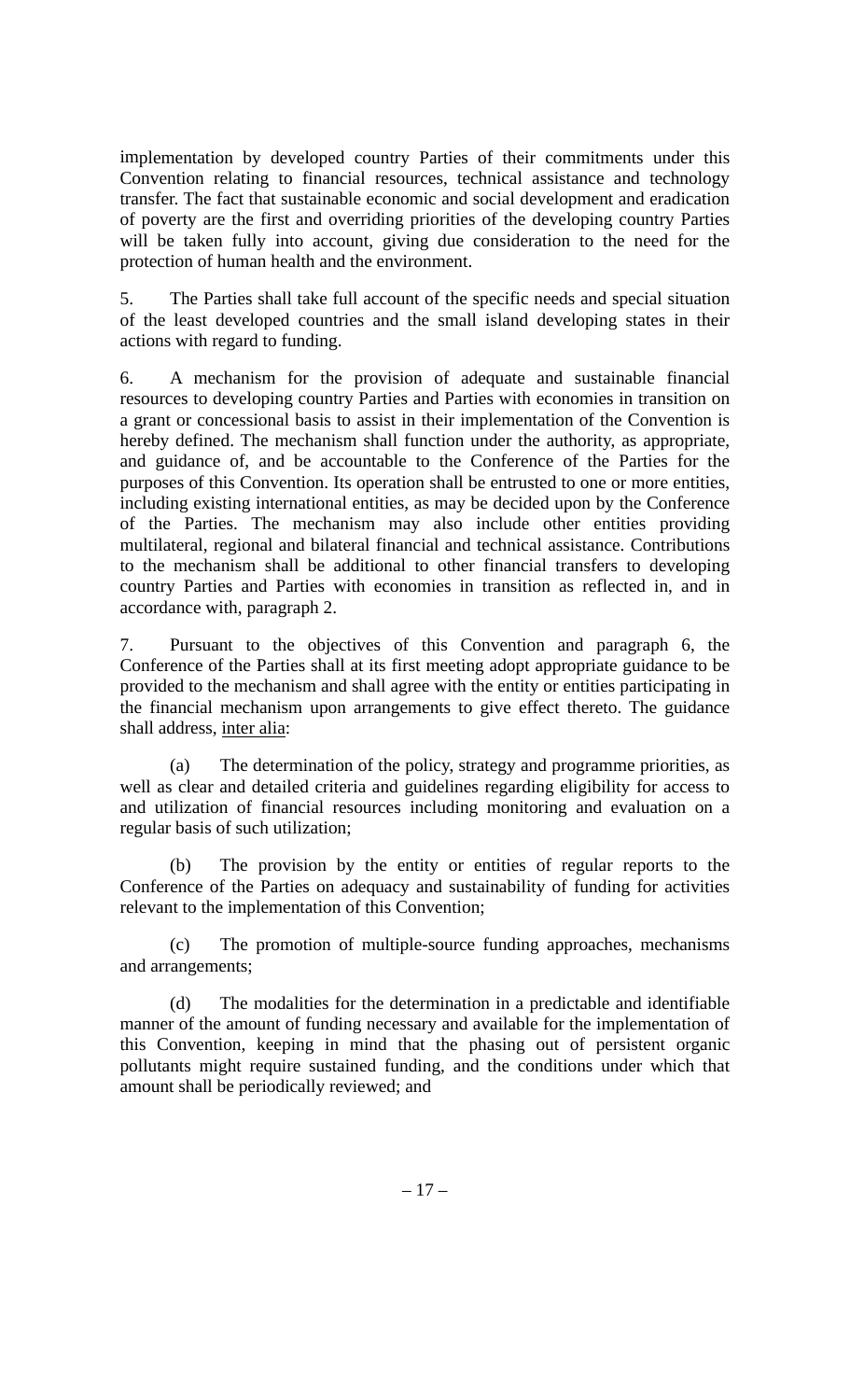(e) The modalities for the provision to interested Parties of assistance with needs assessment, information on available sources of funds and on funding patterns in order to facilitate coordination among them.

8. The Conference of the Parties shall review, not later than its second meeting and thereafter on a regular basis, the effectiveness of the mechanism established under this Article, its ability to address the changing needs of the developing country Parties and Parties with economies in transition, the criteria and guidance referred to in paragraph 7, the level of funding as well as the effectiveness of the performance of the institutional entities entrusted to operate the financial mechanism. It shall, based on such review, take appropriate action, if necessary, to improve the effectiveness of the mechanism, including by means of recommendations and guidance on measures to ensure adequate and sustainable funding to meet the needs of the Parties.

#### Article 14

## Interim financial arrangements

 The institutional structure of the Global Environment Facility, operated in accordance with the Instrument for the Establishment of the Restructured Global Environment Facility, shall, on an interim basis, be the principal entity entrusted with the operations of the financial mechanism referred to in Article 13, for the period between the date of entry into force of this Convention and the first meeting of the Conference of the Parties, or until such time as the Conference of the Parties decides which institutional structure will be designated in accordance with Article 13. The institutional structure of the Global Environment Facility should fulfill this function through operational measures related specifically to persistent organic pollutants taking into account that new arrangements for this area may be needed.

## Article 15

#### Reporting

1. Each Party shall report to the Conference of the Parties on the measures it has taken to implement the provisions of this Convention and on the effectiveness of such measures in meeting the objectives of the Convention.

2. Each Party shall provide to the Secretariat:

 (a) Statistical data on its total quantities of production, import and export of each of the chemicals listed in Annex A and Annex B or a reasonable estimate of such data; and

 (b) To the extent practicable, a list of the States from which it has imported each such substance and the States to which it has exported each such substance.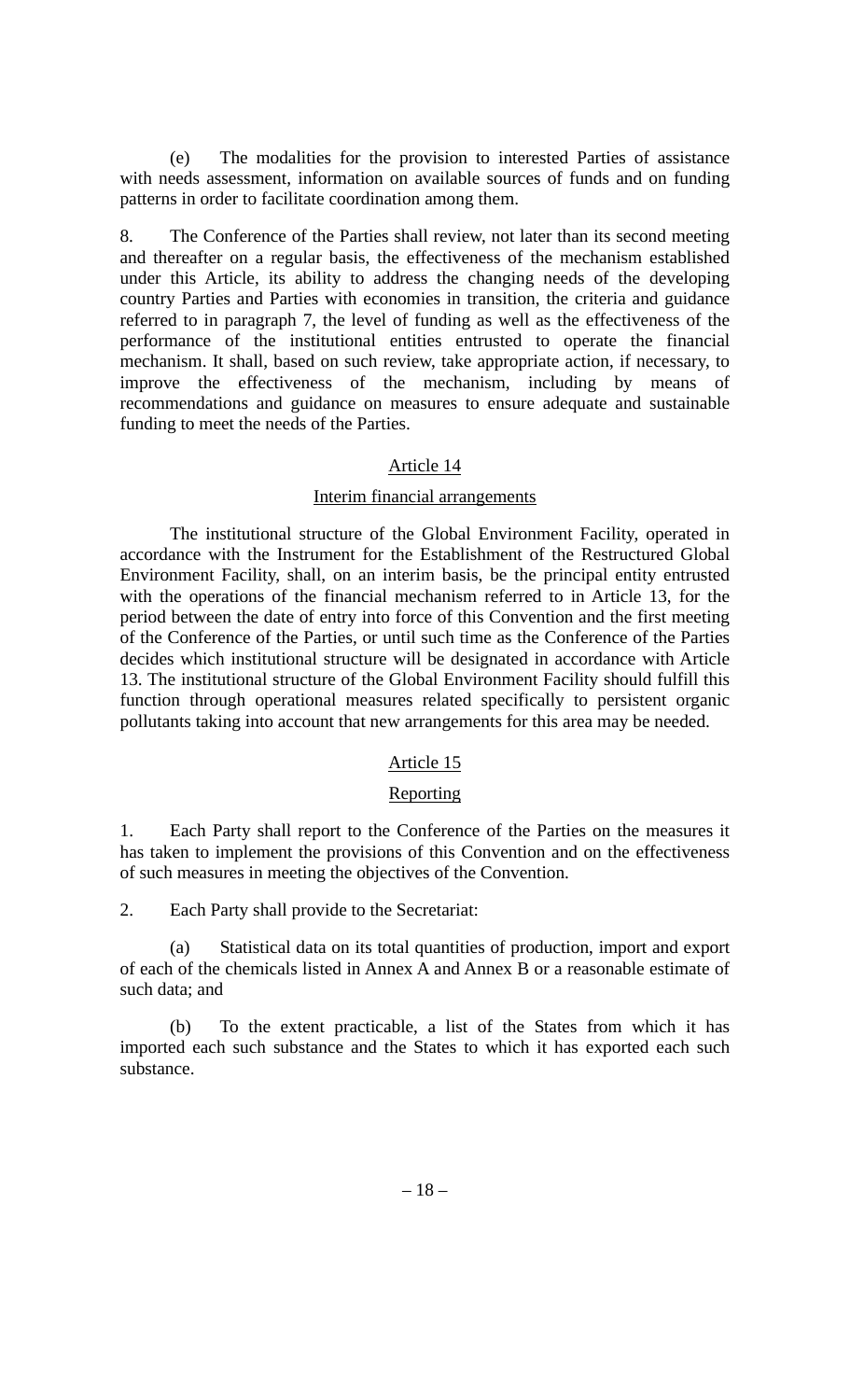3. Such reporting shall be at periodic intervals and in a format to be decided by the Conference of the Parties at its first meeting.

#### Article 16

#### Effectiveness evaluation

1. Commencing four years after the date of entry into force of this Convention, and periodically thereafter at intervals to be decided by the Conference of the Parties, the Conference shall evaluate the effectiveness of this Convention.

2. In order to facilitate such evaluation, the Conference of the Parties shall, at its first meeting, initiate the establishment of arrangements to provide itself with comparable monitoring data on the presence of the chemicals listed in Annexes A, B and C as well as their regional and global environmental transport. These arrangements:

 (a) Should be implemented by the Parties on a regional basis when appropriate, in accordance with their technical and financial capabilities, using existing monitoring programmes and mechanisms to the extent possible and promoting harmonization of approaches;

 (b) May be supplemented where necessary, taking into account the differences between regions and their capabilities to implement monitoring activities; and

 (c) Shall include reports to the Conference of the Parties on the results of the monitoring activities on a regional and global basis at intervals to be specified by the Conference of the Parties.

3. The evaluation described in paragraph 1 shall be conducted on the basis of available scientific, environmental, technical and economic information, including:

 (a) Reports and other monitoring information provided pursuant to paragraph 2;

(b) National reports submitted pursuant to Article 15; and

 (c) Non-compliance information provided pursuant to the procedures established under Article 17.

#### Article 17

#### Non-compliance

 The Conference of the Parties shall, as soon as practicable, develop and approve procedures and institutional mechanisms for determining non-compliance with the provisions of this Convention and for the treatment of Parties found to be in non-compliance.

– 19 –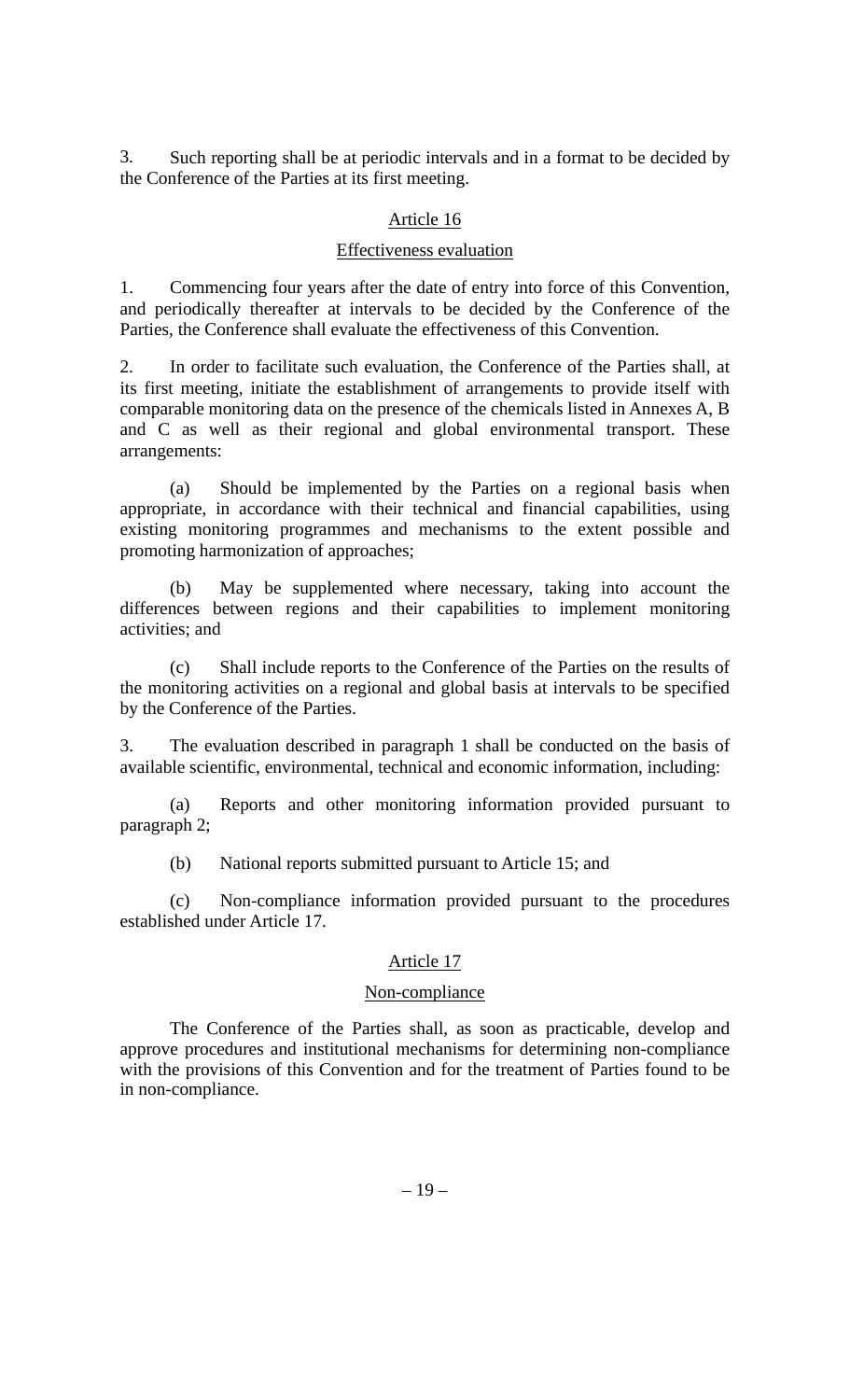# Article 18

# Settlement of disputes

1. Parties shall settle any dispute between them concerning the interpretation or application of this Convention through negotiation or other peaceful means of their own choice.

2. When ratifying, accepting, approving or acceding to the Convention, or at any time thereafter, a Party that is not a regional economic integration organization may declare in a written instrument submitted to the depositary that, with respect to any dispute concerning the interpretation or application of the Convention, it recognizes one or both of the following means of dispute settlement as compulsory in relation to any Party accepting the same obligation:

 (a) Arbitration in accordance with procedures to be adopted by the Conference of the Parties in an annex as soon as practicable;

(b) Submission of the dispute to the International Court of Justice.

3. A Party that is a regional economic integration organization may make a declaration with like effect in relation to arbitration in accordance with the procedure referred to in paragraph 2 (a).

4. A declaration made pursuant to paragraph 2 or paragraph 3 shall remain in force until it expires in accordance with its terms or until three months after written notice of its revocation has been deposited with the depositary.

5. The expiry of a declaration, a notice of revocation or a new declaration shall not in any way affect proceedings pending before an arbitral tribunal or the International Court of Justice unless the parties to the dispute otherwise agree.

6. If the parties to a dispute have not accepted the same or any procedure pursuant to paragraph 2, and if they have not been able to settle their dispute within twelve months following notification by one party to another that a dispute exists between them, the dispute shall be submitted to a conciliation commission at the request of any party to the dispute. The conciliation commission shall render a report with recommendations. Additional procedures relating to the conciliation commission shall be included in an annex to be adopted by the Conference of the Parties no later than at its second meeting.

# Article 19

# Conference of the Parties

1. A Conference of the Parties is hereby established.

2. The first meeting of the Conference of the Parties shall be convened by the Executive Director of the United Nations Environment Programme no later than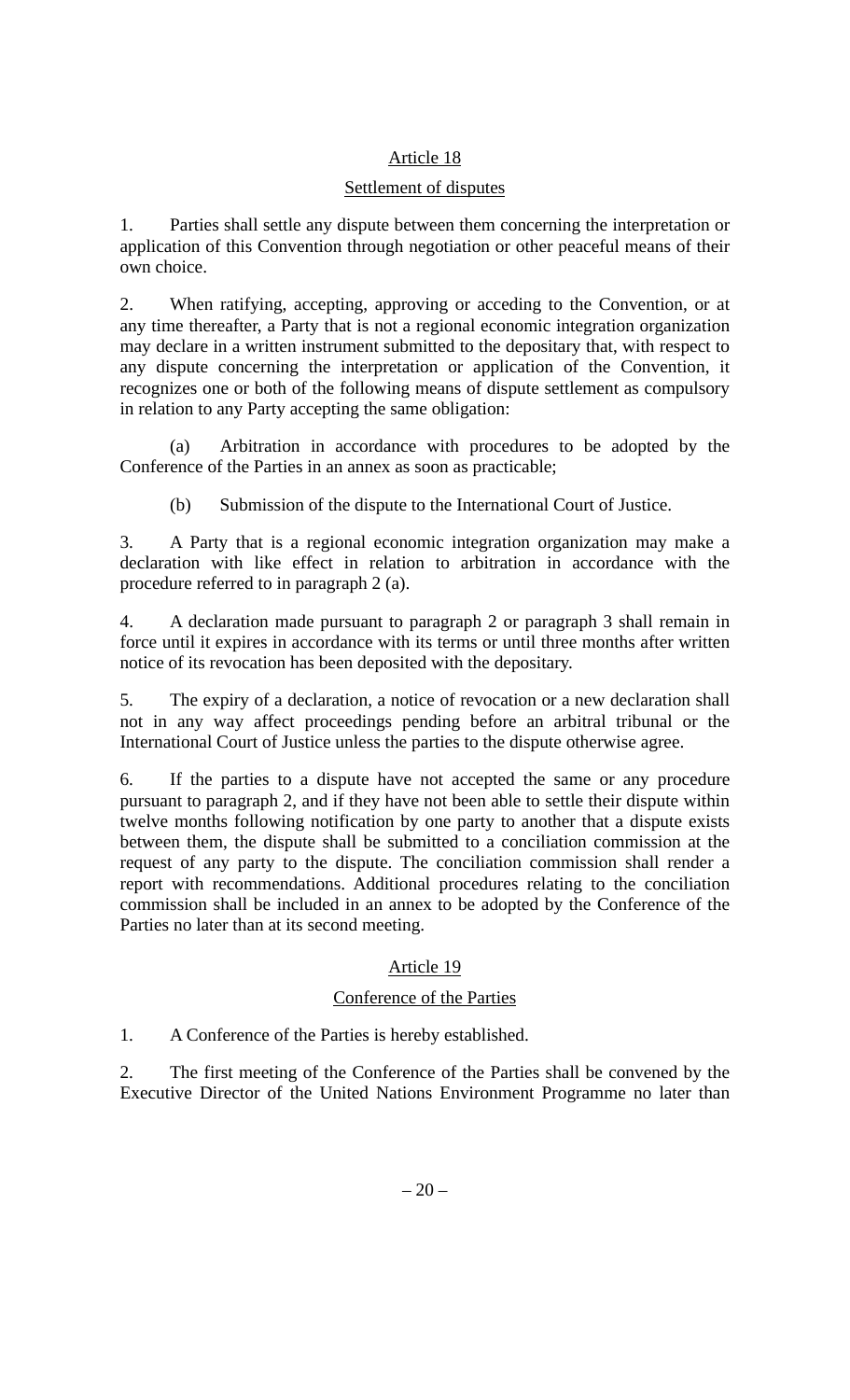one year after the entry into force of this Convention. Thereafter, ordinary meetings of the Conference of the Parties shall be held at regular intervals to be decided by the Conference.

3. Extraordinary meetings of the Conference of the Parties shall be held at such other times as may be deemed necessary by the Conference, or at the written request of any Party provided that it is supported by at least one third of the Parties.

4. The Conference of the Parties shall by consensus agree upon and adopt at its first meeting rules of procedure and financial rules for itself and any subsidiary bodies, as well as financial provisions governing the functioning of the Secretariat.

5. The Conference of the Parties shall keep under continuous review and evaluation the implementation of this Convention. It shall perform the functions assigned to it by the Convention and, to this end, shall:

 (a) Establish, further to the requirements of paragraph 6, such subsidiary bodies as it considers necessary for the implementation of the Convention;

 (b) Cooperate, where appropriate, with competent international organizations and intergovernmental and non-governmental bodies; and

 (c) Regularly review all information made available to the Parties pursuant to Article 15, including consideration of the effectiveness of paragraph 2 (b) (iii) of Article 3;

 (d) Consider and undertake any additional action that may be required for the achievement of the objectives of the Convention.

6. The Conference of the Parties shall, at its first meeting, establish a subsidiary body to be called the Persistent Organic Pollutants Review Committee for the purposes of performing the functions assigned to that Committee by this Convention. In this regard:

 (a) The members of the Persistent Organic Pollutants Review Committee shall be appointed by the Conference of the Parties. Membership of the Committee shall consist of government-designated experts in chemical assessment or management. The members of the Committee shall be appointed on the basis of equitable geographical distribution;

 (b) The Conference of the Parties shall decide on the terms of reference, organization and operation of the Committee; and

 (c) The Committee shall make every effort to adopt its recommendations by consensus. If all efforts at consensus have been exhausted, and no consensus reached, such recommendation shall as a last resort be adopted by a two-thirds majority vote of the members present and voting.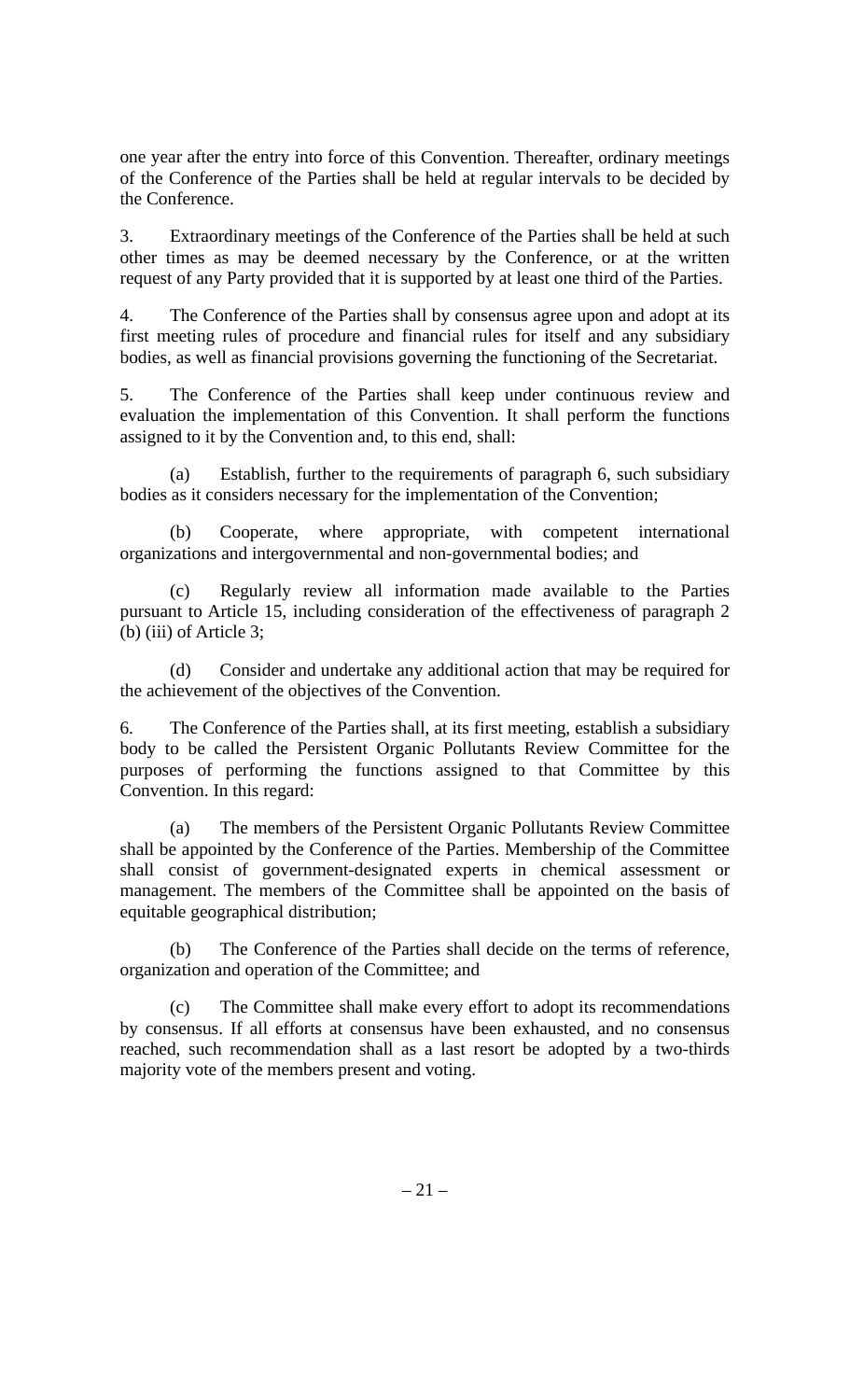7. The Conference of the Parties shall, at its third meeting, evaluate the continued need for the procedure contained in paragraph 2 (b) of Article 3, including consideration of its effectiveness.

8. The United Nations, its specialized agencies and the International Atomic Energy Agency, as well as any State not Party to this Convention, may be represented at meetings of the Conference of the Parties as observers. Any body or agency, whether national or international, governmental or non-governmental, qualified in matters covered by the Convention, and which has informed the Secretariat of its wish to be represented at a meeting of the Conference of the Parties as an observer may be admitted unless at least one third of the Parties present object. The admission and participation of observers shall be subject to the rules of procedure adopted by the Conference of the Parties.

#### Article 20

#### Secretariat

1. A Secretariat is hereby established.

2. The functions of the Secretariat shall be:

 (a) To make arrangements for meetings of the Conference of the Parties and its subsidiary bodies and to provide them with services as required;

 (b) To facilitate assistance to the Parties, particularly developing country Parties and Parties with economies in transition, on request, in the implementation of this Convention;

 (c) To ensure the necessary coordination with the secretariats of other relevant international bodies;

 (d) To prepare and make available to the Parties periodic reports based on information received pursuant to Article 15 and other available information;

 (e) To enter, under the overall guidance of the Conference of the Parties, into such administrative and contractual arrangements as may be required for the effective discharge of its functions; and

 (f) To perform the other secretariat functions specified in this Convention and such other functions as may be determined by the Conference of the Parties.

3. The secretariat functions for this Convention shall be performed by the Executive Director of the United Nations Environment Programme, unless the Conference of the Parties decides, by a three-fourths majority of the Parties present and voting, to entrust the secretariat functions to one or more other international organizations.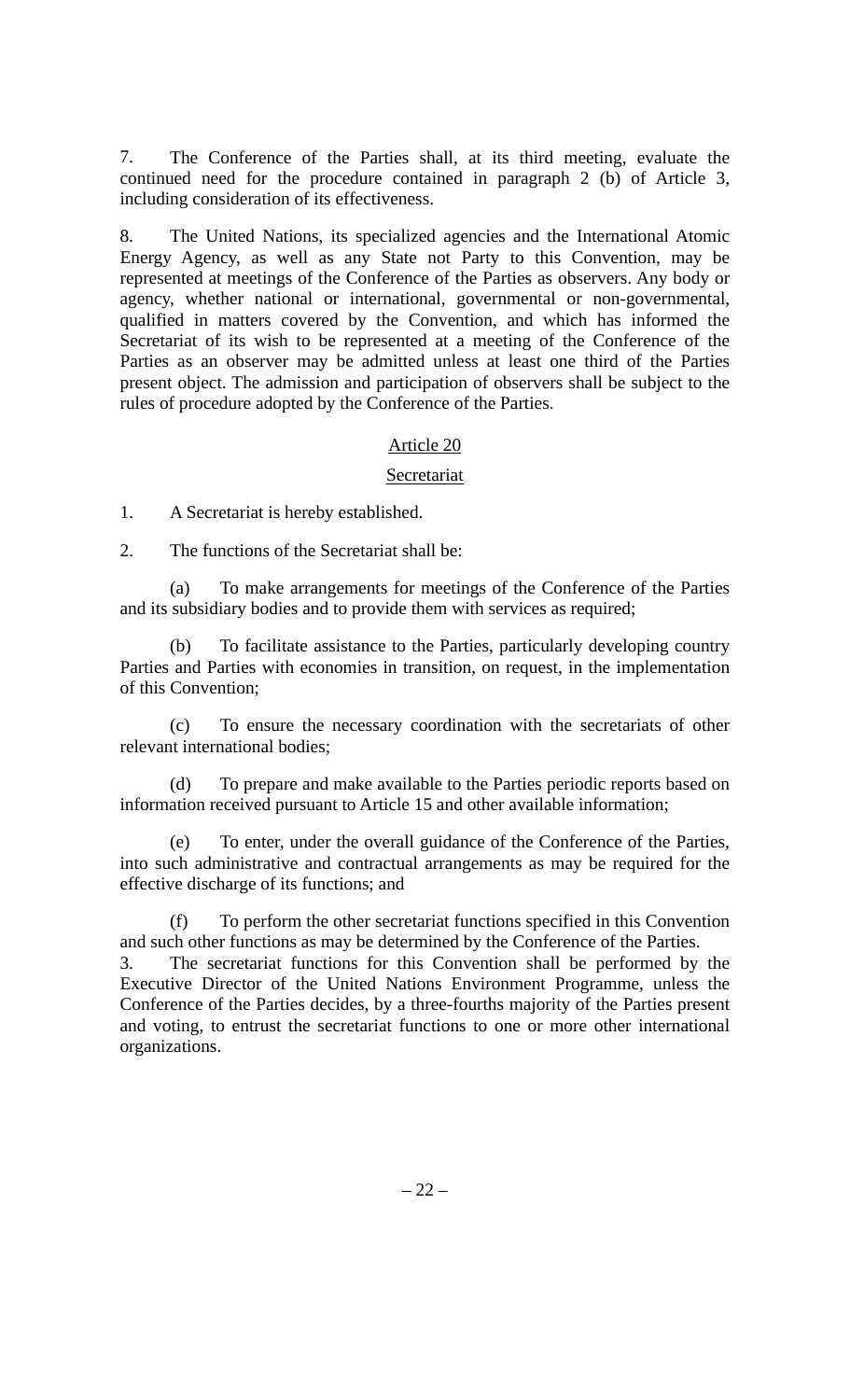# Article 21

# Amendments to the Convention

1. Amendments to this Convention may be proposed by any Party.

2. Amendments to this Convention shall be adopted at a meeting of the Conference of the Parties. The text of any proposed amendment shall be communicated to the Parties by the Secretariat at least six months before the meeting at which it is proposed for adoption. The Secretariat shall also communicate proposed amendments to the signatories to this Convention and, for information, to the depositary.

3. The Parties shall make every effort to reach agreement on any proposed amendment to this Convention by consensus. If all efforts at consensus have been exhausted, and no agreement reached, the amendment shall as a last resort be adopted by a three-fourths majority vote of the Parties present and voting.

4. The amendment shall be communicated by the depositary to all Parties for ratification, acceptance or approval.

5. Ratification, acceptance or approval of an amendment shall be notified to the depositary in writing. An amendment adopted in accordance with paragraph 3 shall enter into force for the Parties having accepted it on the ninetieth day after the date of deposit of instruments of ratification, acceptance or approval by at least threefourths of the Parties. Thereafter, the amendment shall enter into force for any other Party on the ninetieth day after the date on which that Party deposits its instrument of ratification, acceptance or approval of the amendment.

# Article 22

# Adoption and amendment of annexes

1. Annexes to this Convention shall form an integral part thereof and, unless expressly provided otherwise, a reference to this Convention constitutes at the same time a reference to any annexes thereto.

2. Any additional annexes shall be restricted to procedural, scientific, technical or administrative matters.

3. The following procedure shall apply to the proposal, adoption and entry into force of additional annexes to this Convention:

 (a) Additional annexes shall be proposed and adopted according to the procedure laid down in paragraphs 1, 2 and 3 of Article 21;

 (b) Any Party that is unable to accept an additional annex shall so notify the depositary, in writing, within one year from the date of communication by the depositary of the adoption of the additional annex. The depositary shall without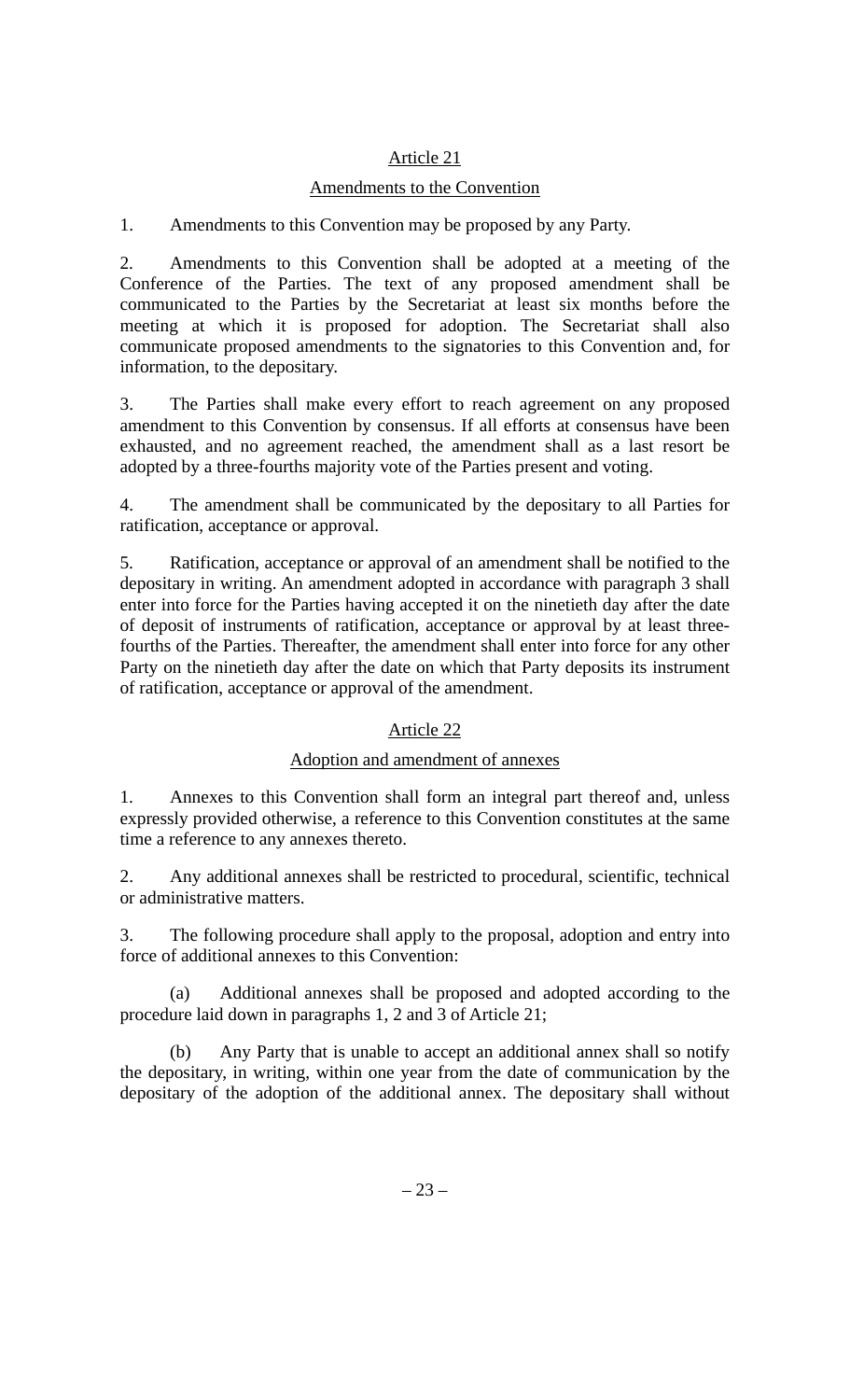delay notify all Parties of any such notification received. A Party may at any time withdraw a previous notification of non-acceptance in respect of any additional annex, and the annex shall thereupon enter into force for that Party subject to subparagraph (c); and

 (c) On the expiry of one year from the date of the communication by the depositary of the adoption of an additional annex, the annex shall enter into force for all Parties that have not submitted a notification in accordance with the provisions of subparagraph (b).

4. The proposal, adoption and entry into force of amendments to Annex A, B or C shall be subject to the same procedures as for the proposal, adoption and entry into force of additional annexes to this Convention, except that an amendment to Annex A, B or C shall not enter into force with respect to any Party that has made a declaration with respect to amendment to those Annexes in accordance with paragraph 4 of Article 25, in which case any such amendment shall enter into force for such a Party on the ninetieth day after the date of deposit with the depositary of its instrument of ratification, acceptance, approval or accession with respect to such amendment.

5. The following procedure shall apply to the proposal, adoption and entry into force of an amendment to Annex D, E or F:

 (a) Amendments shall be proposed according to the procedure in paragraphs 1 and 2 of Article 21;

 (b) The Parties shall take decisions on an amendment to Annex D, E or F by consensus; and

 (c) A decision to amend Annex D, E or F shall forthwith be communicated to the Parties by the depositary. The amendment shall enter into force for all Parties on a date to be specified in the decision.

6. If an additional annex or an amendment to an annex is related to an amendment to this Convention, the additional annex or amendment shall not enter into force until such time as the amendment to the Convention enters into force.

# Article 23

#### Right to vote

1. Each Party to this Convention shall have one vote, except as provided for in paragraph 2.

2. A regional economic integration organization, on matters within its competence, shall exercise its right to vote with a number of votes equal to the number of its member States that are Parties to this Convention. Such an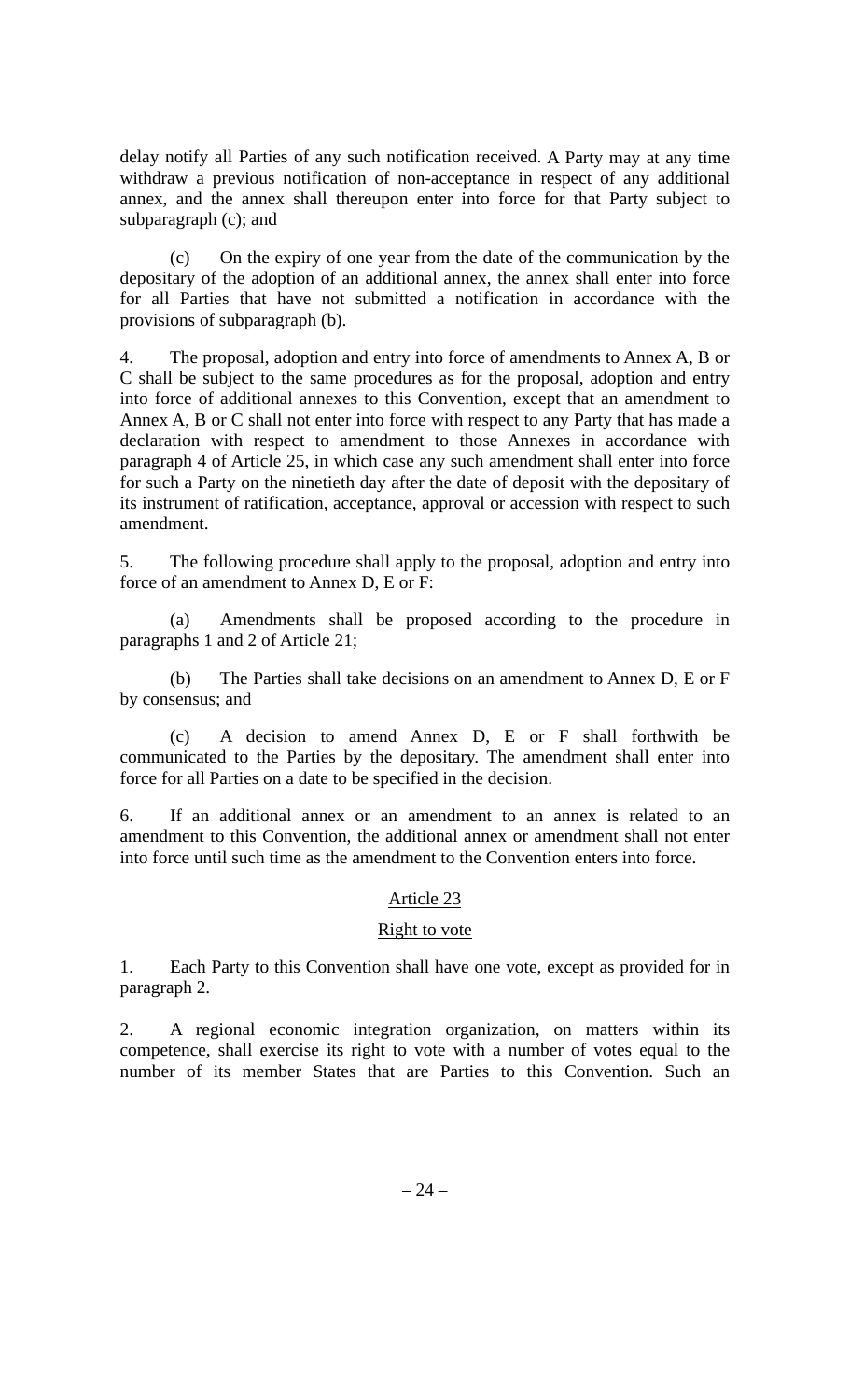organization shall not exercise its right to vote if any of its member States exercises its right to vote, and vice versa.

## Article 24

## Signature

 This Convention shall be open for signature at Stockholm by all States and regional economic integration organizations on 23 May 2001, and at the United Nations Headquarters in New York from 24 May 2001 to 22 May 2002.

## Article 25

#### Ratification, acceptance, approval or accession

1. This Convention shall be subject to ratification, acceptance or approval by States and by regional economic integration organizations. It shall be open for accession by States and by regional economic integration organizations from the day after the date on which the Convention is closed for signature. Instruments of ratification, acceptance, approval or accession shall be deposited with the depositary.

2. Any regional economic integration organization that becomes a Party to this Convention without any of its member States being a Party shall be bound by all the obligations under the Convention. In the case of such organizations, one or more of whose member States is a Party to this Convention, the organization and its member States shall decide on their respective responsibilities for the performance of their obligations under the Convention. In such cases, the organization and the member States shall not be entitled to exercise rights under the Convention concurrently.

3. In its instrument of ratification, acceptance, approval or accession, a regional economic integration organization shall declare the extent of its competence in respect of the matters governed by this Convention. Any such organization shall also inform the depositary, who shall in turn inform the Parties, of any relevant modification in the extent of its competence.

4. In its instrument of ratification, acceptance, approval or accession, any Party may declare that, with respect to it, any amendment to Annex A, B or C shall enter into force only upon the deposit of its instrument of ratification, acceptance, approval or accession with respect thereto.

# Article 26

#### Entry into force

1. This Convention shall enter into force on the ninetieth day after the date of deposit of the fiftieth instrument of ratification, acceptance, approval or accession.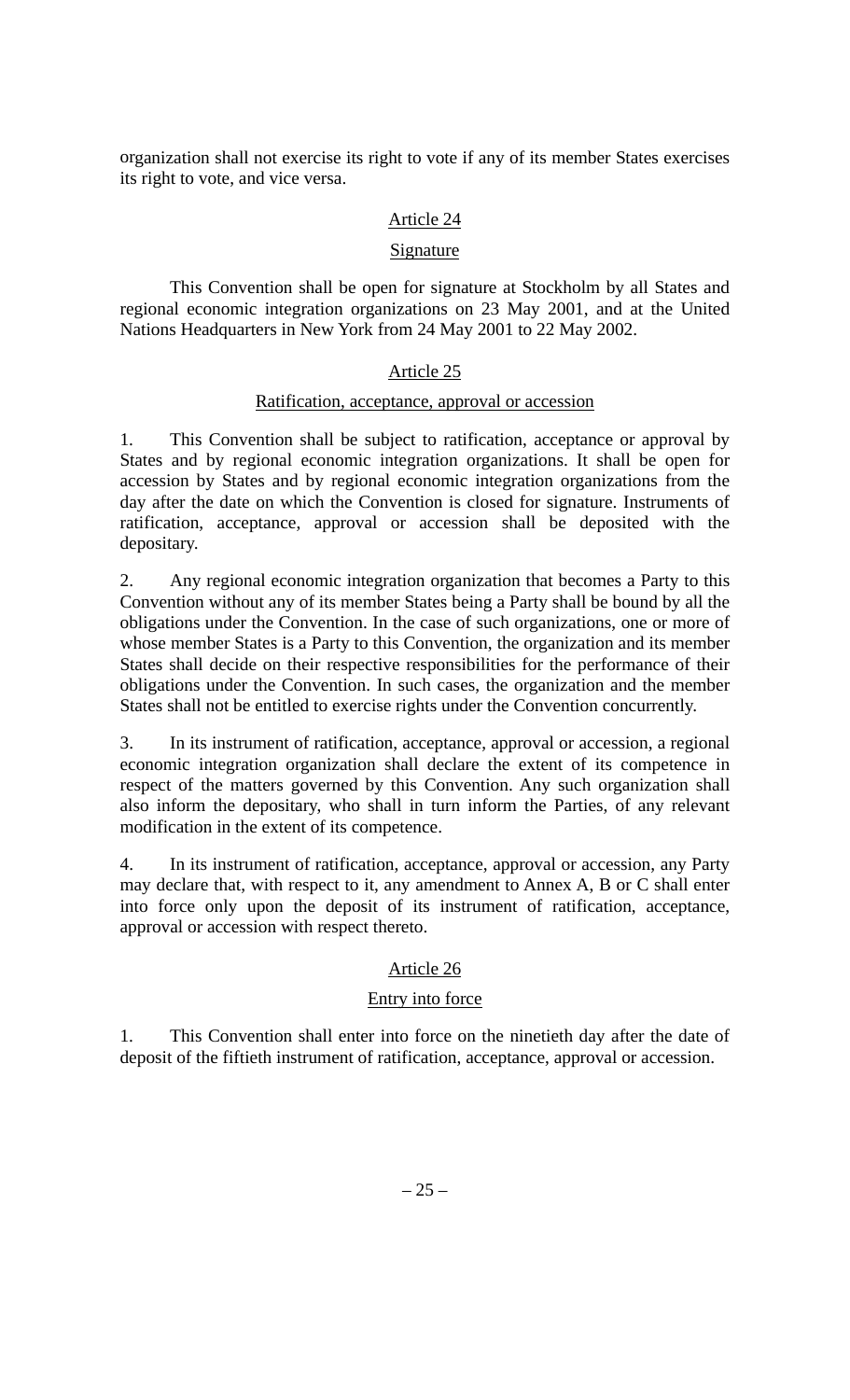2. For each State or regional economic integration organization that ratifies, accepts or approves this Convention or accedes thereto after the deposit of the fiftieth instrument of ratification, acceptance, approval or accession, the Convention shall enter into force on the ninetieth day after the date of deposit by such State or regional economic integration organization of its instrument of ratification, acceptance, approval or accession.

3. For the purpose of paragraphs 1 and 2, any instrument deposited by a regional economic integration organization shall not be counted as additional to those deposited by member States of that organization.

#### Article 27

#### Reservations

No reservations may be made to this Convention.

#### Article 28

## Withdrawal

1. At any time after three years from the date on which this Convention has entered into force for a Party, that Party may withdraw from the Convention by giving written notification to the depositary.

2. Any such withdrawal shall take effect upon the expiry of one year from the date of receipt by the depositary of the notification of withdrawal, or on such later date as may be specified in the notification of withdrawal.

#### Article 29

## **Depositary**

 The Secretary-General of the United Nations shall be the depositary of this Convention.

#### Article 30

#### Authentic texts

 The original of this Convention, of which the Arabic, Chinese, English, French, Russian and Spanish texts are equally authentic, shall be deposited with the Secretary-General of the United Nations.

 IN WITNESS WHEREOF the undersigned, being duly authorized to that effect, have signed this Convention.

 Done at Stockholm on this twenty-second day of May, two thousand and one.

 $-26-$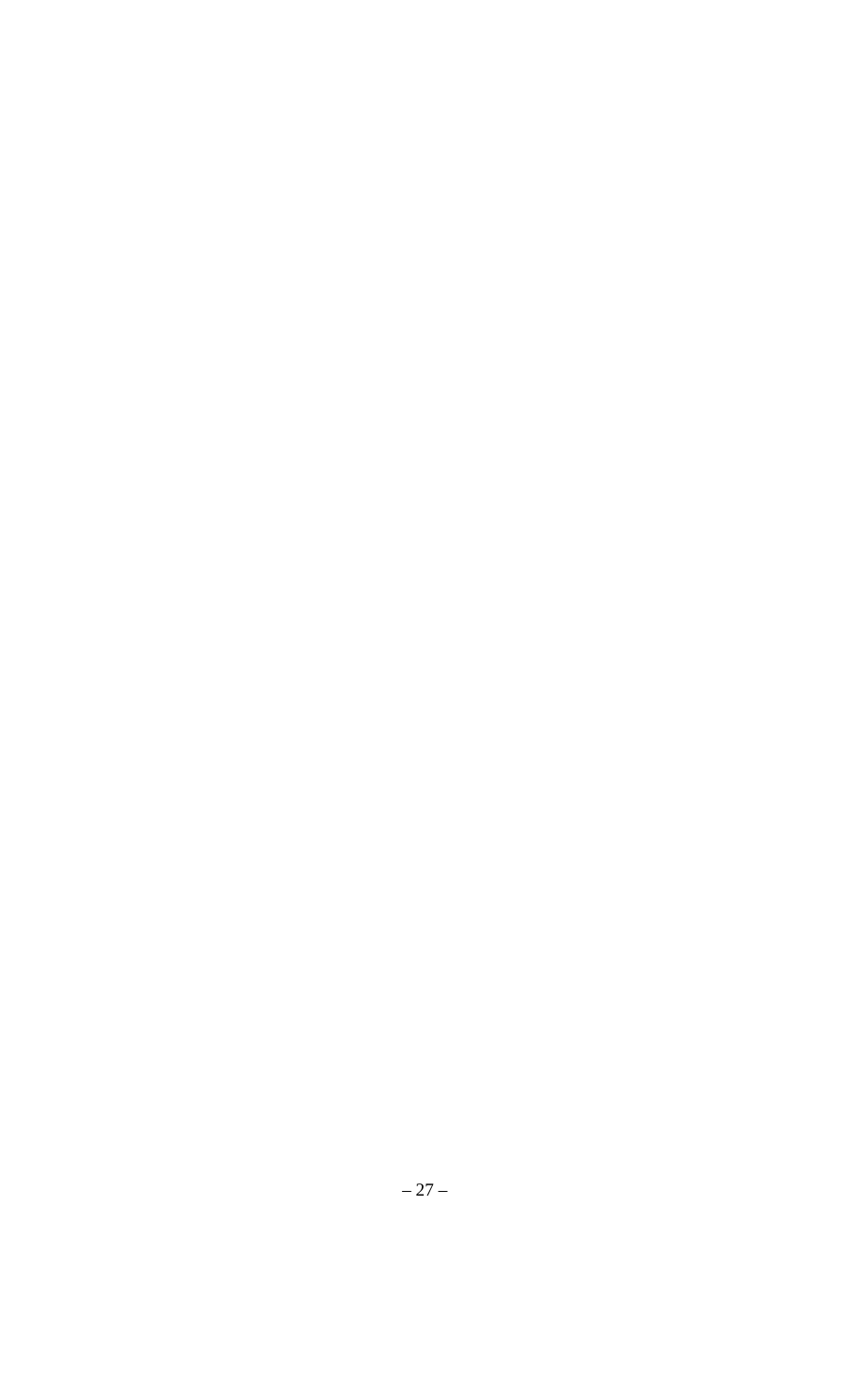# Annex A ELIMINATION

Part I

| Chemical                            | Activity          | Specific exemption                     |
|-------------------------------------|-------------------|----------------------------------------|
| Aldrin*                             | Production        | None                                   |
| CAS No: 309-00-2                    |                   |                                        |
|                                     | Use               | Local ectoparasiticide Insecticide     |
| Chlordane*                          | Production        | As allowed for the Parties listed in   |
| CAS No: 57-74-9                     |                   | the Register                           |
|                                     | Use               | Local ectoparasiticide Insecticide     |
|                                     |                   | Termiticide                            |
|                                     |                   | Termiticide in buildings and dams      |
|                                     |                   | Termiticide in roads                   |
|                                     |                   | Additive in plywood adhesives          |
| Dieldrin*                           | Production        | None                                   |
| CAS No: 60-57-1                     |                   |                                        |
|                                     | Use               | In agricultural operations             |
| Endrin*                             | Production        | None                                   |
| CAS No: 72-20-8                     |                   |                                        |
|                                     | Use               | None                                   |
| Heptachlor*                         | Production        | None                                   |
| CAS No: 76-44-8                     |                   |                                        |
|                                     | Use               | Termiticide                            |
|                                     |                   | Termiticide in structures of houses    |
|                                     |                   | Termiticide (subterranean)             |
|                                     |                   | Wood treatment                         |
|                                     |                   | In use in underground cable boxes      |
| Hexachlorobenzene                   | Production        | As allowed for the Parties listed in   |
| CAS No: 118-74-1                    |                   | the Register                           |
|                                     | Use               | Intermediate                           |
|                                     |                   | Solvent in pesticide                   |
|                                     |                   | Closed system site limited             |
|                                     |                   | intermediate                           |
| $Mirex*$                            | Production        | As allowed for the Parties listed in   |
| CAS No: 2385-85-5                   |                   | the Register                           |
|                                     | Use               | Termiticide                            |
| Toxaphene*<br>CAS No: 8001-35-2     | Production        | None                                   |
|                                     |                   |                                        |
|                                     | Use<br>Production | None<br>None                           |
| Polychlorinated<br>Biphenyls (PCB)* |                   |                                        |
|                                     | Use               | Articles in use in accordance with the |
|                                     |                   | provisions of Part II of this Annex    |
|                                     |                   |                                        |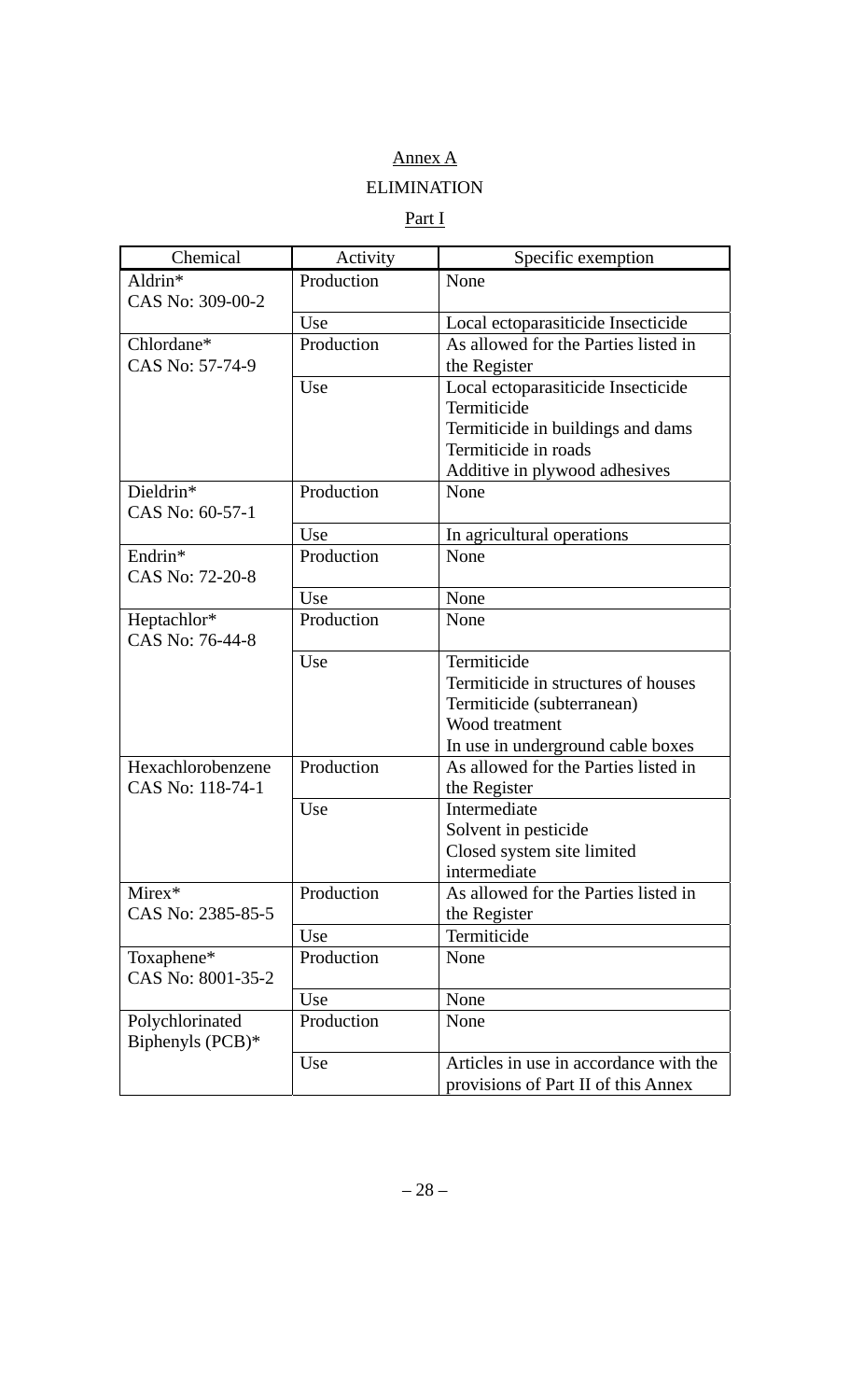Notes:

- (i) Except as otherwise specified in this Convention, quantities of a chemical occurring as unintentional trace contaminants in products and articles shall not be considered to be listed in this Annex;
- (ii) This note shall not be considered as a production and use specific exemption for purposes of paragraph 2 of Article 3. Quantities of a chemical occurring as constituents of articles manufactured or already in use before or on the date of entry into force of the relevant obligation with respect to that chemical, shall not be considered as listed in this Annex, provided that a Party has notified the Secretariat that a particular type of article remains in use within that Party. The Secretariat shall make such notifications publicly available;
- (iii) This note, which does not apply to a chemical that has an asterisk following its name in the Chemical column in Part I of this Annex, shall not be considered as a production and use specific exemption for purposes of paragraph 2 of Article 3. Given that no significant quantities of the chemical are expected to reach humans and the environment during the production and use of a closed-system site-limited intermediate, a Party, upon notification to the Secretariat, may allow the production and use of quantities of a chemical listed in this Annex as a closed-system site-limited intermediate that is chemically transformed in the manufacture of other chemicals that, taking into consideration the criteria in paragraph 1 of Annex D, do not exhibit the characteristics of persistent organic pollutants. This notification shall include information on total production and use of such chemical or a reasonable estimate of such information and information regarding the nature of the closed-system site-limited process including the amount of any non-transformed and unintentional trace contamination of the persistent organic pollutant-starting material in the final product. This procedure applies except as otherwise specified in this Annex. The Secretariat shall make such notifications available to the Conference of the Parties and to the public. Such production or use shall not be considered a production or use specific exemption. Such production and use shall cease after a ten-year period, unless the Party concerned submits a new notification to the Secretariat, in which case the period will be extended for an additional ten years unless the Conference of the Parties, after a review of the production and use decides otherwise. The notification procedure can be repeated;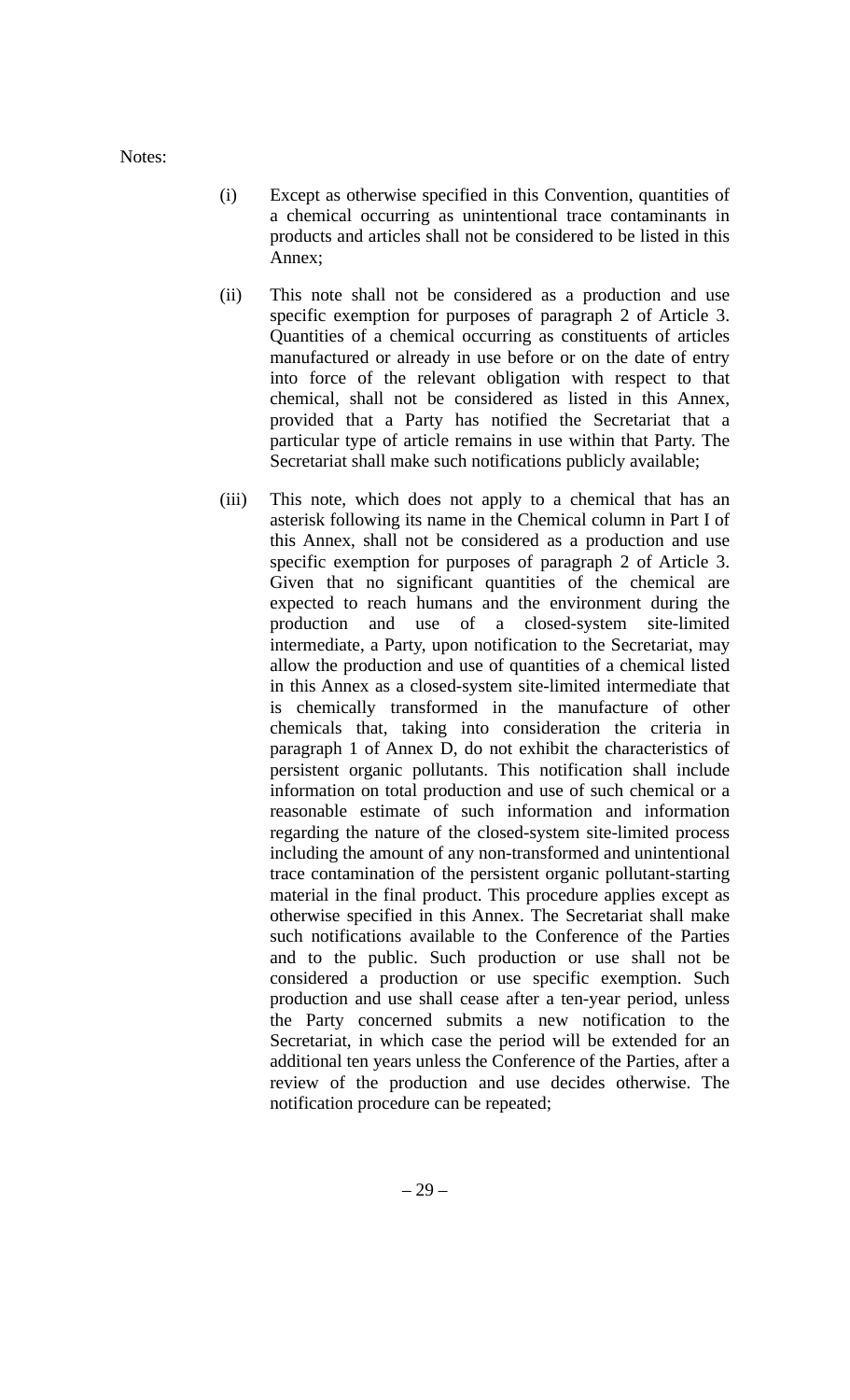(iv) All the specific exemptions in this Annex may be exercised by Parties that have registered exemptions in respect of them in accordance with Article 4 with the exception of the use of polychlorinated biphenyls in articles in use in accordance with the provisions of Part II of this Annex, which may be exercised by all Parties.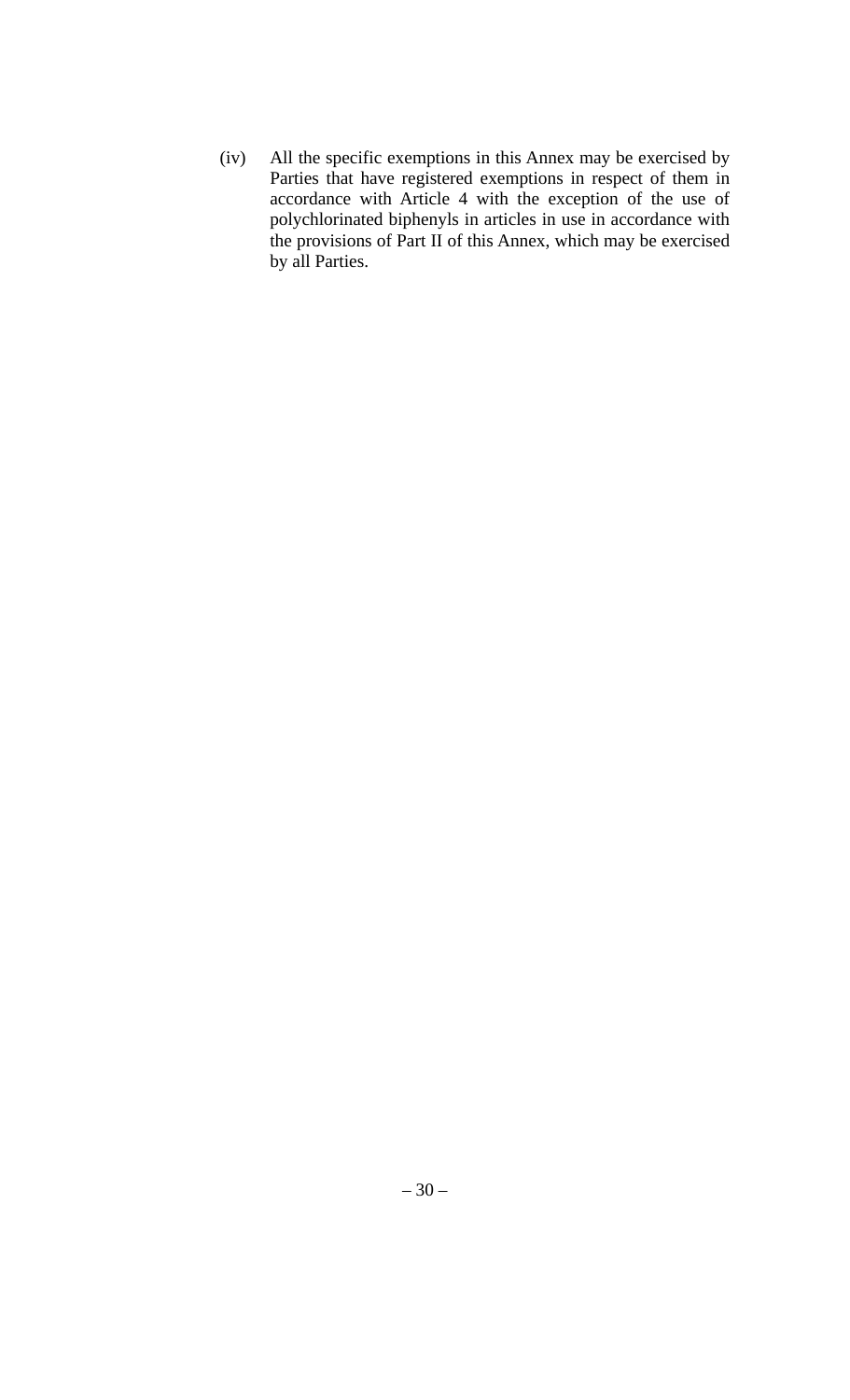# Part II

#### Polychlorinated biphenyls

Each Party shall:

 (a) With regard to the elimination of the use of polychlorinated biphenyls in equipment (e.g. transformers, capacitors or other receptacles containing liquid stocks) by 2025, subject to review by the Conference of the Parties, take action in accordance with the following priorities:

- (i) Make determined efforts to identify, label and remove from use equipment containing greater than 10 per cent polychlorinated biphenyls and volumes greater than 5 litres;
- (ii) Make determined efforts to identify, label and remove from use equipment containing greater than 0.05 per cent polychlorinated biphenyls and volumes greater than 5 litres;
- (iii) Endeavour to identify and remove from use equipment containing greater than 0.005 percent polychlorinated biphenyls and volumes greater than 0.05 litres;

 (b) Consistent with the priorities in subparagraph (a), promote the following measures to reduce exposures and risk to control the use of polychlorinated biphenyls:

- (i) Use only in intact and non-leaking equipment and only in areas where the risk from environmental release can be minimised and quickly remedied;
- (ii) Not use in equipment in areas associated with the production or processing of food or feed;
- (iii) When used in populated areas, including schools and hospitals, all reasonable measures to protect from electrical failure which could result in a fire, and regular inspection of equipment for leaks;

 (c) Notwithstanding paragraph 2 of Article 3, ensure that equipment containing polychlorinated biphenyls, as described in subparagraph (a), shall not be exported or imported except for the purpose of environmentally sound waste management;

 (d) Except for maintenance and servicing operations, not allow recovery for the purpose of reuse in other equipment of liquids with polychlorinated biphenyls content above 0.005 per cent;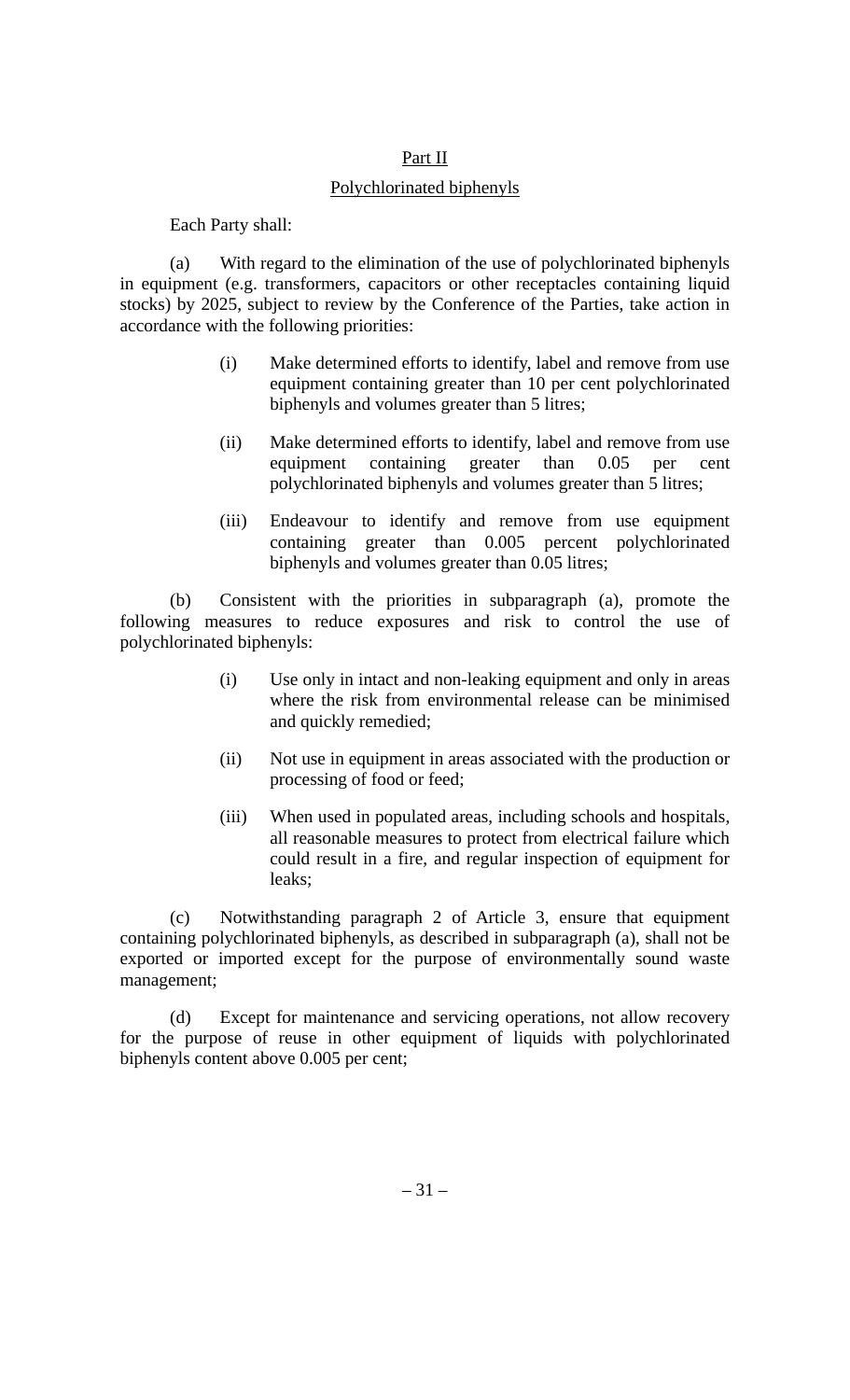(e) Make determined efforts designed to lead to environmentally sound waste management of liquids containing polychlorinated biphenyls and equipment contaminated with polychlorinated biphenyls having a polychlorinated biphenyls content above 0.005 per cent, in accordance with paragraph 1 of Article 6, as soon as possible but no later than 2028, subject to review by the Conference of the Parties;

 (f) In lieu of note (ii) in Part I of this Annex, endeavour to identify other articles containing more than 0.005 per cent polychlorinated biphenyls (e.g. cablesheaths, cured caulk and painted objects) and manage them in accordance with paragraph 1 of Article 6;

 (g) Provide a report every five years on progress in eliminating polychlorinated biphenyls and submit it to the Conference of the Parties pursuant to Article 15;

 (h) The reports described in subparagraph (g) shall, as appropriate, be considered by the Conference of the Parties in its reviews relating to polychlorinated biphenyls. The Conference of the Parties shall review progress towards elimination of polychlorinated biphenyls at five year intervals or other period, as appropriate, taking into account such reports.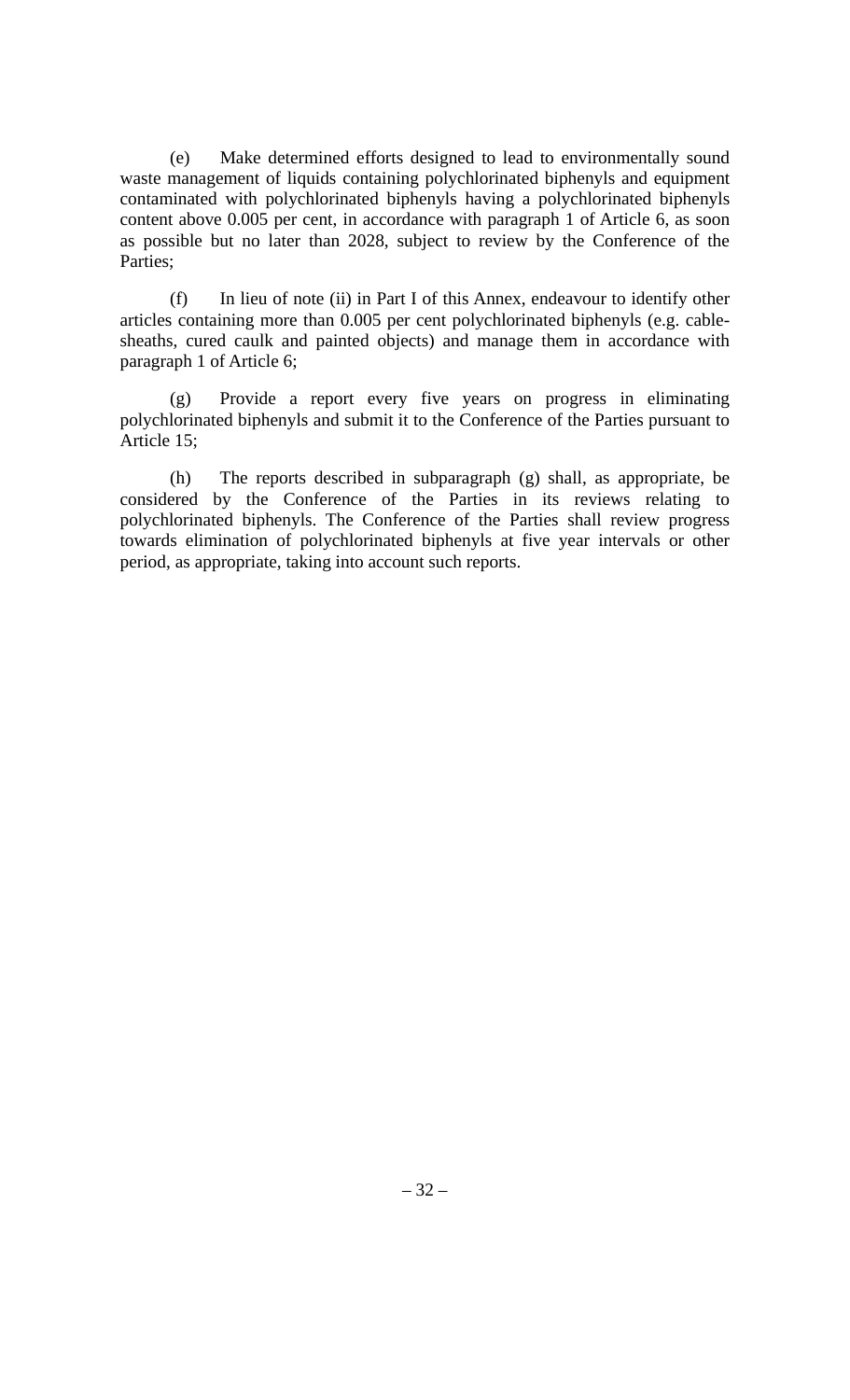# Annex B **RESTRICTION**

Part I

| Chemical                                                                                 | Activity   | Acceptable purpose<br>or specific exemption                                                                                                                                         |
|------------------------------------------------------------------------------------------|------------|-------------------------------------------------------------------------------------------------------------------------------------------------------------------------------------|
| <b>DDT</b><br>$(1,1,1$ -trichloro-2,2-bis<br>(4-chlorophenyl) ethane)<br>CAS No: 50-29-3 | Production | Acceptable purpose:<br>Disease vector control use in<br>accordance with Part II of this<br>Annex<br>Specific exemption:<br>Intermediate in production of<br>dicofol<br>Intermediate |
|                                                                                          | Use        | Acceptable purpose:<br>Disease vector control in<br>accordance with Part II of this<br>Annex<br>Specific exemption:<br>Production of dicofol<br>Intermediate                        |

Notes:

- (i) Except as otherwise specified in this Convention, quantities of a chemical occurring as unintentional trace contaminants in products and articles shall not be considered to be listed in this Annex;
- (ii) This note shall not be considered as a production and use acceptable purpose or specific exemption for purposes of paragraph 2 of Article 3. Quantities of a chemical occurring as constituents of articles manufactured or already in use before or on the date of entry into force of the relevant obligation with respect to that chemical, shall not be considered as listed in this Annex, provided that a Party has notified the Secretariat that a particular type of article remains in use within that Party. The Secretariat shall make such notifications publicly available;
- (iii) This note shall not be considered as a production and use specific exemption for purposes of paragraph 2 of Article 3. Given that no significant quantities of the chemical are expected to reach humans and the environment during the production and use of a closed-system site-limited intermediate, a Party, upon notification to the Secretariat, may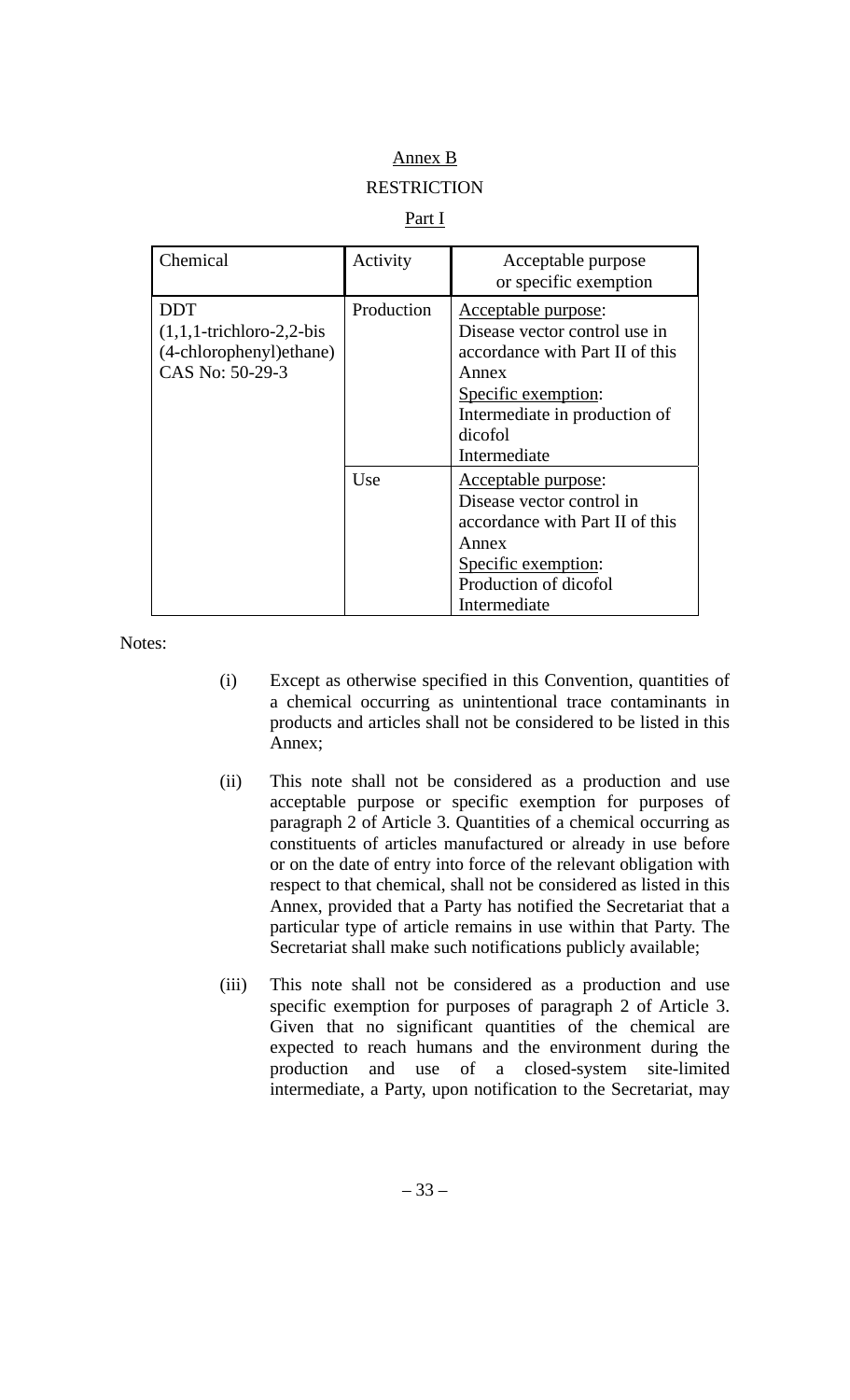allow the production and use of quantities of a chemical listed in this Annex as a closed-system site-limited intermediate that is chemically transformed in the manufacture of other chemicals that, taking into consideration the criteria in paragraph 1 of Annex D, do not exhibit the characteristics of persistent organic pollutants. This notification shall include information on total production and use of such chemical or a reasonable estimate of such information and information regarding the nature of the closed-system site-limited process including the amount of any non-transformed and unintentional trace contamination of the persistent organic pollutant-starting material in the final product. This procedure applies except as otherwise specified in this Annex. The Secretariat shall make such notifications available to the Conference of the Parties and to the public. Such production or use shall not be considered a production or use specific exemption. Such production and use shall cease after a ten-year period, unless the Party concerned submits a new notification to the Secretariat, in which case the period will be extended for an additional ten years unless the Conference of the Parties, after a review of the production and use decides otherwise. The notification procedure can be repeated;

(iv) All the specific exemptions in this Annex may be exercised by Parties that have registered in respect of them in accordance with Article 4.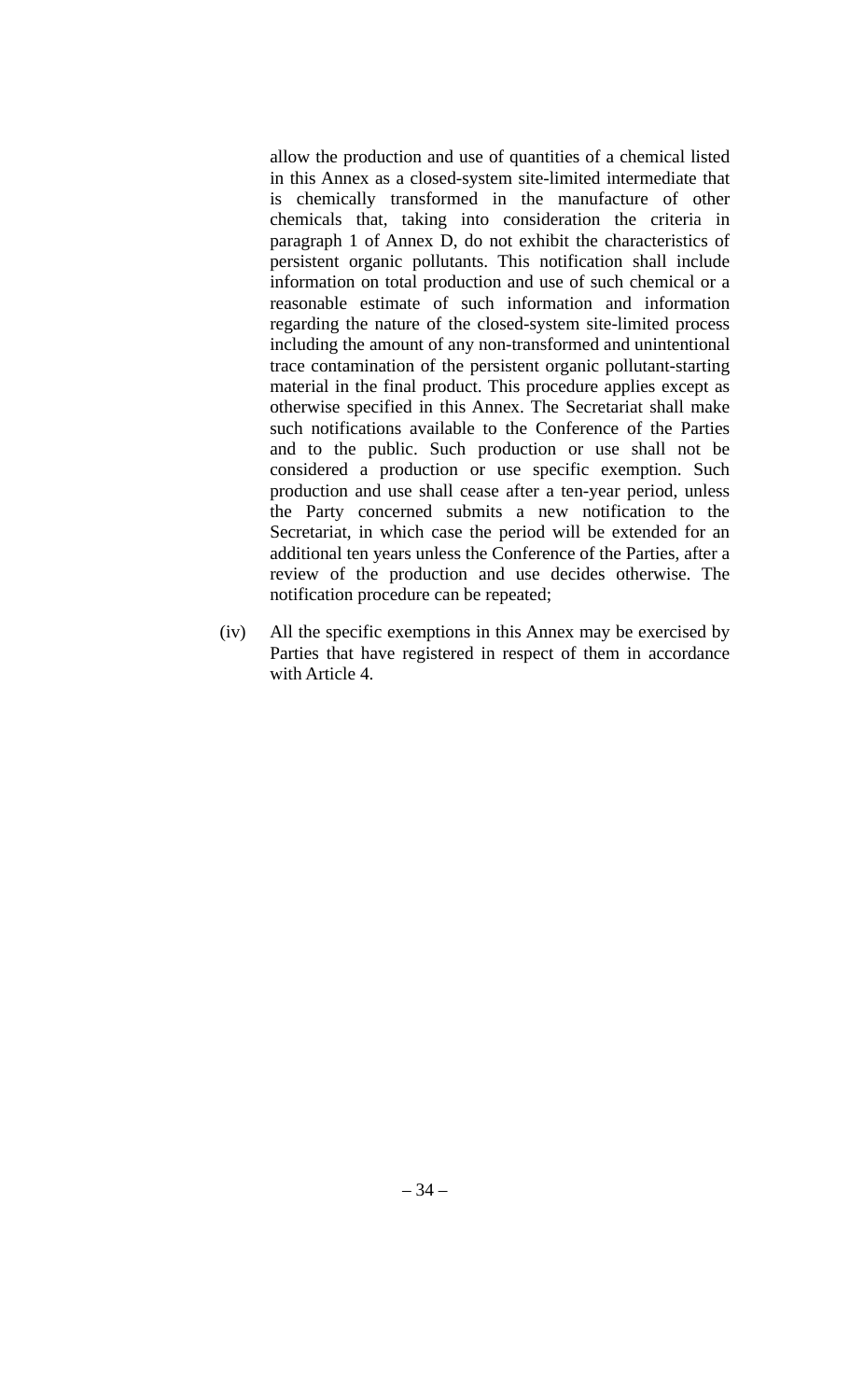# Part II

# DDT (1,1,1-trichloro-2,2-bis(4-chlorophenyl)ethane)

1. The production and use of DDT shall be eliminated except for Parties that have notified the Secretariat of their intention to produce and/or use it. A DDT Register is hereby established and shall be available to the public. The Secretariat shall maintain the DDT Register.

2. Each Party that produces and/or uses DDT shall restrict such production and/or use for disease vector control in accordance with the World Health Organization recommendations and guidelines on the use of DDT and when locally safe, effective and affordable alternatives are not available to the Party in question.

3. In the event that a Party not listed in the DDT Register determines that it requires DDT for disease vector control, it shall notify the Secretariat as soon as possible in order to have its name added forthwith to the DDT Register. It shall at the same time notify the World Health Organization.

4. Every three years, each Party that uses DDT shall provide to the Secretariat and the World Health Organization information on the amount used, the conditions of such use and its relevance to that Party's disease management strategy, in a format to be decided by the Conference of the Parties in consultation with the World Health Organization.

5. With the goal of reducing and ultimately eliminating the use of DDT, the Conference of the Parties shall encourage:

 (a) Each Party using DDT to develop and implement an action plan as part of the implementation plan specified in Article 7. That action plan shall include:

- (i) Development of regulatory and other mechanisms to ensure that DDT use is restricted to disease vector control;
- (ii) Implementation of suitable alternative products, methods and strategies, including resistance management strategies to ensure the continuing effectiveness of these alternatives;
- (iii) Measures to strengthen health care and to reduce the incidence of the disease.

 (b) The Parties, within their capabilities, to promote research and development of safe alternative chemical and non-chemical products, methods and strategies for Parties using DDT, relevant to the conditions of those countries and with the goal of decreasing the human and economic burden of disease. Factors to be promoted when considering alternatives or combinations of alternatives shall include the human health risks and environmental implications of such alternatives. Viable alternatives to DDT shall pose less risk to human health and the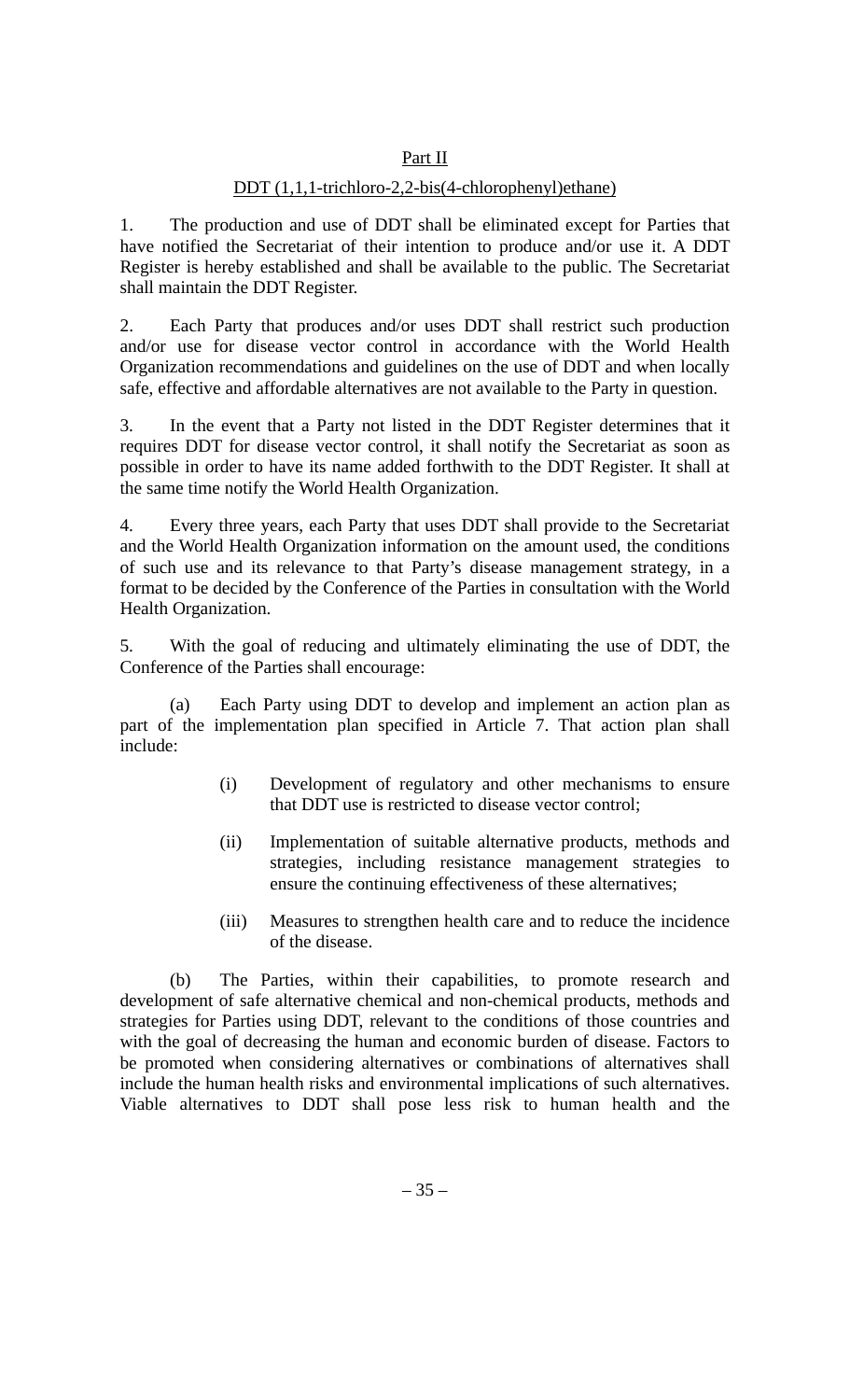environment, be suitable for disease control based on conditions in the Parties in question and be supported with monitoring data.

6. Commencing at its first meeting, and at least every three years thereafter, the Conference of the Parties shall, in consultation with the World Health Organization, evaluate the continued need for DDT for disease vector control on the basis of available scientific, technical, environmental and economic information, including:

 (a) The production and use of DDT and the conditions set out in paragraph 2;

 (b) The availability, suitability and implementation of the alternatives to DDT; and

 (c) Progress in strengthening the capacity of countries to transfer safely to reliance on such alternatives.

7. A Party may, at any time, withdraw its name from the DDT Registry upon written notification to the Secretariat. The withdrawal shall take effect on the date specified in the notification.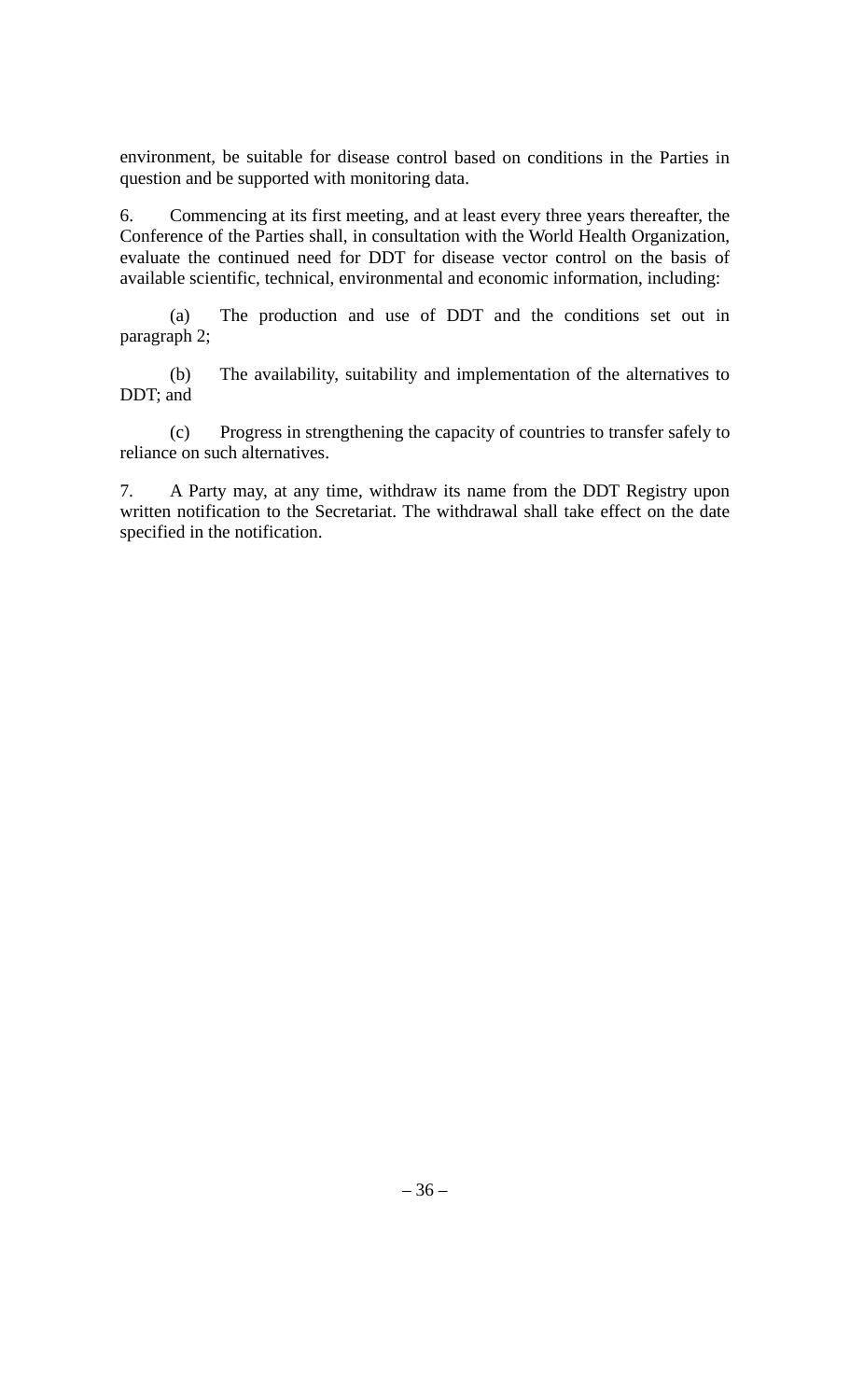# Annex C

# UNINTENTIONAL PRODUCTION

## Part I: Persistent organic pollutants subject to the requirements of Article 5

 This Annex applies to the following persistent organic pollutants when formed and released unintentionally from anthropogenic sources:

| Chemical                                                        |
|-----------------------------------------------------------------|
| Polychlorinated dibenzo-p-dioxins and dibenzofurans (PCDD/PCDF) |
| Hexachlorobenzene (HCB) (CAS No: 118-74-1)                      |
| Polychlorinated biphenyls (PCB)                                 |

#### Part II: Source categories

 Polychlorinated dibenzo-p-dioxins and dibenzofurans, hexachlorobenzene and polychlorinated biphenyls are unintentionally formed and released from thermal processes involving organic matter and chlorine as a result of incomplete combustion or chemical reactions. The following industrial source categories have the potential for comparatively high formation and release of these chemicals to the environment:

 (a) Waste incinerators, including co-incinerators of municipal, hazardous or medical waste or of sewage sludge;

(b) Cement kilns firing hazardous waste;

 (c) Production of pulp using elemental chlorine or chemicals generating elemental chlorine for bleaching;

- (d) The following thermal processes in the metallurgical industry:
	- (i) Secondary copper production;
	- (ii) Sinter plants in the iron and steel industry;
	- (iii) Secondary aluminium production;
	- (iv) Secondary zinc production.

## Part III: Source categories

 Polychlorinated dibenzo-p-dioxins and dibenzofurans, hexachlorobenzene and polychlorinated biphenyls may also be unintentionally formed and released from the following source categories, including: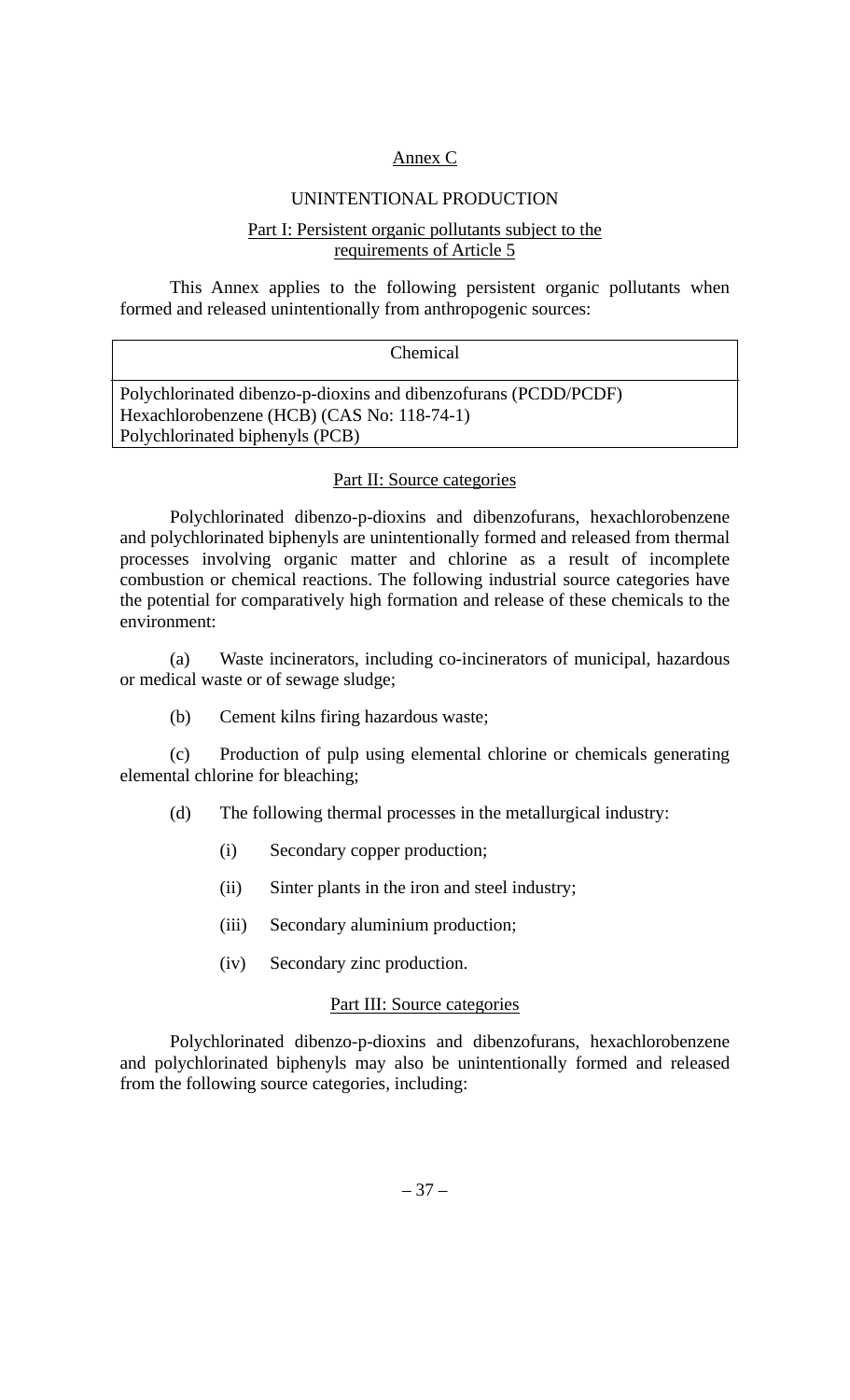- (a) Open burning of waste, including burning of landfill sites;
- (b) Thermal processes in the metallurgical industry not mentioned in Part II;
	- (c) Residential combustion sources;
	- (d) Fossil fuel-fired utility and industrial boilers;
	- (e) Firing installations for wood and other biomass fuels;

 (f) Specific chemical production processes releasing unintentionally formed persistent organic pollutants, especially production of chlorophenols and chloranil;

- (g) Crematoria;
- (h) Motor vehicles, particularly those burning leaded gasoline;
- (i) Destruction of animal carcasses;

 (j) Textile and leather dyeing (with chloranil) and finishing (with alkaline extraction);

- (k) Shredder plants for the treatment of end of life vehicles;
- (l) Smouldering of copper cables;
- (m) Waste oil refineries.

# Part IV: Definitions

1. For the purposes of this Annex:

 (a) "Polychlorinated biphenyls" means aromatic compounds formed in such a manner that the hydrogen atoms on the biphenyl molecule (two benzene rings bonded together by a single carbon-carbon bond) may be replaced by up to ten chlorine atoms; and

 (b) "Polychlorinated dibenzo-p-dioxins" and "polychlorinated dibenzofurans" are tricyclic, aromatic compounds formed by two benzene rings connected by two oxygen atoms in polychlorinated dibenzo-p-dioxins and by one oxygen atom and one carbon-carbon bond in polychlorinated dibenzofurans and the hydrogen atoms of which may be replaced by up to eight chlorine atoms.

2. In this Annex, the toxicity of polychlorinated dibenzo-p-dioxins and dibenzofurans is expressed using the concept of toxic equivalency which measures the relative dioxin-like toxic activity of different congeners of polychlorinated dibenzo-p-dioxins and dibenzofurans and coplanar polychlorinated biphenyls in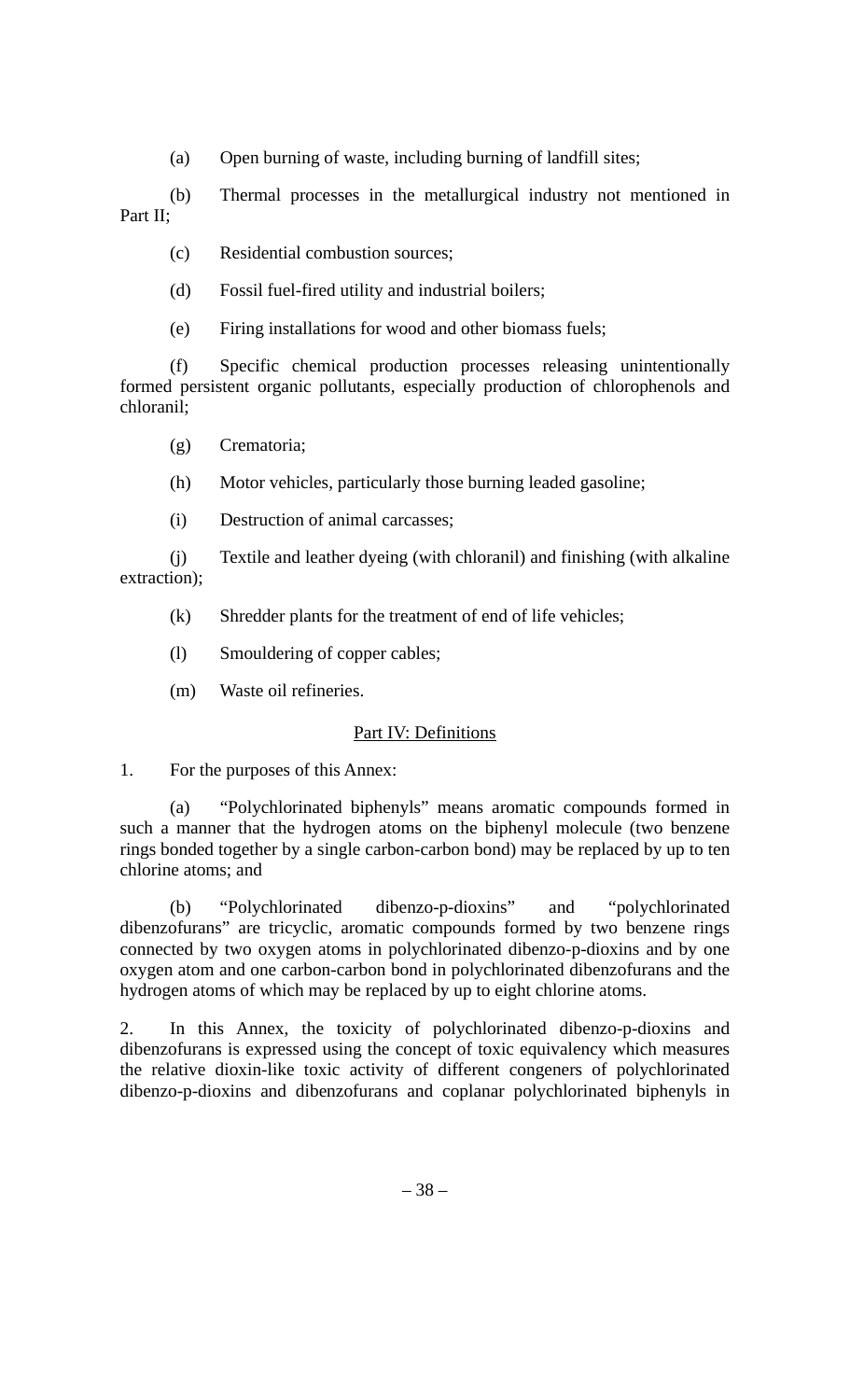comparison to 2,3,7,8-tetrachlorodibenzo-p-dioxin. The toxic equivalent factor values to be used for the purposes of this Convention shall be consistent with accepted international standards, commencing with the World Health Organization 1998 mammalian toxic equivalent factor values for polychlorinated dibenzo-pdioxins and dibenzofurans and coplanar polychlorinated biphenyls. Concentrations are expressed in toxic equivalents.

#### Part V: General guidance on best available techniques and best environmental practices

 This Part provides general guidance to Parties on preventing or reducing releases of the chemicals listed in Part I.

## A. General prevention measures relating to both best available techniques and best environmental practices

 Priority should be given to the consideration of approaches to prevent the formation and release of the chemicals listed in Part I. Useful measures could include:

- (a) The use of low-waste technology;
- (b) The use of less hazardous substances;

 (c) The promotion of the recovery and recycling of waste and of substances generated and used in a process;

 (d) Replacement of feed materials which are persistent organic pollutants or where there is a direct link between the materials and releases of persistent organic pollutants from the source;

(e) Good housekeeping and preventive maintenance programmes;

 (f) Improvements in waste management with the aim of the cessation of open and other uncontrolled burning of wastes, including the burning of landfill sites. When considering proposals to construct new waste disposal facilities, consideration should be given to alternatives such as activities to minimize the generation of municipal and medical waste, including resource recovery, reuse, recycling, waste separation and promoting products that generate less waste. Under this approach, public health concerns should be carefully considered;

(g) Minimization of these chemicals as contaminants in products;

 (h) Avoiding elemental chlorine or chemicals generating elemental chlorine for bleaching.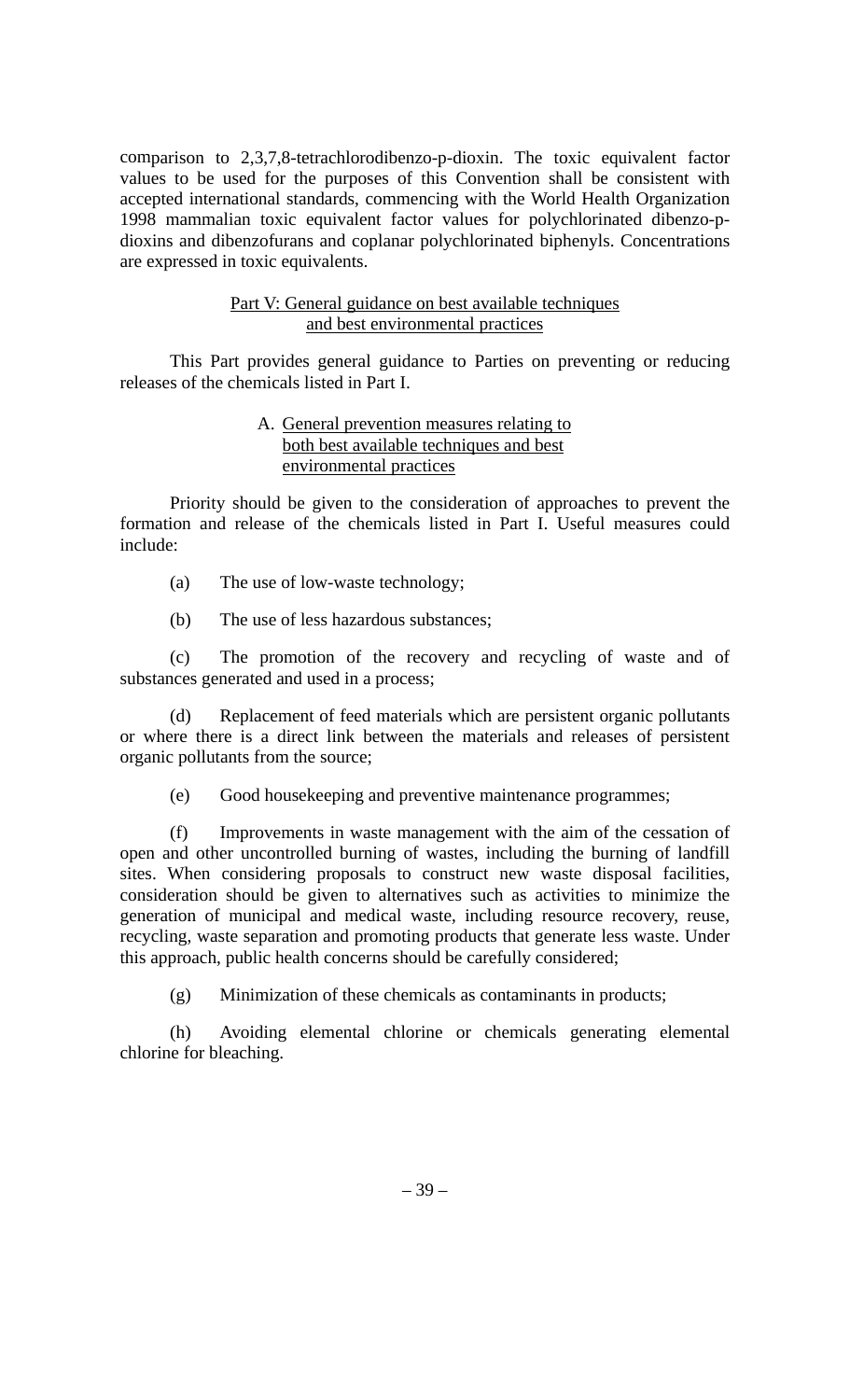#### B. Best available techniques

 The concept of best available techniques is not aimed at the prescription of any specific technique or technology, but at taking into account the technical characteristics of the installation concerned, its geographical location and the local environmental conditions. Appropriate control techniques to reduce releases of the chemicals listed in Part I are in general the same. In determining best available techniques, special consideration should be given, generally or in specific cases, to the following factors, bearing in mind the likely costs and benefits of a measure and consideration of precaution and prevention:

- (a) General considerations:
	- (i) The nature, effects and mass of the releases concerned: techniques may vary depending on source size;
	- (ii) The commissioning dates for new or existing installations;
	- (iii) The time needed to introduce the best available technique;
	- (iv) The consumption and nature of raw materials used in the process and its energy efficiency;
	- (v) The need to prevent or reduce to a minimum the overall impact of the releases to the environment and the risks to it;
	- (vi) The need to prevent accidents and to minimize their consequences for the environment;
	- (vii) The need to ensure occupational health and safety at workplaces;
	- (viii) Comparable processes, facilities or methods of operation which have been tried with success on an industrial scale;
	- (ix) Technological advances and changes in scientific knowledge and understanding.

 (b) General release reduction measures: When considering proposals to construct new facilities or significantly modify existing facilities using processes that release chemicals listed in this Annex, priority consideration should be given to alternative processes, techniques or practices that have similar usefulness but which avoid the formation and release of such chemicals. In cases where such facilities will be constructed or significantly modified, in addition to the prevention measures outlined in section A of Part V the following reduction measures could also be considered in determining best available techniques:

> (i) Use of improved methods for flue-gas cleaning such as thermal or catalytic oxidation, dust precipitation, or adsorption;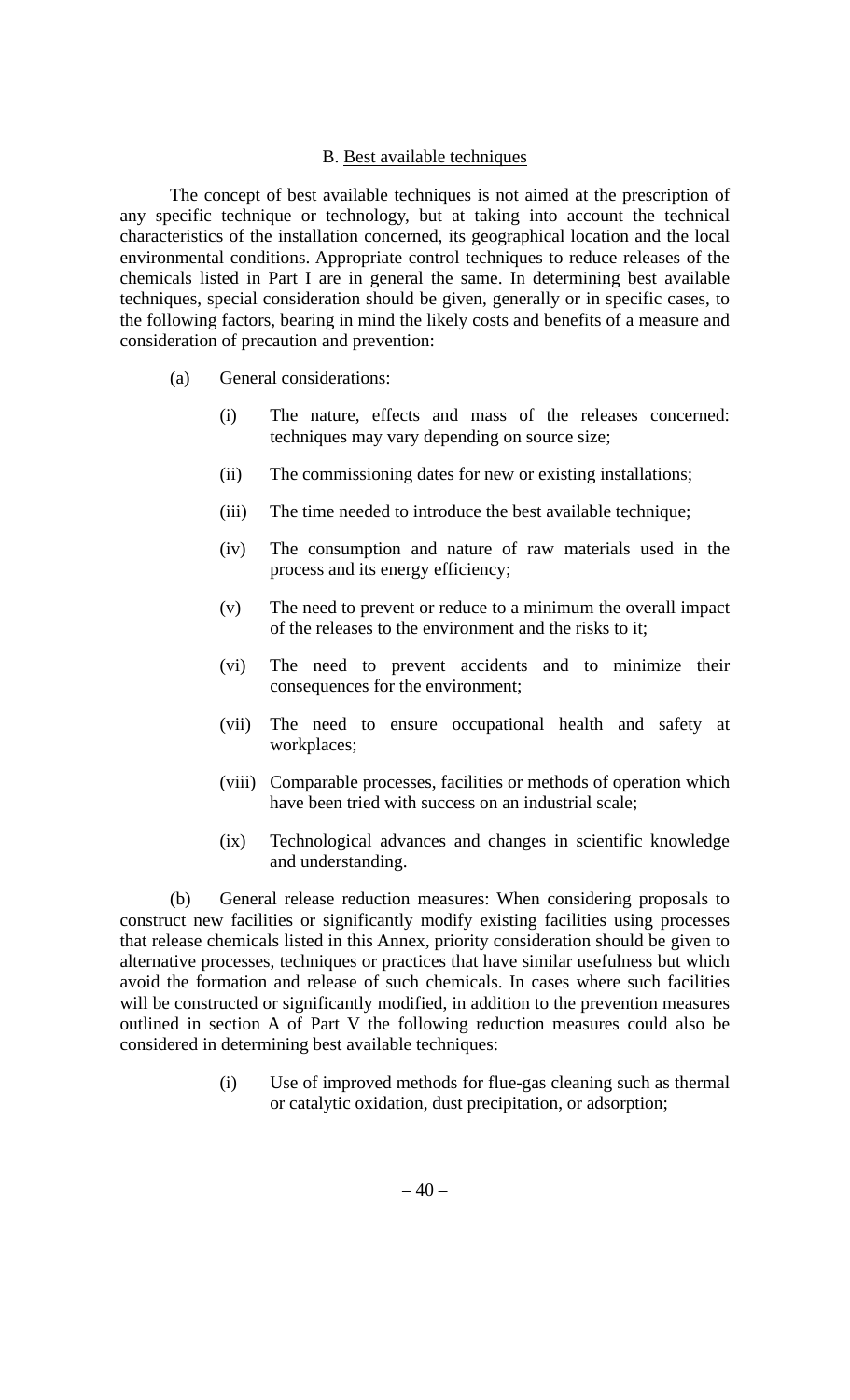- (ii) Treatment of residuals, wastewater, wastes and sewage sludge by, for example, thermal treatment or rendering them inert or chemical processes that detoxify them;
- (iii) Process changes that lead to the reduction or elimination of releases, such as moving to closed systems;
- (iv) Modification of process designs to improve combustion and prevent formation of the chemicals listed in this Annex, through the control of parameters such as incineration temperature or residence time.

## C. Best environmental practices

 The Conference of the Parties may develop guidance with regard to best environmental practices.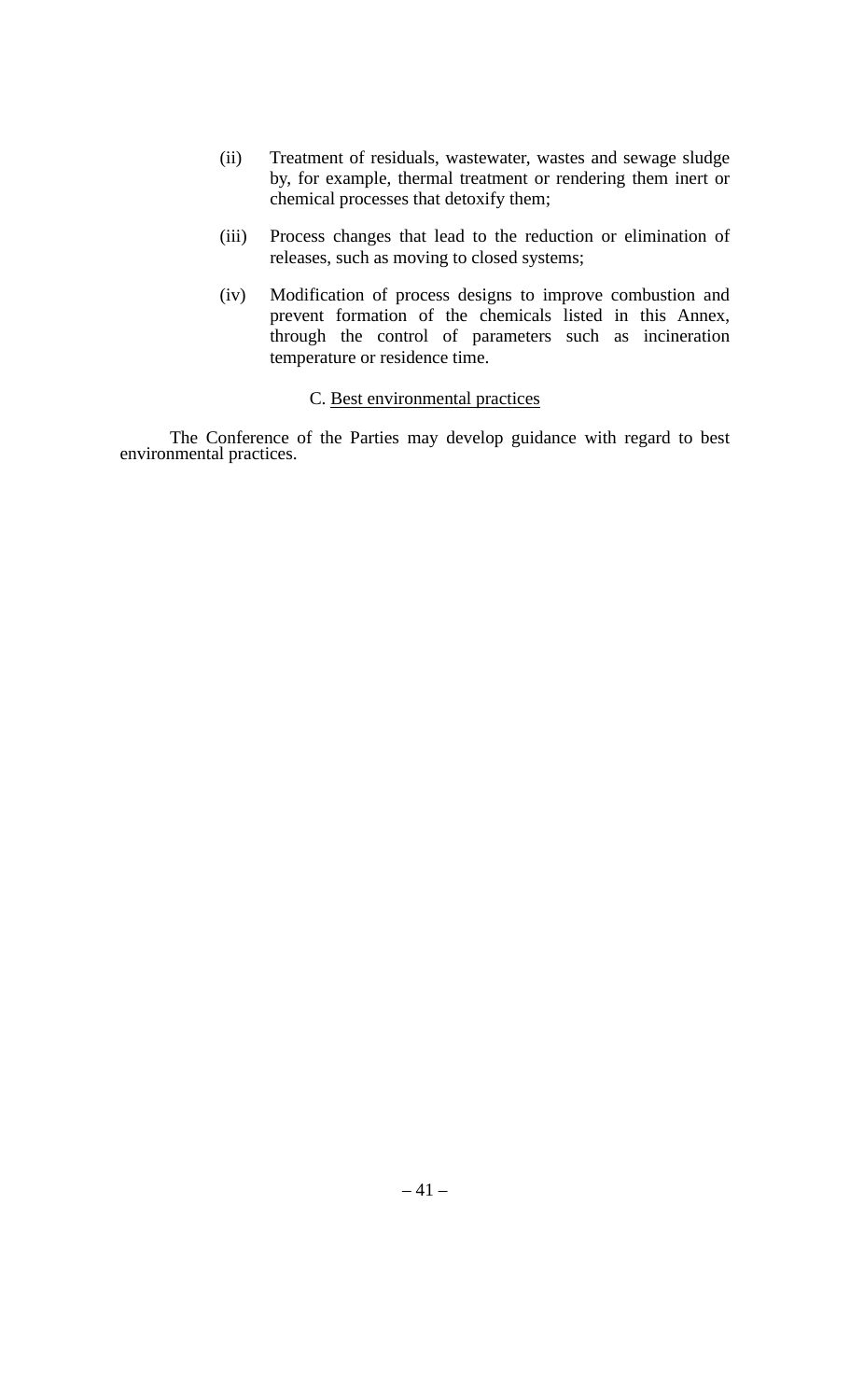# Annex D

# INFORMATION REQUIREMENTS AND SCREENING CRITERIA

1. A Party submitting a proposal to list a chemical in Annexes A, B and/or C shall identify the chemical in the manner described in subparagraph (a) and provide the information on the chemical, and its transformation products where relevant, relating to the screening criteria set out in subparagraphs (b) to (e):

#### (a) Chemical identity:

- (i) Names, including trade name or names, commercial name or names and synonyms, Chemical Abstracts Service (CAS) Registry number, International Union of Pure and Applied Chemistry (IUPAC) name; and
- (ii) Structure, including specification of isomers, where applicable, and the structure of the chemical class;
- (b) Persistence:
	- (i) Evidence that the half-life of the chemical in water is greater than two months, or that its half-life in soil is greater than six months, or that its half-life in sediment is greater than six months; or
	- (ii) Evidence that the chemical is otherwise sufficiently persistent to justify its consideration within the scope of this Convention;
- (c) Bio-accumulation:
	- (i) Evidence that the bio-concentration factor or bio-accumulation factor in aquatic species for the chemical is greater than 5,000 or, in the absence of such data, that the log Kow is greater than 5;
	- (ii) Evidence that a chemical presents other reasons for concern, such as high bio-accumulation in other species, high toxicity or ecotoxicity; or
	- (iii) Monitoring data in biota indicating that the bio-accumulation potential of the chemical is sufficient to justify its consideration within the scope of this Convention;
- (d) Potential for long-range environmental transport:
	- (i) Measured levels of the chemical in locations distant from the sources of its release that are of potential concern;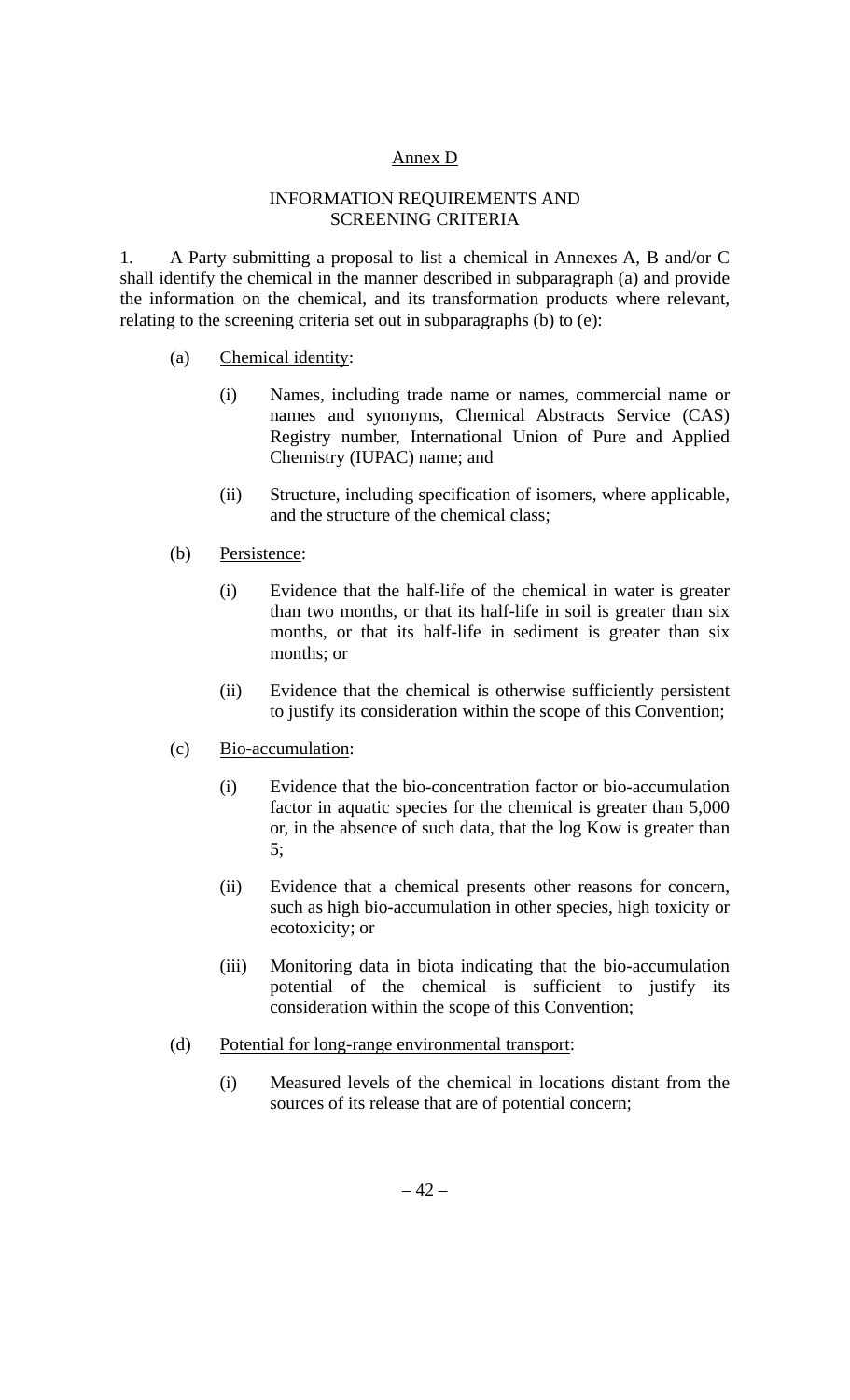- (ii) Monitoring data showing that long-range environmental transport of the chemical, with the potential for transfer to a receiving environment, may have occurred via air, water or migratory species; or
- (iii) Environmental fate properties and/or model results that demonstrate that the chemical has a potential for long-range environmental transport through air, water or migratory species, with the potential for transfer to a receiving environment in locations distant from the sources of its release. For a chemical that migrates significantly through the air, its half-life in air should be greater than two days; and
- (e) Adverse effects:
	- (i) Evidence of adverse effects to human health or to the environment that justifies consideration of the chemical within the scope of this Convention; or
	- (ii) Toxicity or ecotoxicity data that indicate the potential for damage to human health or to the environment.

2. The proposing Party shall provide a statement of the reasons for concern including, where possible, a comparison of toxicity or ecotoxicity data with detected or predicted levels of a chemical resulting or anticipated from its longrange environmental transport, and a short statement indicating the need for global control.

3. The proposing Party shall, to the extent possible and taking into account its capabilities, provide additional information to support the review of the proposal referred to in paragraph 6 of Article 8. In developing such a proposal, a Party may draw on technical expertise from any source.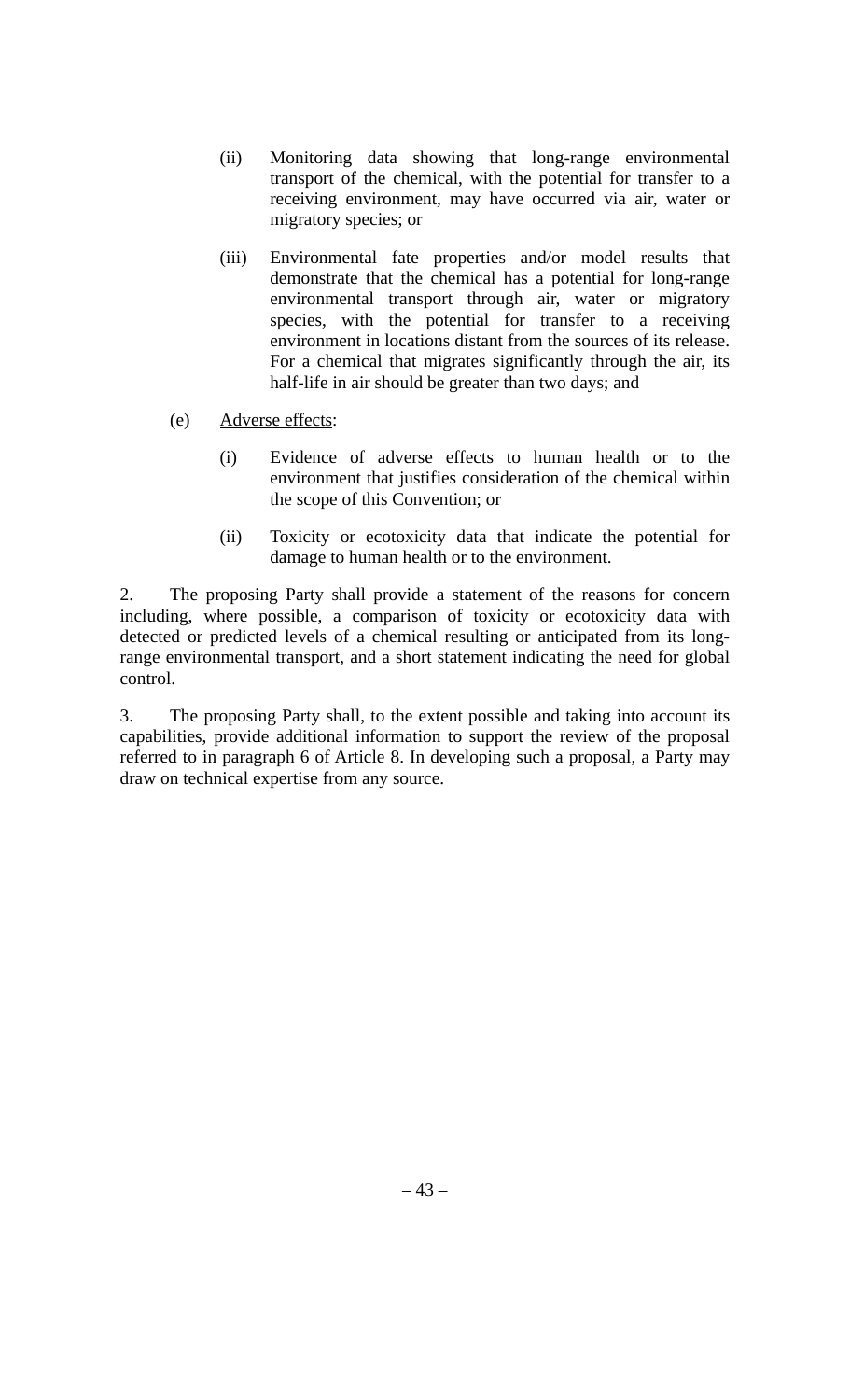## Annex E

### INFORMATION REQUIREMENTS FOR THE RISK PROFILE

 The purpose of the review is to evaluate whether the chemical is likely, as a result of its long-range environmental transport, to lead to significant adverse human health and/or environmental effects, such that global action is warranted. For this purpose, a risk profile shall be developed that further elaborates on, and evaluates, the information referred to in Annex D and includes, as far as possible, the following types of information:

- (a) Sources, including as appropriate:
	- (i) Production data, including quantity and location;
	- (ii) Uses; and
	- (iii) Releases, such as discharges, losses and emissions;

 (b) Hazard assessment for the endpoint or endpoints of concern, including a consideration of toxicological interactions involving multiple chemicals;

 (c) Environmental fate, including data and information on the chemical and physical properties of a chemical as well as its persistence and how they are linked to its environmental transport, transfer within and between environmental compartments, degradation and transformation to other chemicals. A determination of the bio-concentration factor or bio-accumulation factor, based on measured values, shall be available, except when monitoring data are judged to meet this need;

(d) Monitoring data;

 (e) Exposure in local areas and, in particular, as a result of long-range environmental transport, and including information regarding bio-availability;

 (f) National and international risk evaluations, assessments or profiles and labelling information and hazard classifications, as available; and

(g) Status of the chemical under international conventions.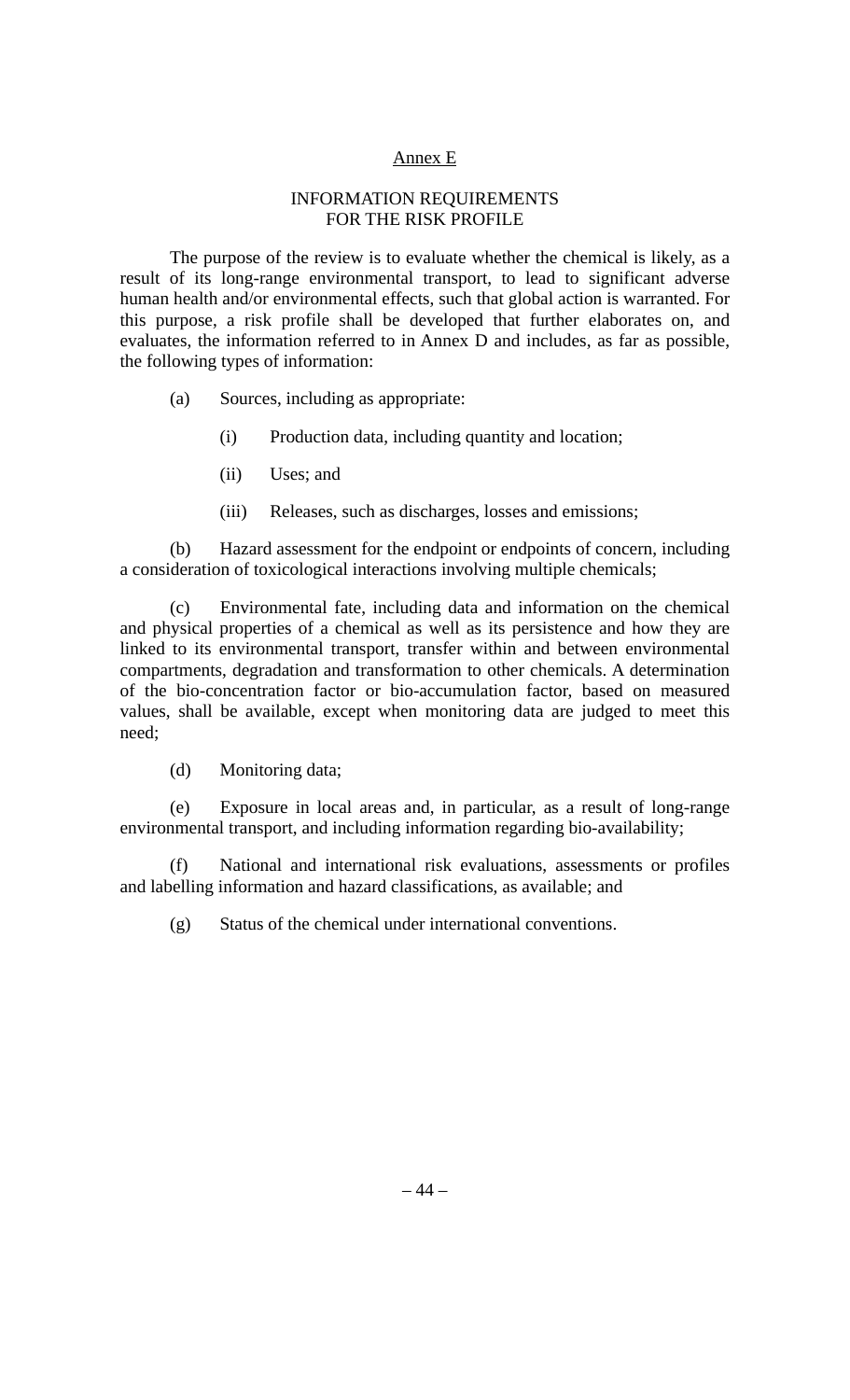# Annex F

# INFORMATION ON SOCIO-ECONOMIC CONSIDERATIONS

 An evaluation should be undertaken regarding possible control measures for chemicals under consideration for inclusion in this Convention, encompassing the full range of options, including management and elimination. For this purpose, relevant information should be provided relating to socio-economic considerations associated with possible control measures to enable a decision to be taken by the Conference of the Parties. Such information should reflect due regard for the differing capabilities and conditions among the Parties and should include consideration of the following indicative list of items:

 (a) Efficacy and efficiency of possible control measures in meeting risk reduction goals:

- (i) Technical feasibility; and
- (ii) Costs, including environmental and health costs;
- (b) Alternatives (products and processes):
	- (i) Technical feasibility;
	- (ii) Costs, including environmental and health costs;
	- (iii) Efficacy;
	- (iv) Risk;
	- (v) Availability; and
	- (vi) Accessibility;

 (c) Positive and/or negative impacts on society of implementing possible control measures:

- (i) Health, including public, environmental and occupational health;
- (ii) Agriculture, including aquaculture and forestry;
- (iii) Biota (biodiversity);
- (iv) Economic aspects;
- (v) Movement towards sustainable development; and
- (vi) Social costs;

 (d) Waste and disposal implications (in particular, obsolete stocks of pesticides and clean-up of contaminated sites):

- (i) Technical feasibility; and
- (ii) Cost;